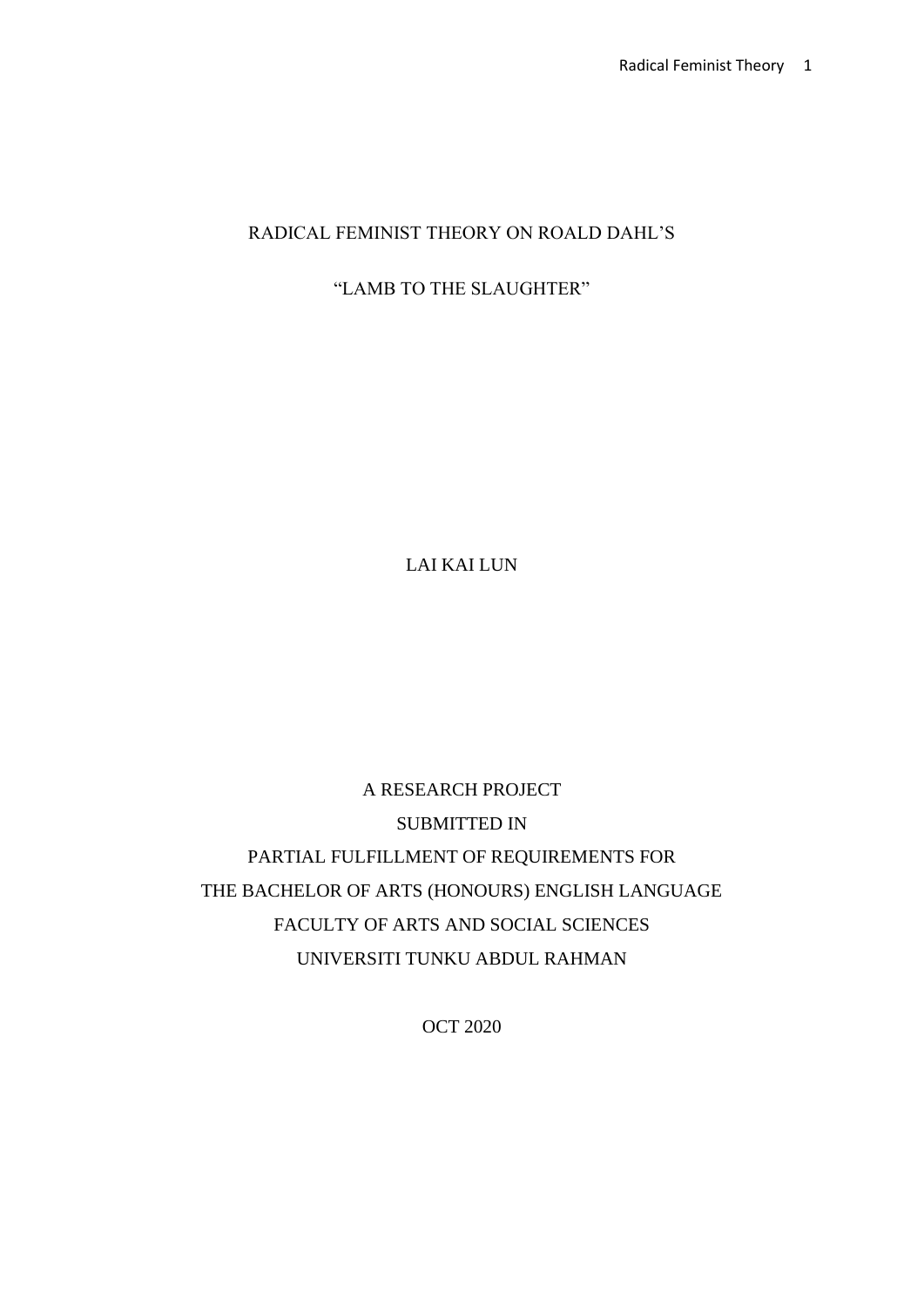#### **ABSTRACT**

The portrayal of women in English literature has always been controversial in the same vein as Roald Dahl's reputation as a writer. Criticisms accumulated against "*Lamb to the Slaughter*" are primarily to condemn his approach in portraying characters which are argued to be falsely interpreting and demoralizing women. The purposes of this study are to discuss the portrayal of women and the forms of oppressions faced by Mary Maloney in "*Lamb to the Slaughter*". Drawing from radical feminist theory, I argue that the representation of women in literature has a direct association with women's power, equality and rights in society. Consequently, I conducted a textual analysis to disintegrate different components in the story that extensively relied on interpretations of the textual evidences. The portrayals of Mary in the story denoted and proved the presence of oppression against women. I conclude that oppression occurs accordingly due to women's lack of power, equality and rights in society- which is in line with radical feminism's perspective on women's oppression being the most fundamental form of oppression arising from patriarchy. It appears that Dahl's modification of the story's paradigm is to address social inequality issues and to ridicule society's paradigm of the "ideal woman".

*Keywords: feminism, radical feminism, patriarchy, oppression, power, equality, right*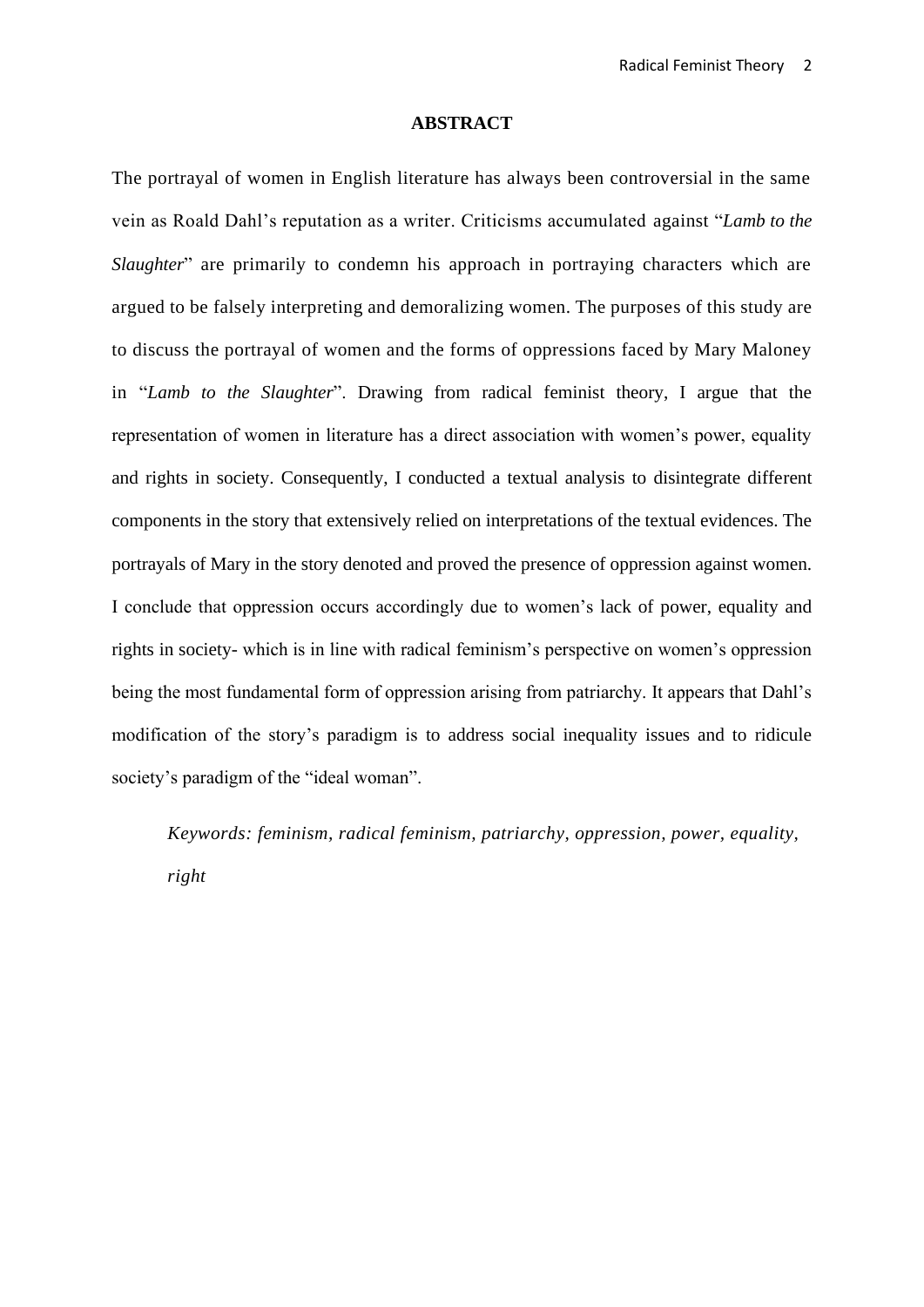#### **CHAPTER I**

# **INTRODUCTION**

In today's modern age where feminism is still apparent across different cultures and societies around the world, it is evident that a majority of the countries still fail to attain social equality among gender populations. Particularly among certain cultures or religions, women are still being objectified and oppressed. Where women's social position and equality in a particular society is neglected, they will continuously succumb to subordination in society. Through English literature, the differences between depictions of women and men are clearcut. Women will always reflect an image of being weak, defenceless and inferior to men while men will always be the superior gender. "*Lamb to the Slaughter*" by Roald Dahl will be the topic of the study. This paper will discuss 1) the portrayal of women in "*Lamb to the Slaughter*" 2) the forms of oppressions faced by Mary Maloney in "*Lamb to the Slaughter*". Chapter 1 will cover the background of the study, statement of problem, research objectives, research questions, significance, definition of terms and scope & limitation of the study.

# **Research Background**

English literature has witnessed women's passage of advancement through ages. The issue of how women are treated as inferior beings and always the target of being exploited in literary works have always been a significant matter that repeatedly appeared in many academic writings (e.g., Barry, 1995; Lippa, 2002), especially after the post-World War II period. Many past literatures ranging from short stories, poems and novels subjectively portrayed women in a domestic setting as the submissive and inferior gender when compared to men (Meyerowitz, 1994). The portrayals of women in literary works are biased and unrealistic; not to mention that in the past, the amount of female writers was very limited to the point where the majority who could write were strictly only the males. Female writers in the past such as the Brontë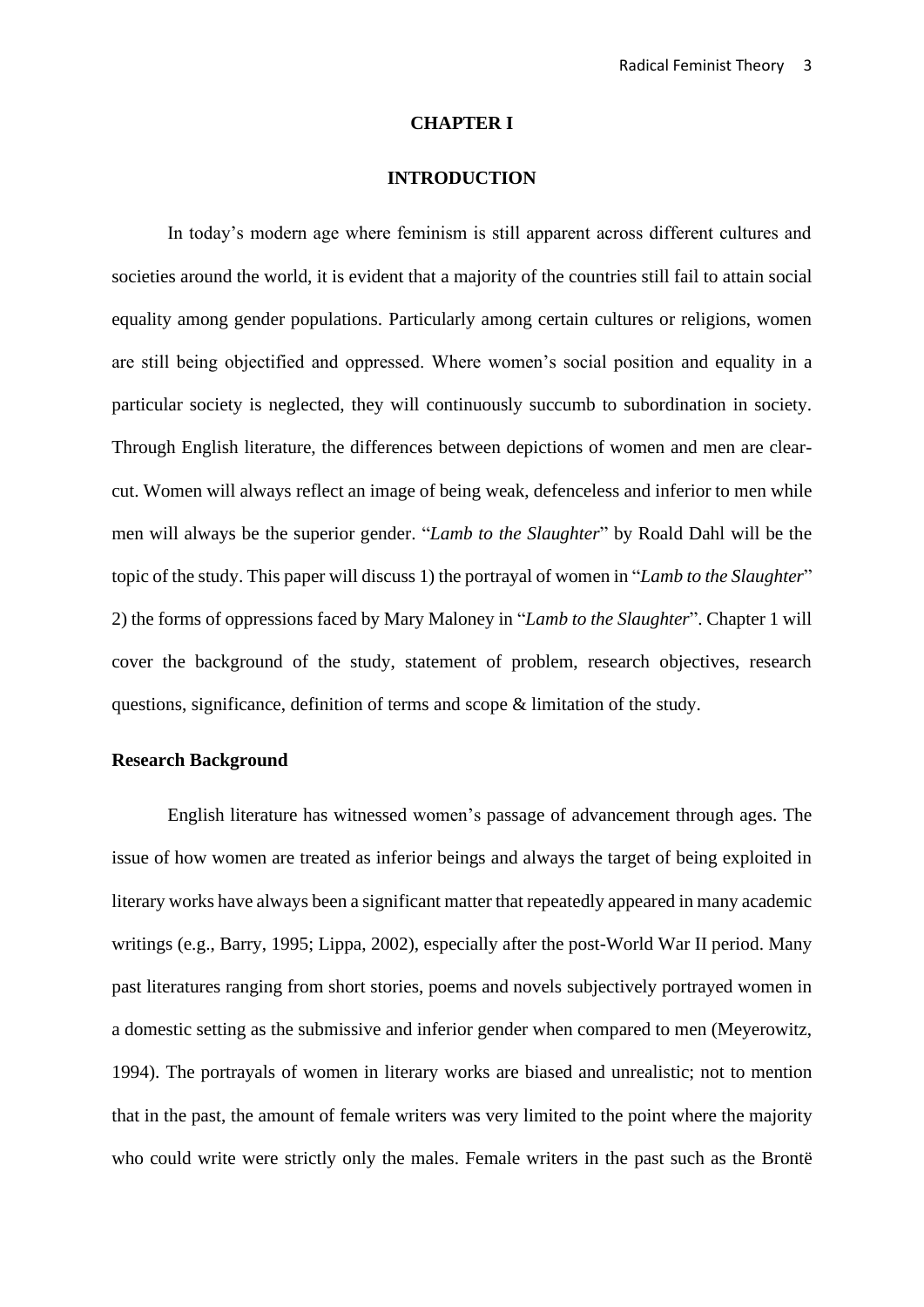sisters had to resort to using male pseudonyms to conceal their gender identities simply because society at the time did not consider their style and method of writing "feminine" enough. Had they chosen to publish their works using their original names instead of the adoption of male aliases, they would have been liable to prejudice from society (Armitage, 2018). Unlike the males, females never receive access to equal opportunities in education. It was only after the occurrence of the women's movement during the 20<sup>th</sup> century that women began to emerge to the forefront across different societal arenas, such as gaining access to education and employment, and earning the right to vote (Copenhaver, 2002).

It is revealed through the progress of civilization of the human race in its entirety that women have always been in a struggle of trying to obtain social equality and rights equivalent to men (Ahlawat, 2018). However, this struggle has been proven to be onerous as women are continuously being held back by the patriarchy societies that they live in. The traditional societies with patriarchal social structures typically embrace a stereotypical ideology in which women are regarded as inferior to men. As previously mentioned in the introduction, women were very much viewed as mere objects to men and they were always the victim of oppression.

In the 1950s, traditional social norms had begun to come under the pressure that would later on lead to a revolution in the 1960s, known as the "women's movement". In the United States (US), women began to demand equal rights (Chisamya, Dejaeghere, Kendall & Khan, 2012) in political and economic realms while attaining sexual "liberation". Feminist theory, which emerged from feminist and women's movement, aims to comprehend the nature of gender inequality by closely examining women's social roles. According to Merriam-Webster, the term 'Feminism' refers to the thesis of the political, economic and social equality between men and women (Feminism, n.d.). This period was the rise of challenging the portrayal of female characters among literary works by many feminist scholars. Feminism in Britain,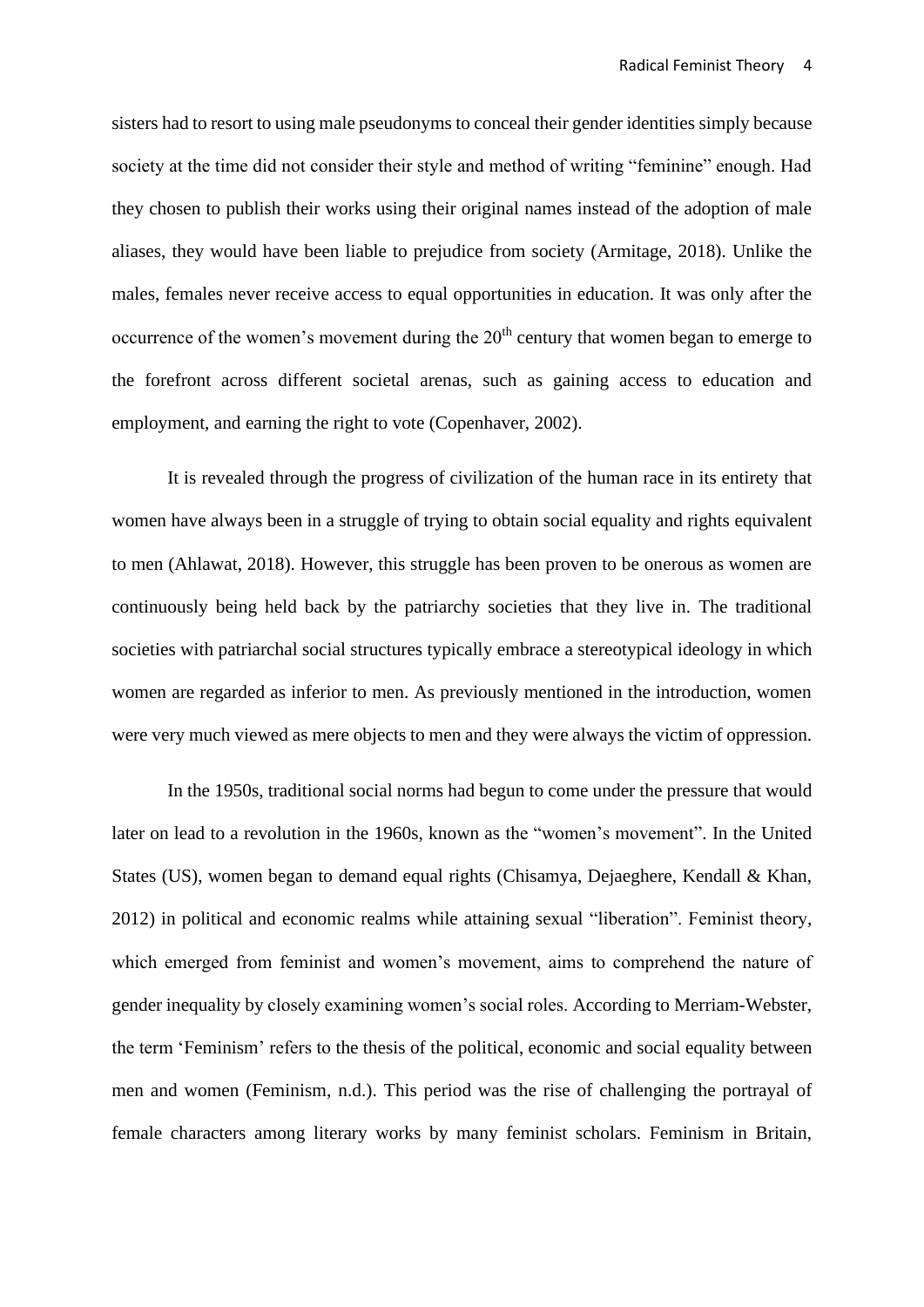however only concerned mainly with the representation of women in literature because it was depicted as a sort of "socialization" (Barry, 1995).

The short story "*Lamb to the Slaughter*" that will be analysed in this paper using the radical feminist theory, was written by Roald Dahl in 1953. Dahl (1916-1990) was a distinguished writer in Britain in the twentieth century being known for his rather distinctive writing style which frequently incorporated a dark sense of humour and a sadistic nature in his writings. He often used methods such as to ridicule certain characters or by giving his characters a rather bad ending that he thought they deserved in his writings to convey his criticisms towards society. His works had always received a great deal of criticisms considering that they never fail to stir up mixed reactions from readers and critics. Through his writings, Dahl attempted to address certain social issues such as violence, racial issues, sexism, and the unequal opportunities between men and women in real life while trying to convey certain messages to his readers. Take for example one of his books, "Matilda" which places a considerably heavy emphasis on gender equality (Holly, 2017). The portrayals of the female characters contradict and break free of the conservative gender stereotypes and biases that have been attached to females in a male dominated society.

"*Lamb to the Slau*ghter", described as having the perfect composition of mystery, sadness and humour, details the main female character- Mary Maloney's efforts in an attempt to deflect suspicion from herself in relation to her husband- Patrick Maloney's murder. In the story, Mary's attempt in concealing her motives and emotions while pretending to be the victim of the murder, is ironic in that the expression "lamb to the slaughter" is normally used in describing an innocent person being led into danger. When first encountering Mary, readers will think that Mary will be the lamb, considering that she is a woman pregnant with her husband's child. However, as the story progresses, it turns out that Patrick is the real lamb being led to slaughter by his wife. After using the frozen leg of a lamb as a murder weapon,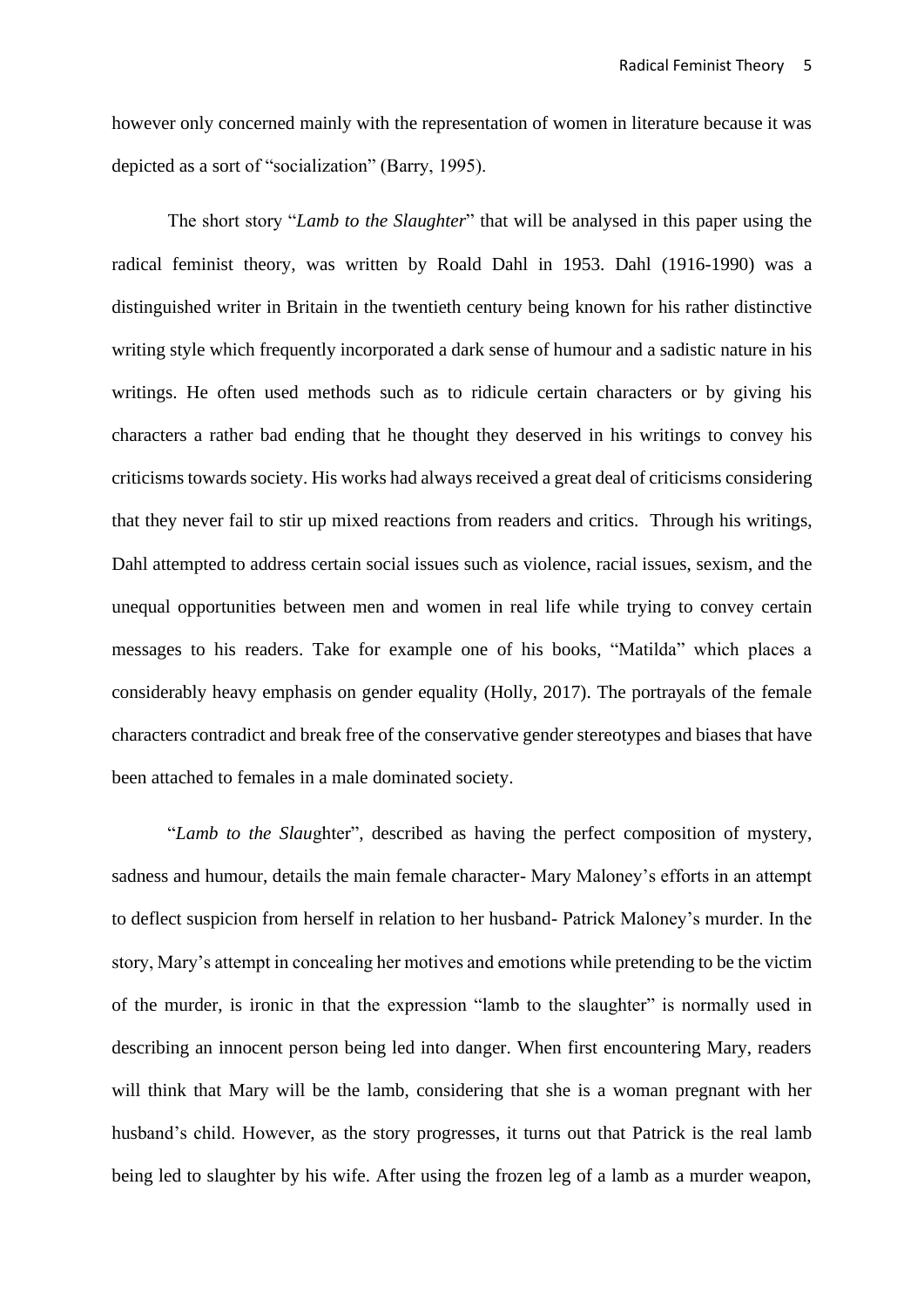Mary ultimately uses the lamb as a meal she prepares for Patrick's police colleagues, which they ironically destroyed whatever evidence there is to the murder weapon that is right under their noses.

*"Personally, I think the weapon is somewhere near the house." "It's probably right under our noses. What do you think, Jack?" And in the other room, Mary Maloney began to laugh* (Dahl, 1953).

Through the short story, it is revealed that the gender stereotypes that were deeply instilled in the society are considerably firm. In the context that Dahl set his story in, readers will find that Mary Maloney lived within a patriarchal social structure that restricted women's freedom and disparaged their worth. Women were belittled and considered as being powerless as a lamb. Dahl wonderfully addressed this particular social issue while integrating his usual dark sense of humour and irony within his story.

Lastly, this paper will attempt to identify the depiction of women portrayed in one of Roald Dahl's most famous short stories- "*Lamb to the Slaughter*" using the radical feminist theory.

### **Statement of Problem**

Feminism in literature primarily responds to the interpretation of women presented in writings. Females depicted in literature are supposed to fulfil certain social roles such as a caring mother, obedient wife or a diligent homemaker. Worse, some are even represented as merely an object that can be suppressed through silence or a tool for giving birth. "*Lamb to the Slaughter*" implies the presence of gender inequality issues and false female interpretation in the story that can be reflected upon the male-dominated cultures of society during the past.

Many past researchers sought to establish a connection between their research to social transformation and social change in support of the minority oppressed groups (women in this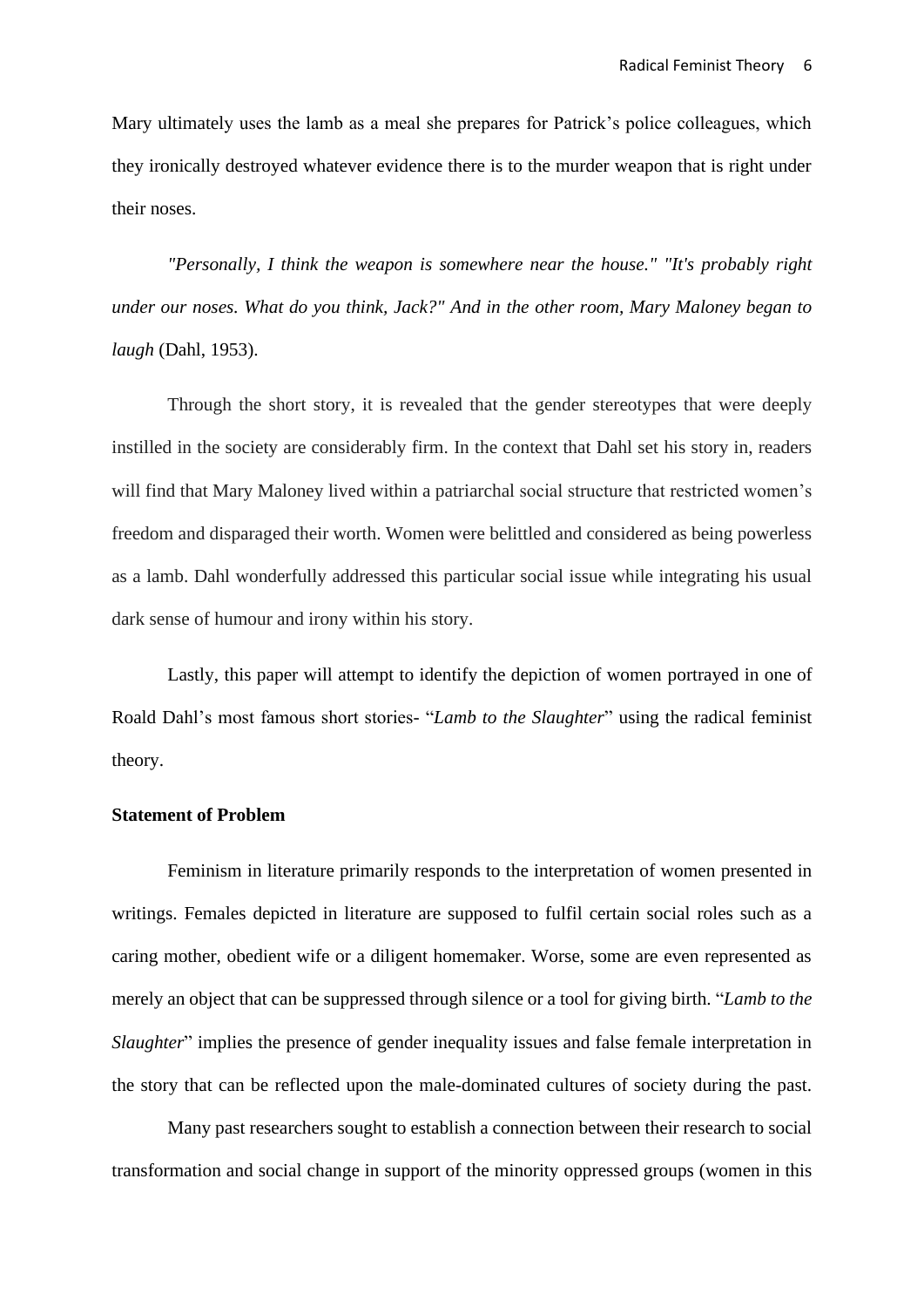case) within a society. Feminist values in research can be interpreted as the main goal being "to reveal lived realities of power inequalities and difference, and provide evidence that can be deployed in working towards addressing these engrained inequalities." (Jenkins, Narayanaswamy & Sweetman, 2019). The present study seeks to 1) Challenge the traditional unrealistic portrayal of female characters within the history of English Literature 2) Empower women by confronting the long-established conservative gender norms and stereotypes attached to women as presented in English literature.

This study will address the issue of how women were being portrayed in English literature, in this case, Mary Maloney in "*Lamb to the Slaughter"*. The portrayal of women as well as the forms of oppressions faced by Mary Maloney in "*Lamb to the Slaughter*" will also be put into discussion in an attempt to answer the research questions posed by the researcher.

### **Research Objectives**

- 1. To discuss the portrayal of women in "*Lamb to the Slaughter*".
- 2. To discuss the forms of oppressions faced by Mary Maloney in "*Lamb to the Slaughter*".

# **Research Questions**

- 1. How are women portrayed in "*Lamb to the Slaughter*"?
- 2. What are the forms of oppressions faced by Mary Maloney in "*Lamb to the Slaughter*"?

# **Research Significance**

The contribution of women to the English literature culture should not be underestimated and overlooked. The four most distinctive female writers who made a connection between feminism and literary works are Charlotte Brontë, Thomas Hardy, Virginia Woolf and Jeanette Winterson (Halířová, 2016). These authors, albeit using different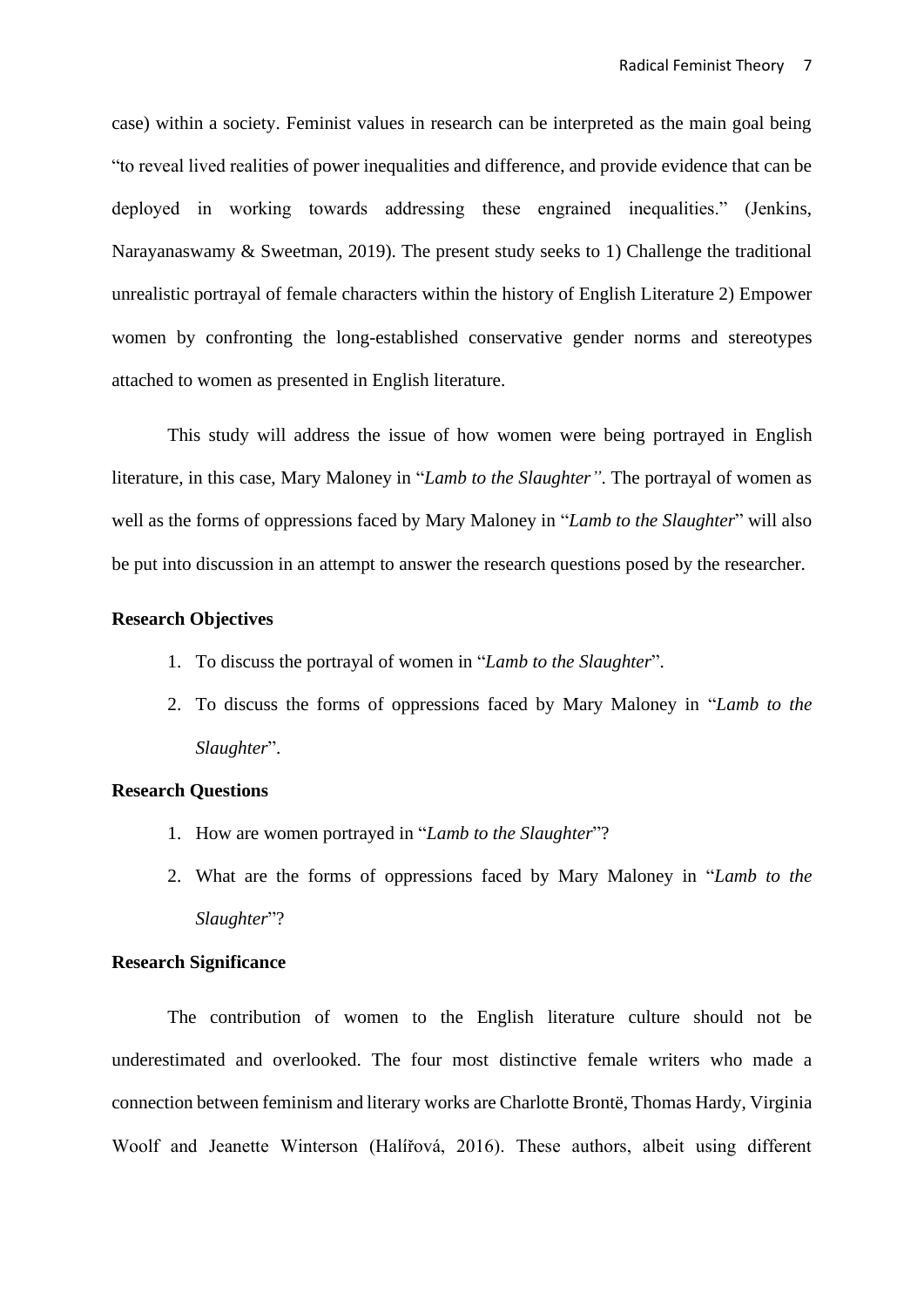approaches, addressed the issue of the unrealistic female interpretation in English Literature. Some even challenged the traditional gender norms and presented their characters in a way that opposed the gender norms and stereotypes in society.

Past researchers/ authors such as (Chen, 2010), (Halířová, 2016) and (Shukla, 2016) had previously looked into the issue of the portrayal of female characters in literature. What these researches have in common is that the portrayals of women in literatures are biased and ambivalent. Such heavily one-sided portrayals can be depicted as a mirror, reflecting the society and context in when the writers lived, where women held little to no hierarchy social power.

This study postulates that women are being depicted with a stereotype as being the repressive and constrictive gender in "*Lamb to the Slaughter*". By using the radical feminist theory to analyze the different affairs throughout the story, it can be concluded that issues regarding gender often combine to create a reality of utmost disadvantage for certain minority groups where in this case, women. "*Lamb to the Slaughter*" is written in a manner that greatly deteriorates the values of women.

Awareness towards the biased depiction of women portrayed within English literature is a significant issue that should not be overlooked. Readers should be aware of the unrealistic portrayal of female characters in many of the previously published English Literature works and recognize that such representation is immensely absurd. This awareness could also indirectly affect the socio-cultural and political status of women living amongst different cultures and societies, hence directly or indirectly influencing their daily lives.

For the researcher, this study will help them uncover areas and fresh knowledge in the literature field that is open to be explored.

# **Definition of Terms**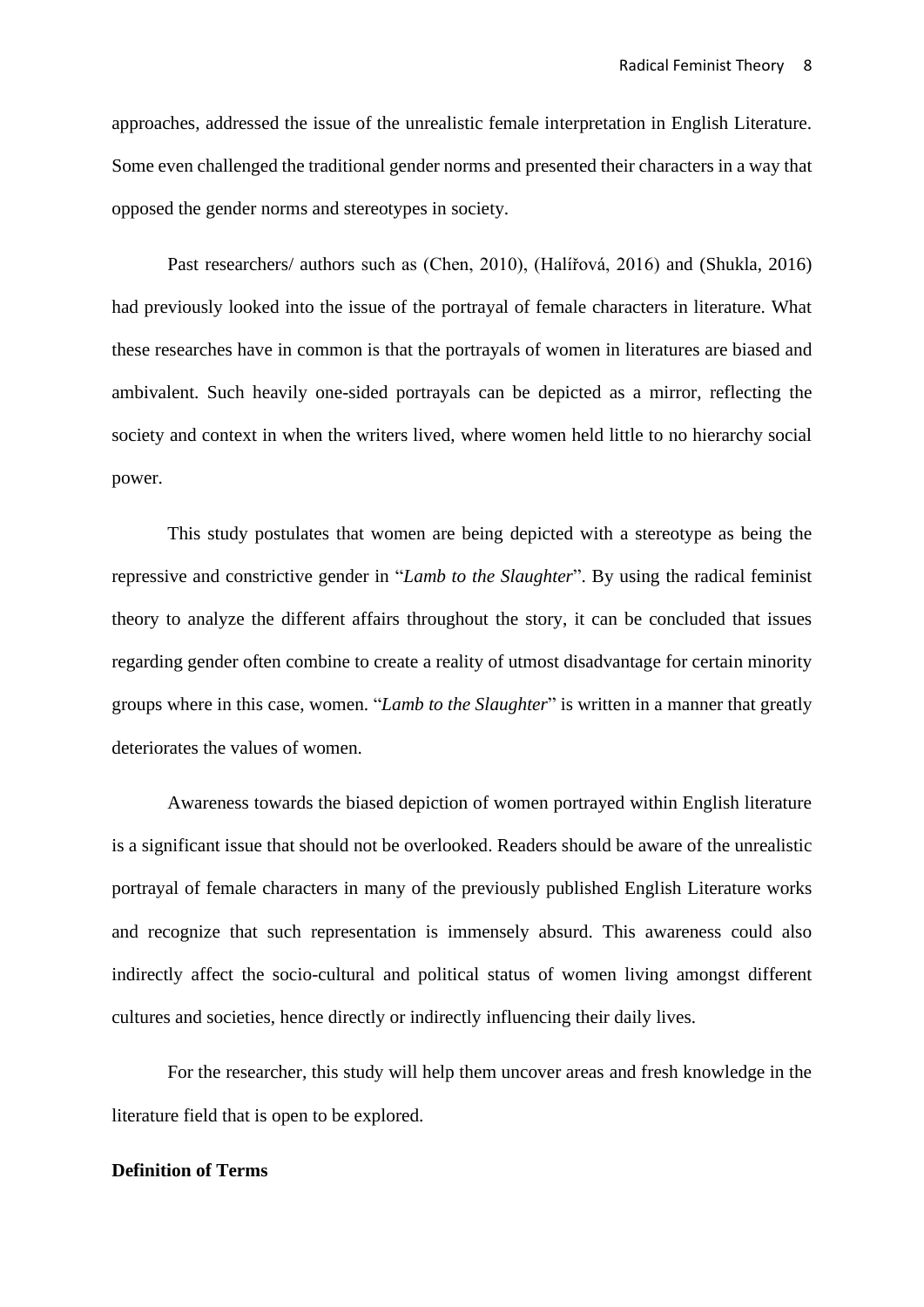- *Feminist movement* a movement with the aim to secure legal, economic and social equality rights for women. The roots of this movement originated from the  $19<sup>th</sup>$  century women's movement which shared and sought some similar motives in securing property rights and suffrage for women (Gassman, 2006).
- *Gender equality* a concept that holds that males and females alike acquire equal conditions, treatments and opportunities in realizing their freedom in developing personal abilities. Humans in general should be able to make choices without the limitations set by the stereotypes and prejudices about gender roles (UNICEF, 2017).
- *Oppression* the inequitable or cruel implementation of authority or power, especially by the imposition of burdens; a sense of heaviness or obstruction in the body or mind (Merriam-Webster, n.d.). In this paper, it refers to the prolonged unjust treatment that men exercise towards women.
- *Patriarchy***-** a social system in which males hold power over females in terms of leadership roles, privilege, access to resources and moral authority (UNICEF, 2017). From the aspects of feminists, it is conceptualized as an unjust social system that subordinates, discriminates and is oppressive to women (Facio, 2013).
- *Radical feminism***-** a concept which believes that women's oppression is the most universal yet deepest form of oppression exacted by men towards women. This theory examines the different ways in which men attempt to oppress women in terms of enslaving female sexuality and the female bodies to serve their own desires (Aboudaif, 2012).

### **Scope and Limitation of the Research**

The scope for this study includes discussing Roald Dahl's short story- "*Lamb to the Slaughter*", a story that reflects aspects of human cruelty, violence and gender inequality. The study will cover the use of the radical feminist theory, discussing how women are being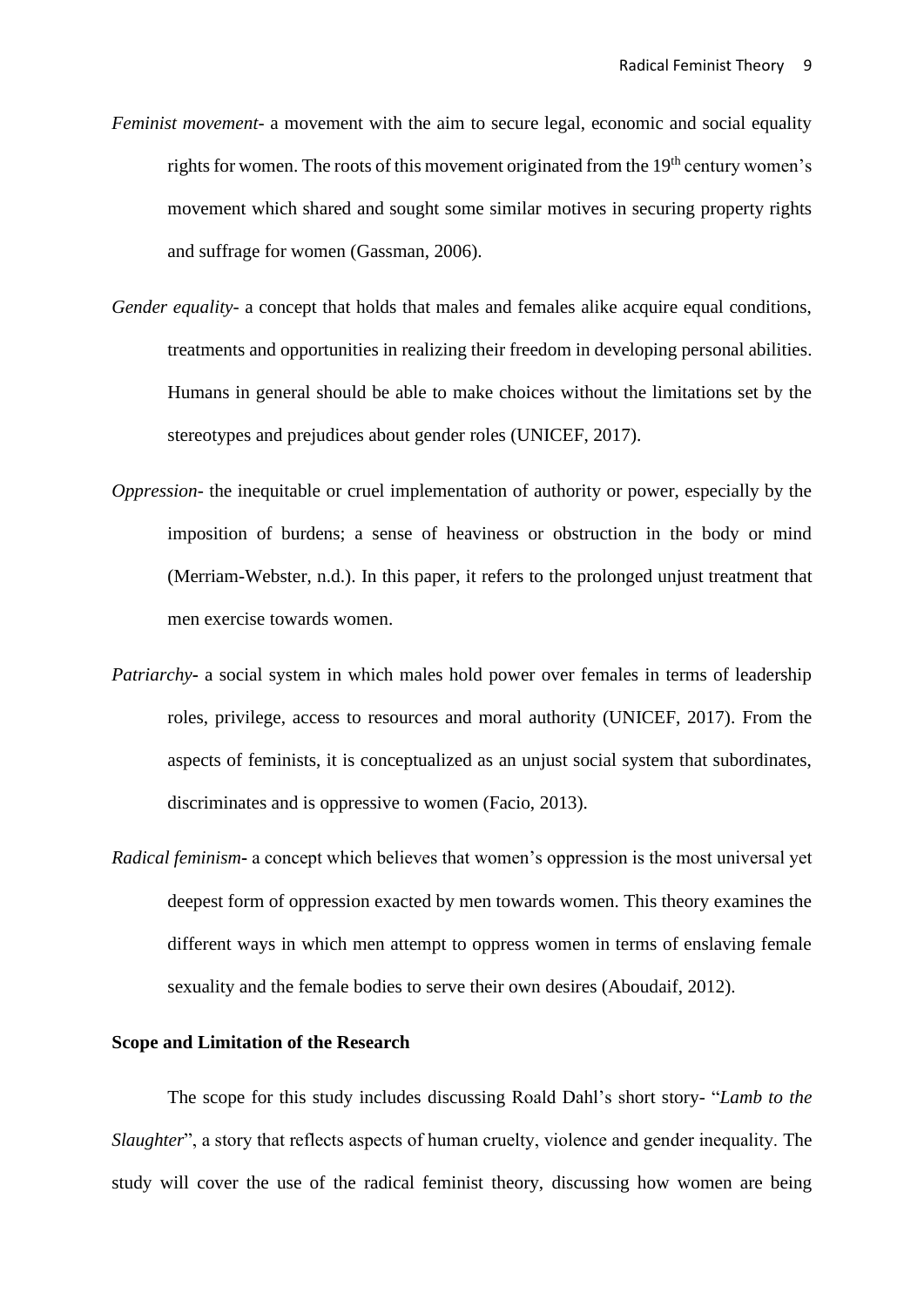portrayed as the inferior gender compared to men within the story and in literary works in general.

The limitation of applying the radical feminist theory upon this study is analyzing the story only through a single perspective while filtering out any possible ideas that might be present at the same time. The story itself can be analyzed from multiple other perspectives and theories such as the Marxist theory and Freudian theory, not to mention the many other theories within the Feminist theory itself such as the Liberal Feminist theory, Socialist Feminist theory and so on. By analyzing the story from another perspective, the researcher might be able to discover some other details or possibilities that they fail to ascertain.

# **Conclusion**

The components in Chapter 1 discuss the general background of the study. The radical feminist theory will be used to analyse "*Lamb to the Slaughter*" in terms of looking into how Mary Maloney is being portrayed in the story. Chapter 2 will discuss the theoretical framework used in this study.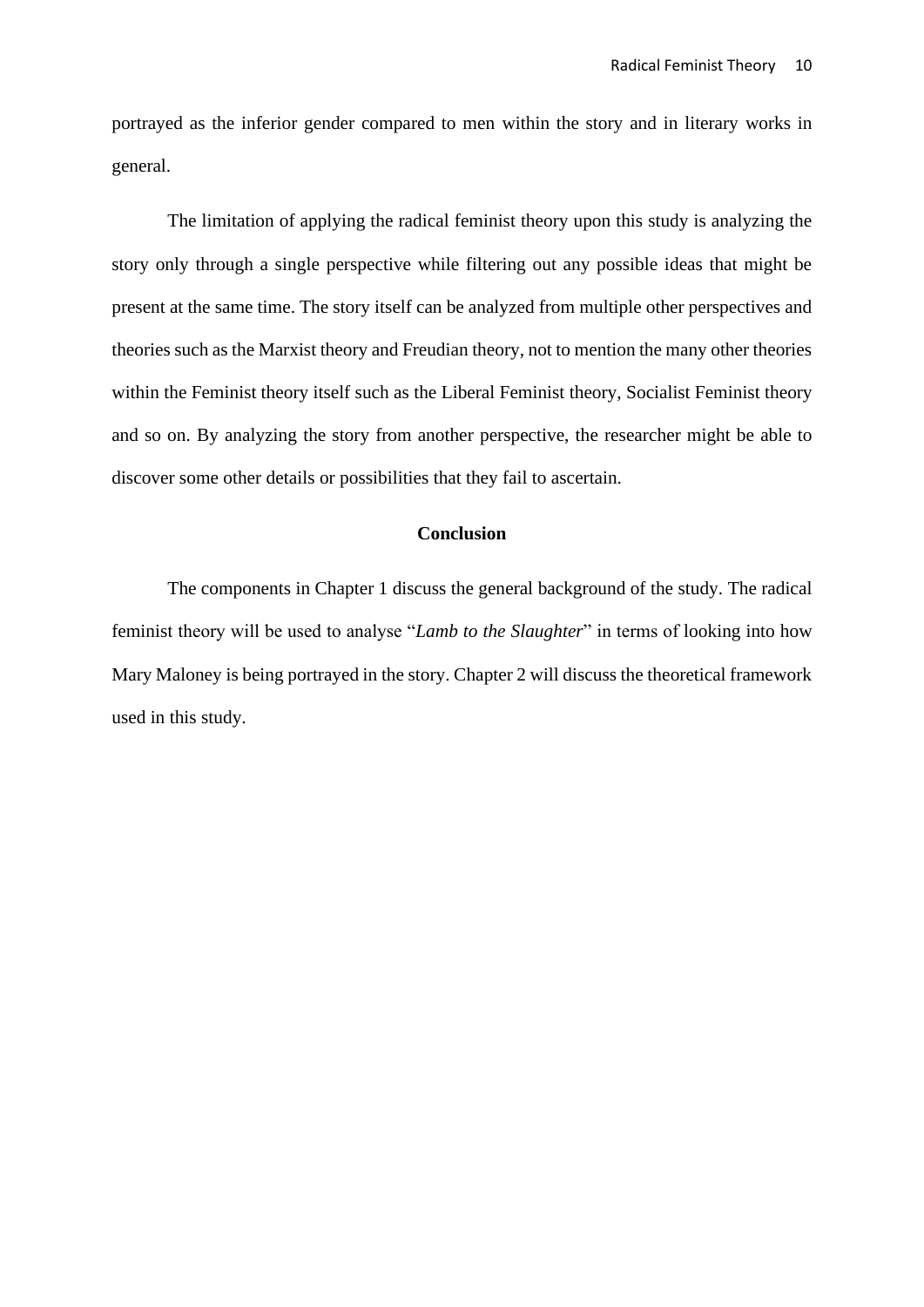#### **CHAPTER II**

# **LITERATURE REVIEW**

Feminism in literature answers to the portrayal of women in literary works. Where past researchers such as (Chen, 2010), (Halířová, 2016) and (Shukla, 2016) had previously attempted to link their research to social transformation and social change to investigate such biased portrayal, the common ground reached is that social criticism can be an influencing factor. The portrayal of a certain character within a story could be a mirror acting as a reflecting image to what the author had experienced within a society. As stated by Hambur & Nurhayati (2019), literary works can be utilised as an instrument to examine social-phenomena and social values. The one most notable social-phenomena that can be reflected through literary works is gender inequality (Hambur & Nurhayati, 2019). Chapter 2 will look into the aspects related to feminism in terms of reviewing the past published literatures related to "*Lamb to the Slaughter"* while in the process, discuss the portrayal of women in literature and feminist literary criticism. A discussion about Roald Dahl's literature will also be included under this chapter to provide comprehensibility on the writer's writing style and also the criticisms towards his written works.

### **Review of Related Literature**

"No one is more arrogant toward women, more aggressive or scornful, than the man who is anxious about his virility" (Beauvoir, 1953).

Literature is capable of recreating and redefining the role of women (Gassman, 2006). Hambur & Nurhayati (2019) in a statement, theoreticized that literature is a close characterization of society that portrays variations of life aspects. Literature arises from the social events of a society while the author merely introduces ideas to the readers through a certain form of work. The portrayal of Mary Maloney in "*Lamb to the Slaughter"* as the housekeeper expected to carry out traditional female roles can be potentially analysed as being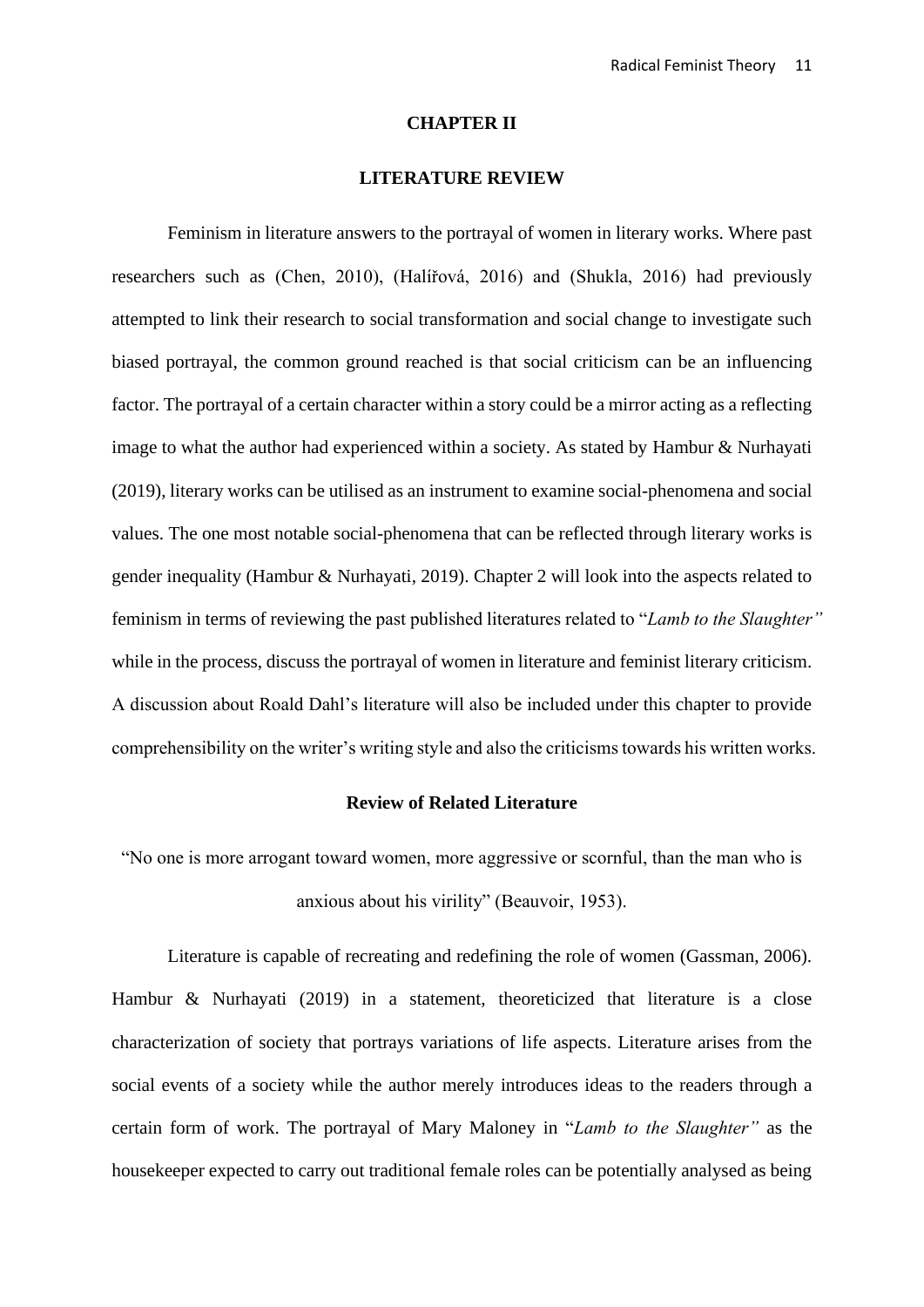a reflection of women's social status as during the context of the story. Such interpretation of women has been argued as oppressing and undermining the value of women.

Nadeau (2015) in a research analysing "*Lamb to the Slaughter*" using Feminist and Moral Criticism, came to the conclusion that "*Lamb to the Slaughter*" is a story that undermines the value of women in a way that female portrayal in this story is heavily biased and bound to traditional gender roles and stereotypes. Traits such as passiveness, submissiveness and emotional are some of the gender cultural constructs of females while males are assigned the traits of being active, dominating and rational. "Sit down," he said. "Just for a minute, sit down." (Dahl, 1953). The story is written in a manner that the males exert their power and dominance over the females.

Henfridsson (2008), in researching Roald Dahl's adult fiction using thematic analysis, also acknowledged that "*Lamb to the Slaughter*" is portrayed in a rather negative way towards females. The female character is depicted in a harsher manner compared to the male, where the researcher classified the story as concerning the matter of a woman seeking revenge on a man. The story "*Lamb to the Slaughter"* can be categorized under the subtopic "female vengeance" under the three subtopics of "Relationships between Men and Women", as proposed by Henfridsson (2008). "*Lamb to the Slaughter"* shares some similarities with another one of Dahl's short story- *"The Way up to Heaven",* from the collection *Kiss Kiss* in a way that both stories can be labelled as belonging to the female vengeance theme. Both stories portrayed women as the person seeking vengeance over the men, where ultimately the final outcome of the victim is death.

Henfridsson concluded from the analysis that Dahl, in his writings, tends to balance the macabre elements with his sense of humour. The chief character is somehow always depicted in an absurd manner, with the macabre fate that often follows, implying the cynical intention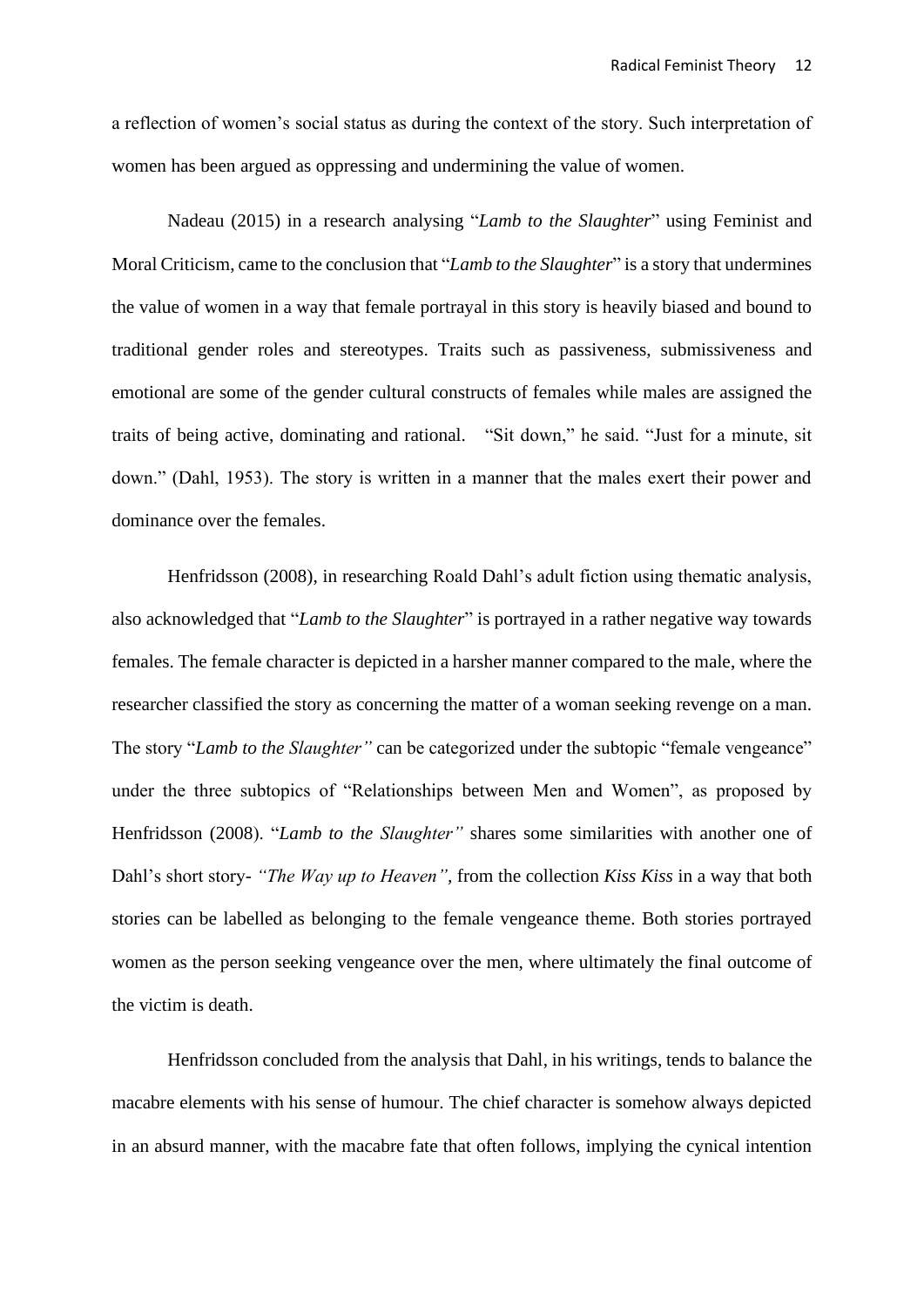that Dahl tries to insert in his writings. The implicit macabre method in writing is the technique that is most adopted by Dahl in his various writings in presenting an additional ironic element. "*Lamb to the Slaughter"* is an example of a story that uses this specific technique.

Simms (2014), in an analysis of "*Lamb to the Slaughter"* using New Historic criticism, aimed to identify a feminist discourse through the characterization of Mary Maloney. Findings from the analysis found that Roald Dahl and his work "*Lamb to the Slaughter"* appear neither to be a misogynist nor a feminist. It was justified that Mary Maloney is portrayed as having the mental strength to overcome a victim mentality while playing a reversal of the typical gender roles in the process of murdering her husband. In "*Lamb to the Slaughter",* he found his typical dark humour in the irony (Simms, 2014).

It was suggested that Dahl's writing style in "*Lamb to the Slaughter"* could be due to his life experiences caused by his mother, sisters and wife that he developed a ruthless personality in both his writings and real life. The portrayals of women across several of Dahl's writings exude many negative female traits, which suggest that women had a strong influence throughout his life. The portrayal of the female characters in his writings could be his real life experiences in having previously met someone with such traits or personalities.

As further clarifications, Simms (2014) mentioned the traditional roles of women in marriage. "The 19<sup>th</sup> amendment had only been rectified for 33 years when Dahl wrote Lamb to the Slaughter, and women still found their place and purpose in the home, and society still considered it the norm for a woman to be a willing slave to her husband." (Simms, 2014). Marilyn French (1985) summarizes the era of the early 1950's (the context of "*Lamb to the Slaughter"*) by the word "domesticity". The purpose of a woman is to serve as a homemaker decorating her home, waiting for her husband to return after a day-long labour work.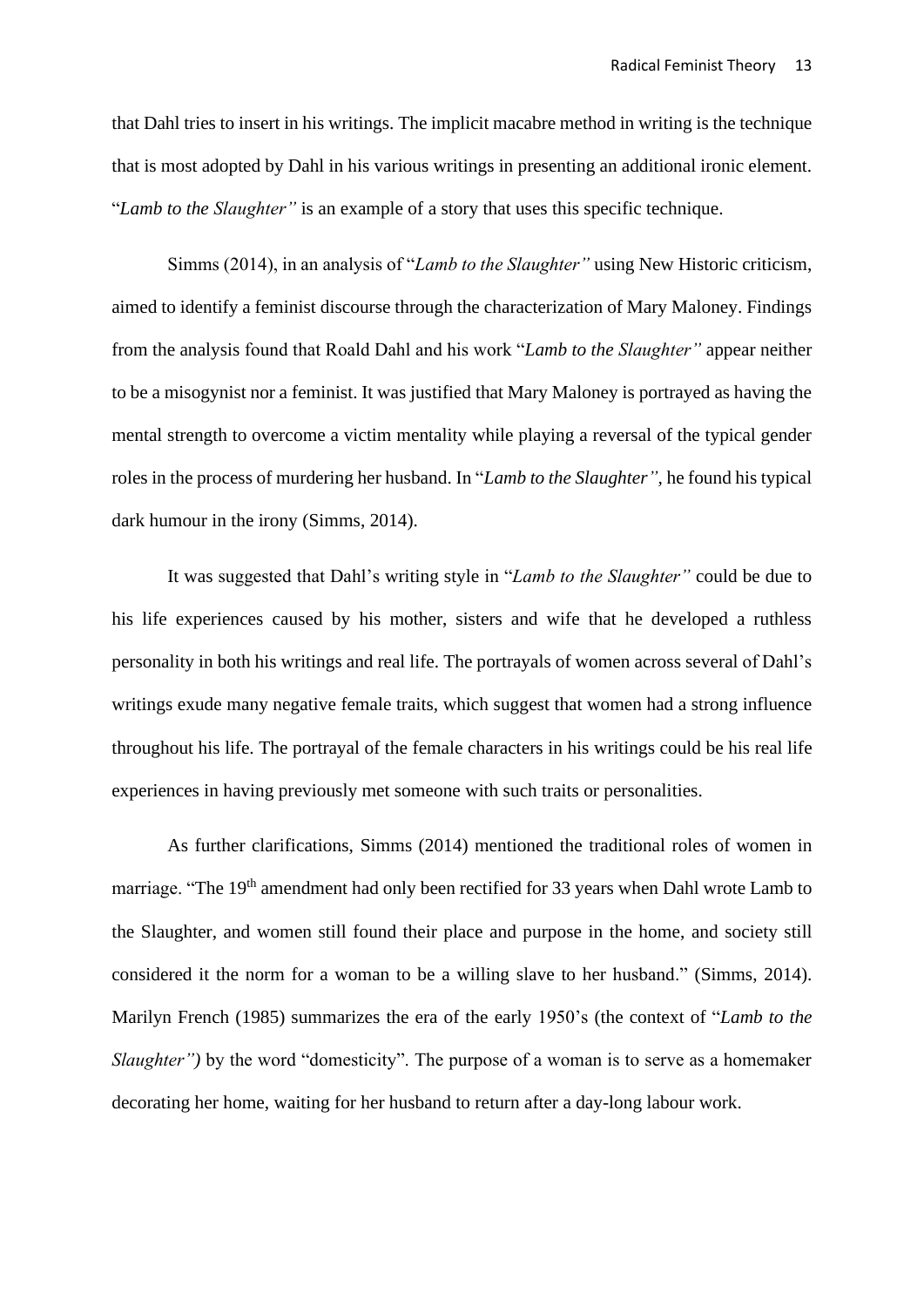According to Simms (2014), the roles of women in marriage has shifted in the twentyfirst century. Women no longer view domestic life as their only purpose in life. In fact, women are expected to share the responsibilities equally as men in terms of supporting the family and raising children. The main reason as to why Simms (2014) did not consider "*Lamb to the Slaughter"* a feminist or misogynist text was because feminist do not condone murder. It was speculated by Simms (2014) that what feminists considered "feminist element" in "*Lamb to the Slaughter"* was merely Dahl using his typical dark humour to portray his story.

Subsequently, Tanusy (2018) in a research employed Barthes' five systems of codes under the area of structural semiotics to investigate how Dahl portrays women in "*Lamb to the Slaughter".* A comparison between the portrayal of men and women characteristics in the story was made and analyzed. The findings of this research, along with the units of meaning in the story point towards female empowerment instead of oppression.

According to Tanusy (2018), the one element that has never ceased to surface in literary works is gender role and representation. Based on the findings, it was discovered that despite Mary being portrayed to fit the traditional gender role at the beginning of the story, Dahl reversed the role later on as the story progressed, portraying women to be more independent and resourceful in times of trouble. On the other hand, it was the male character- Patrick that was portrayed negatively as under the dominance and manipulation of Mary, implying that men are in fact the weaker sex in this story.

The readers are given a false sense of security following the structure of the story, as it can be seen through the emphasis made by Dahl on the contrast between the male and female characteristics (Tanusy, 2018). The women of the house managing all house chores while the man of the house working for a living are the most distinctive stereotypes portrayed at the beginning of the story. Additionally, the male pronoun "he" when used by the police officer in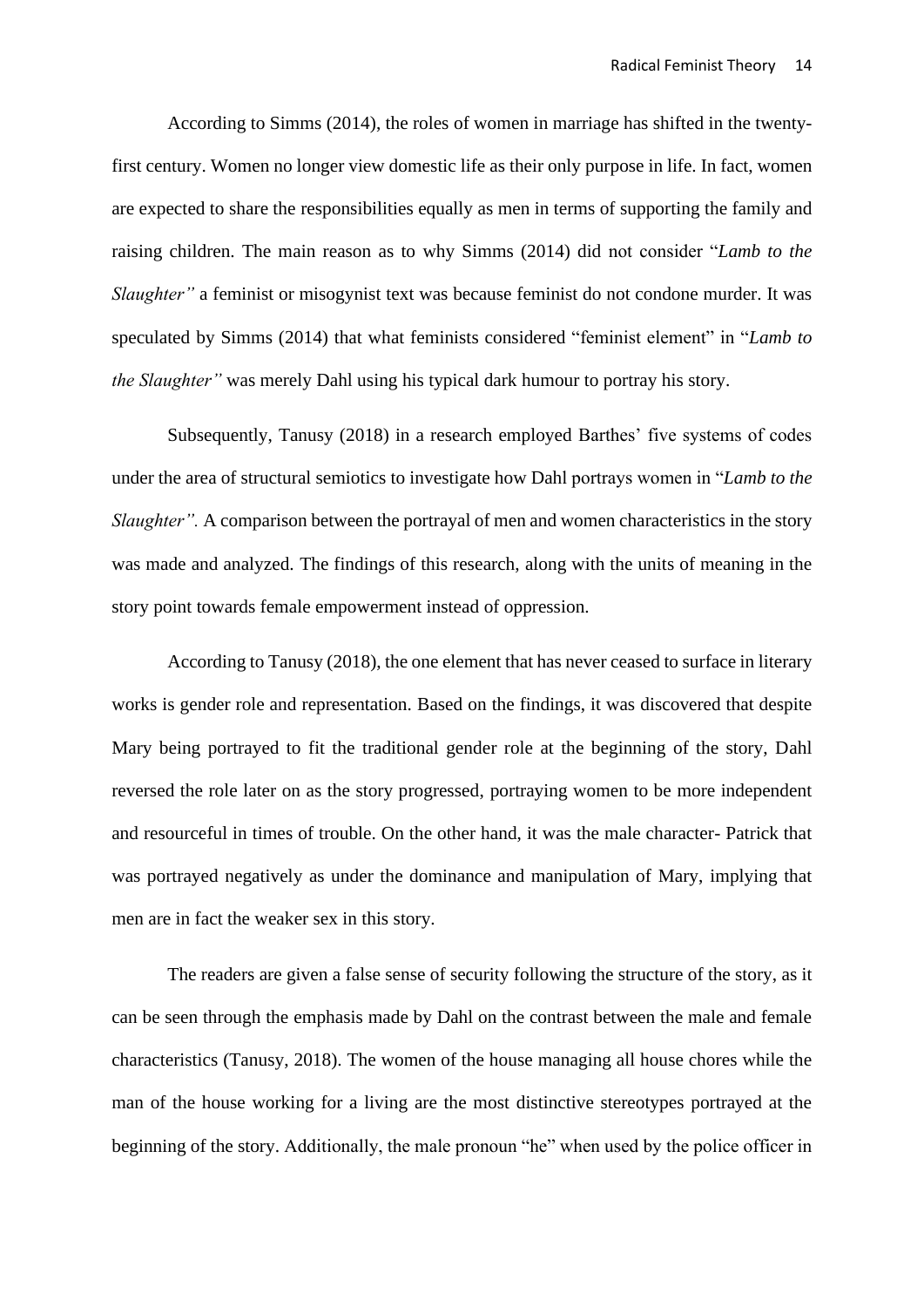referring to the murder subject also indicates that they do not think of women as being capable in conducting a murder. Readers will be exposed to thinking that this is yet another typical story that stereotypes and portrays men as the dominant member within a household but in fact, it is the exact opposite (Tanusy, 2018). The swerve of gender stereotypes pointed towards one dominant trait: female empowerment (Tanusy, 2018).

In another research conducted by Yusoff  $\&$  Nine (2013) using three theories of literary criticisms namely- Psychoanalytic criticism, Feminist criticism and New criticism, the researcher argued that "*Lamb to the Slaughter"* empowers women through the use of Dahl's common black humour writing style. The sense of irony that a pregnant doting wife of a policeman waiting for her husband to return home being the same woman who used a frozen leg of a lamb to murder her husband then proceeds to let his friends consume the murder weapon indicates and highlights the wit and wisdom of a woman who is willing to do things out of necessity for her child (Yusoff & Nine, 2013).

Followed by the study conducted by Þórðardóttir (2019) in analysing three of Dal's story individually from a feminist perspective, the researcher concluded that Dahl's stories such as *"Matilda", "The Witches" and "Big Friendly Giant"* encourage female empowerment. According to the researcher, Dahl´s books can be regarded as creating a feminist influence on young readers, as they contain strong female characters possessing distinctive traits. "This is evident when looking at Dahl´s work through the lens of feminist criticism." (Þórðardóttir, 2019). It was noted in the conclusion of the study that the expectations that society has on women are often superficial. Gender stereotypes on the other hand, are merely a product of society which should not become the norm that serves to define young girls or women.

It would be interesting to take into consideration that female empowerment is not a foreign concept across Dahl's writings. Despite the possibility that "*Lamb to the Slaughter"*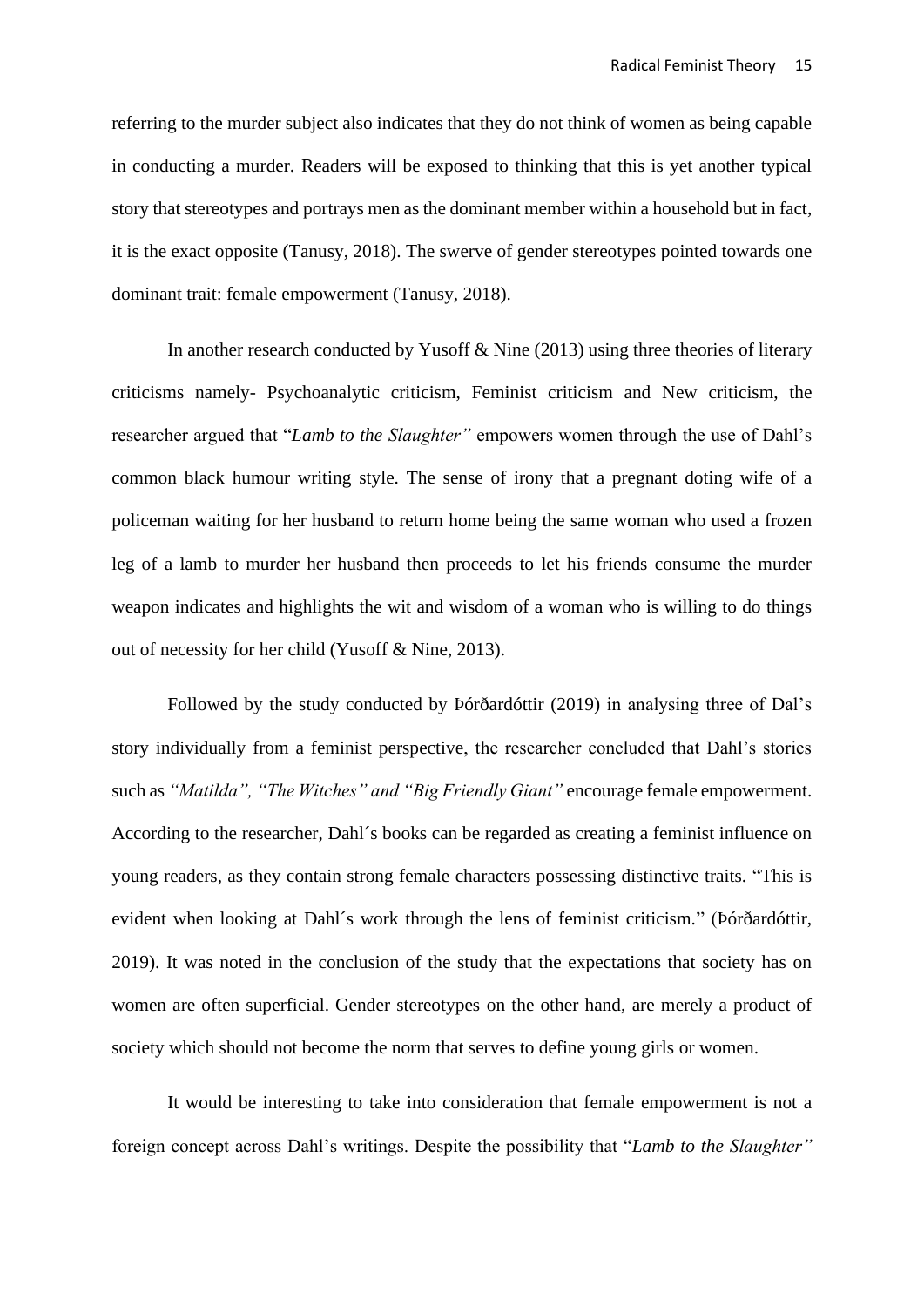can be potentially analysed through a feminist perspective, the study in Þórðardóttir (2019) exclusively only looked into three of Dahl's stories.

To summarise, researchers such as Nadeau (2015) and Henfridsson (2008) are in agreement that the portrayal of the female character in "*Lamb to the Slaughter"* is indeed biased and stereotyping against women. Women are portrayed negatively as the subordinate gender and weaker sex compared to men. Simms (2014) on the other hand, came to the conclusion that "*Lamb to the Slaughter",* along with Roald Dahl himself, are not feminist nor misogynist. Contrarily, researchers such as Tanusy (2018) and Yusoff & Nine (2013) acknowledge and consider "*Lamb to the Slaughter"* a story that empowers the value of women. Lastly as noted by Þórðardóttir (2019), multiple of Dahl's writings such as *"Matilda", "The Witches" and "Big Friendly Giant"* promotes female empowerment- which leads to the deduction that it is possible to analyse "*Lamb to the Slaughter"* from a feminist perspective.

### **Lamb to the Slaughter: Background of Roald Dahl**

Roald Dahl's writing career began in 1942. However, it was during 1961 that there occurred a burst of literary energy in his writing career, with *"James and the Giant Peach"*  successfully being published in the US subsequently followed by his best known work- *"Charlie and the Chocolate Factory"*. This decade can be considered his prime where many other classics such as *"Danny the Champion of the World"," My Uncle Oswald"* and *"The Enormous Crocodile"* surfaced in the literature field. Including collections and books published after his death, he has published a total of 49 books, not to mention his enormous success on television screenplays and plays made from adaptations of his books and novels (Dahl, n.d.)

Described as being a master of story construction, Dahl's distinguished writing style is one reason that led him to fame. His cynical, ironic and dark humour approach that he always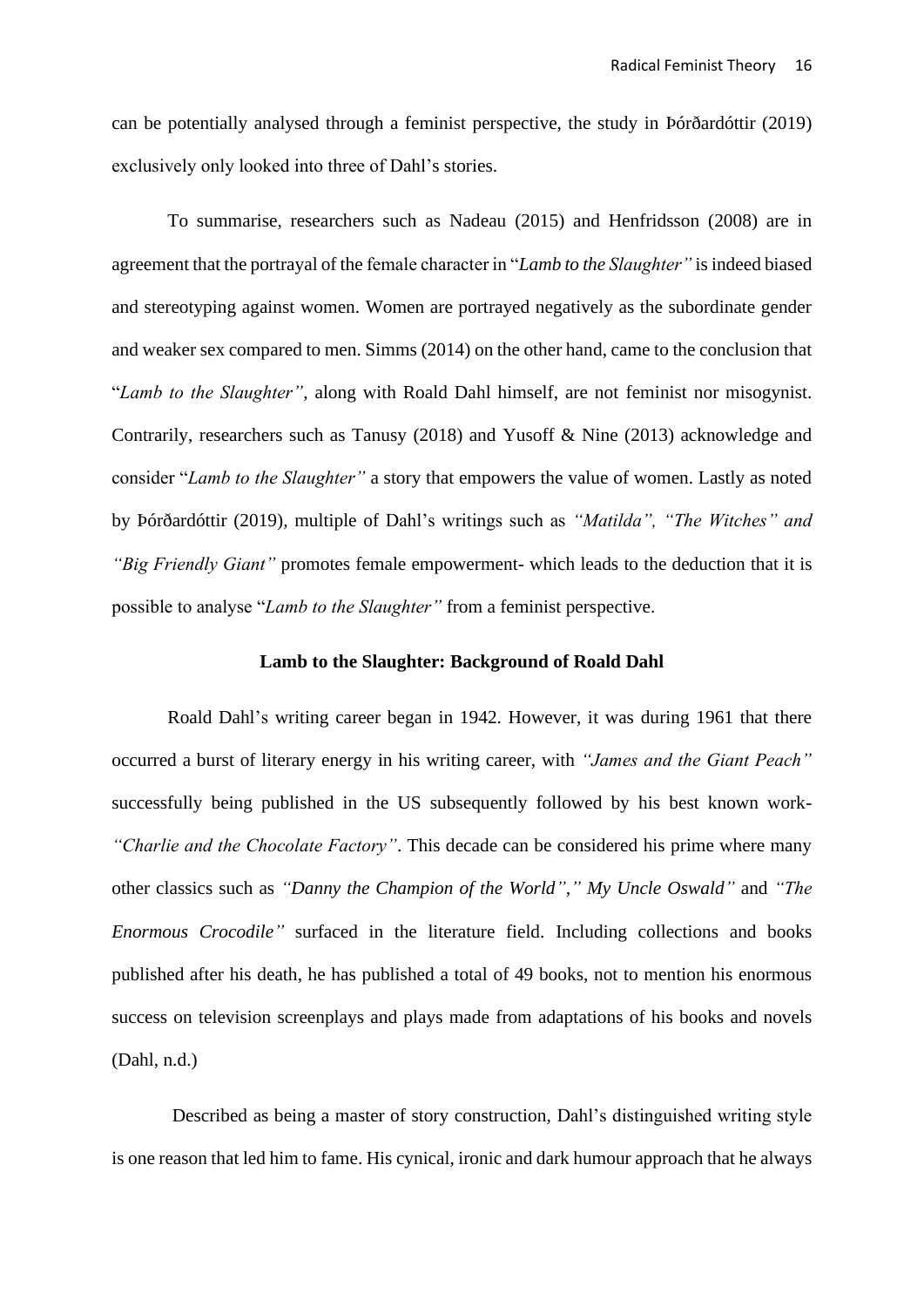incorporates within his stories and books including children's stories are visible to readers. This unique method of his that is used to describe characters aids in attaching an unusual twist to his stories.

Even though such elements in his writings have been prospected quite often, there were in fact only few researches that have been conducted on exploring the sociological aspect of feminist. Oftentimes, society is condemned by the use of dystopias or the unusual varying characterization approaches in writing (Peery, 2017).

Nevertheless as much as children and adults loved his works, for the same reason under his extraordinary writing style, his works have also been attached to a great deal of criticism. Many of his published works have always been controversial due to the nature of the themes and elements portrayed within the writings.

### **Criticisms against Roald Dahl's writings**

Most of the criticisms against Dahl mainly derived from his portrayal of the unsavoury themes and elements in his writings. Some of the most common themes and elements reviewed by critics such as Gregory (2017) and Þórðardóttir (2019) are racism, language abuse, violence, misogyny and lastly, feminism. It should however, be noted that such criticisms against him may not always be well-founded. External factors such as personal biases and lack of understanding can affect how a piece of literacy work is perceived.

*"Charlie and the Chocolate Factory"* along with *"James and the Giant Peach"*, as according to critics, displayed elements of sadism, abuse and racism. Inappropriate themes such as language abuse, humiliation, and stereotypes are evident in these two stories. In *"James and the Giant Peach"*, despite the attempt by Dahl in portraying an accepting view of the world through the book, the depictions of characters found in the novel itself are ironic in a sense that the amount of intrinsic and subtle racism that can be identified is appalling. As stated by Kanoria (2018), children's minds are especially vulnerable to influence; the author should be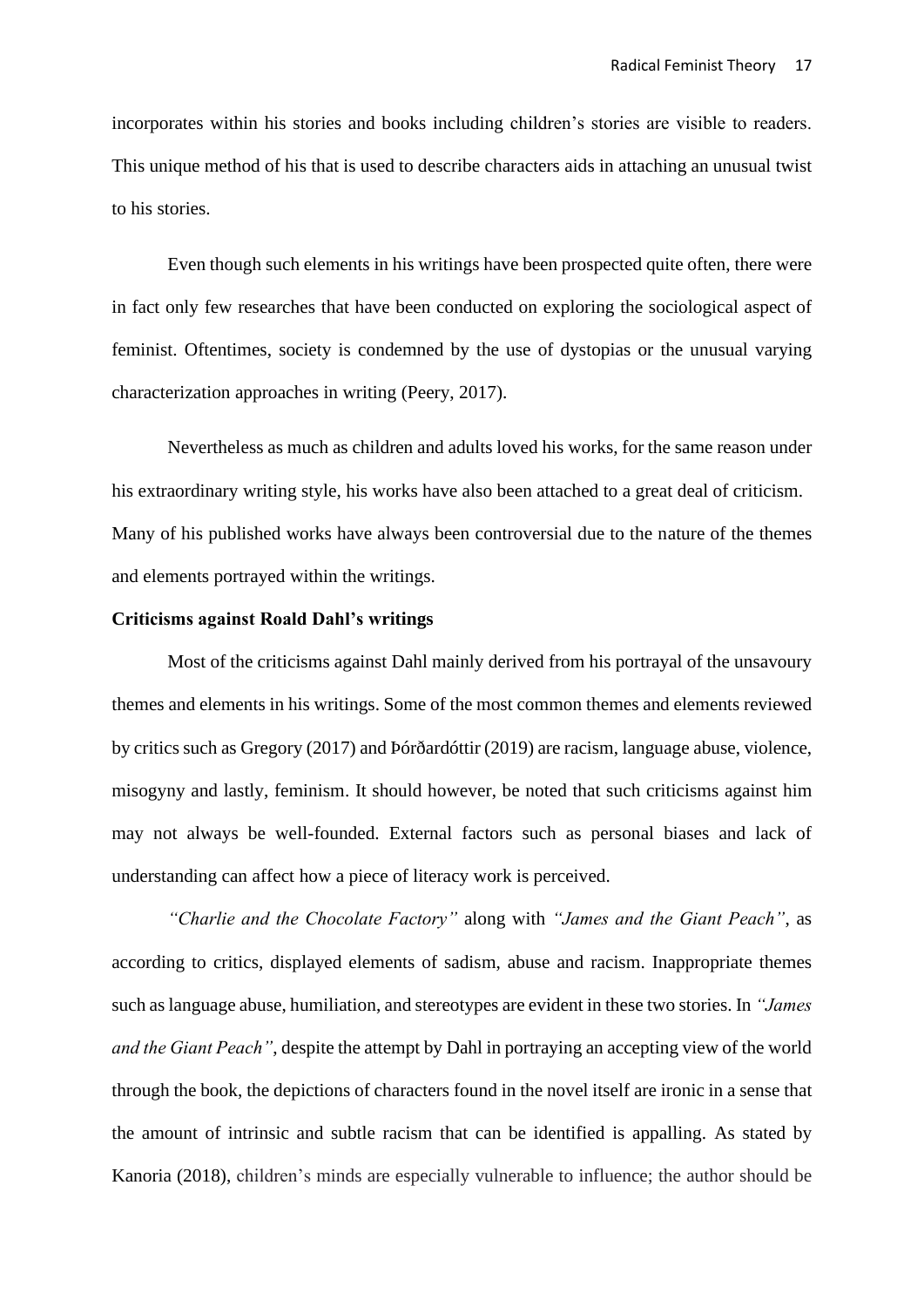aware of what is written and try to instil positive values in a piece of writing for the sake of shaping and constructing their fragile minds in the best way possible.

Subsequently, *"The Witches"* displayed elements of violence and potential [misogyny.](http://thisrecording.com/today/2011/6/1/in-which-we-consider-the-macabre-unpleasantness-of-roald-dah.html) The allusions in the portrayal of women in this story are heavily stereotyping and sexist. Dialogues from the book such as: "All witches are women" (Dahl, 1983) promote gender inequality and stereotypes against women. The unrealistic expectations that are bound on women are reinforced when the depiction towards women is limited to having no choice and freedom in one's life. Contrarily, *"Matilda"* is one of Dahl's stories where a heavy emphasis on gender equality is placed in the story. This story can be considered a feminist text as it contains elements of female empowerment. This story creates a strong feminist influence on readers as the portrayal of women in this story are all powerful in their own ways (Þórðardóttir, 2019). It promotes the notion that women can do anything they want regardless of gender.

Criticisms on Roald Dahl's *"The Witches"* and *"Matilda"* will be used as references on analysing the female depiction in "*Lamb to the Slaughter"*, considering that these two stories present similar themes and elements such as misogyny, violence and feminism as compared to "*Lamb to the Slaughter".*

#### **Feminist Criticism**

According to Green & Kahn (2020), feminist literary criticism is a branch of integrative exploration which holds gender as a principal organizing category experience. This exploration postulates two related hypotheses about gender. The first holds that the inequality of the sexes is a product of cultural construct while the second hypothesized that the universally accepted male perspective has subjugated fields of knowledge, hence shaping their paradigms and methods on society.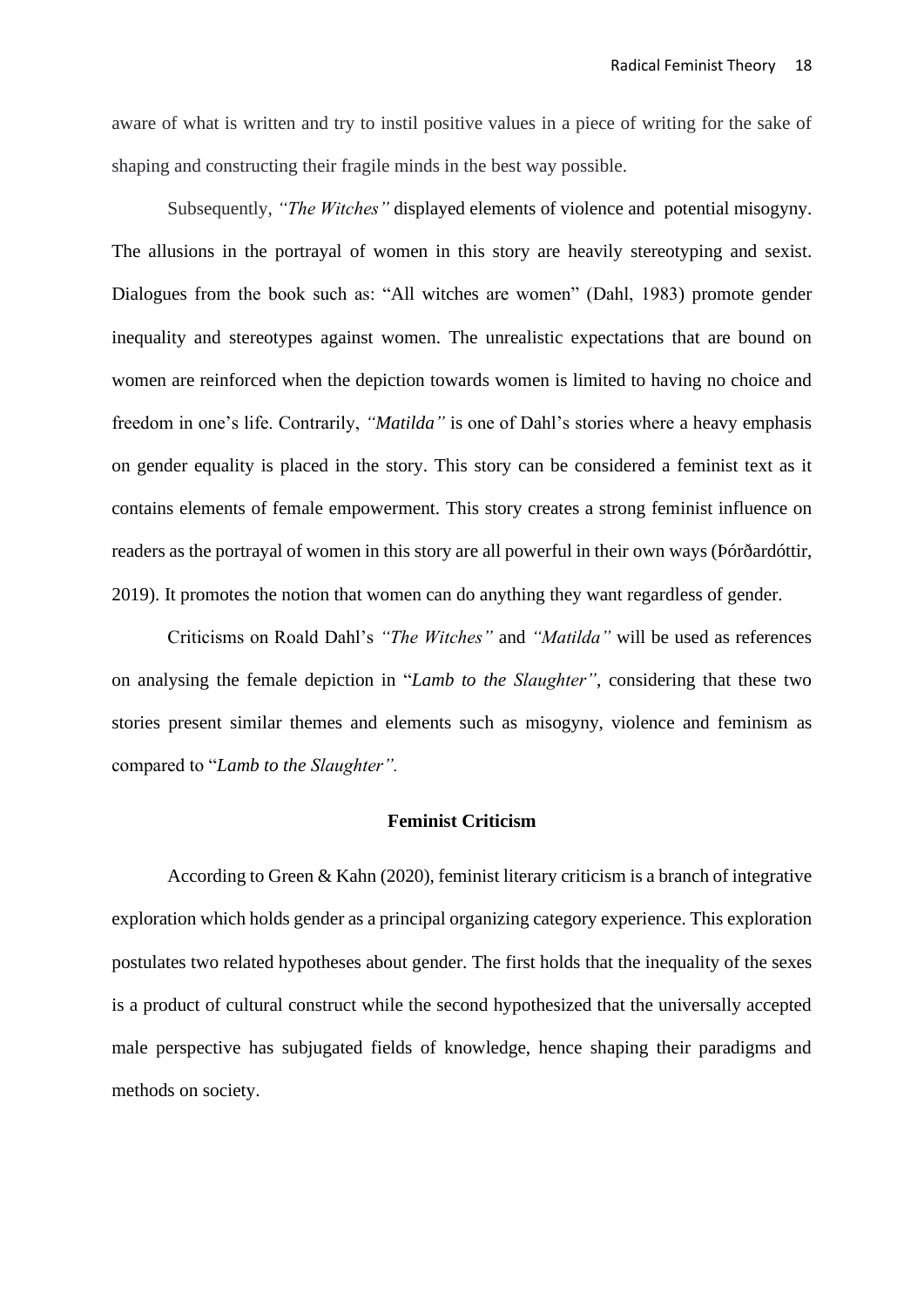The oppression of women is a concrete reality. It is contemplated as the product of social construct originating in material conditions and at the same time, also a psychological phenomenon in which it is referred to as a function of the way in which women and men discern one another and themselves (Green & Khan, 2020). In the research conducted by Green & Khan (2020), it was concluded that gender is socially constructed in patriarchy societies to serve the interests of male supremacy.

Feminist criticism recognizes that stereotypes and cultural assumptions can be reflected and shaped through literature. It falls under one of the many approaches of analysing literary works under literary theories. Feminist critics examine the cultural and economic disabilities within a patriarchal society hindering women from progressing and realizing their own possibilities (Appleman, 2007). Feminist criticism also concerns with the continual marginalization of women in terms of the exclusion of women writers in the literature field (Tyson, 2006).

Feminist criticism is associated with the three waves of feminism, with each wave playing a considerably significant role (Yang, 2019). As stated by Appleman (2007), the several assumptions and concepts held widely by feminist critics are as follows:

- 1. The society that we live in is prevalently patriarchal.
- 2. "Gender" is merely a product of cultural construct as a result of patriarchal bias within a society.
- 3. Patriarchal ideology hinders the progress that women could have made in literature.

Similar to feminism, this theory analyses and considers the relationships between males and females and their respective roles within society. The treatments that each gender receive are often unequal and reflect a patriarchal ideology where the females experience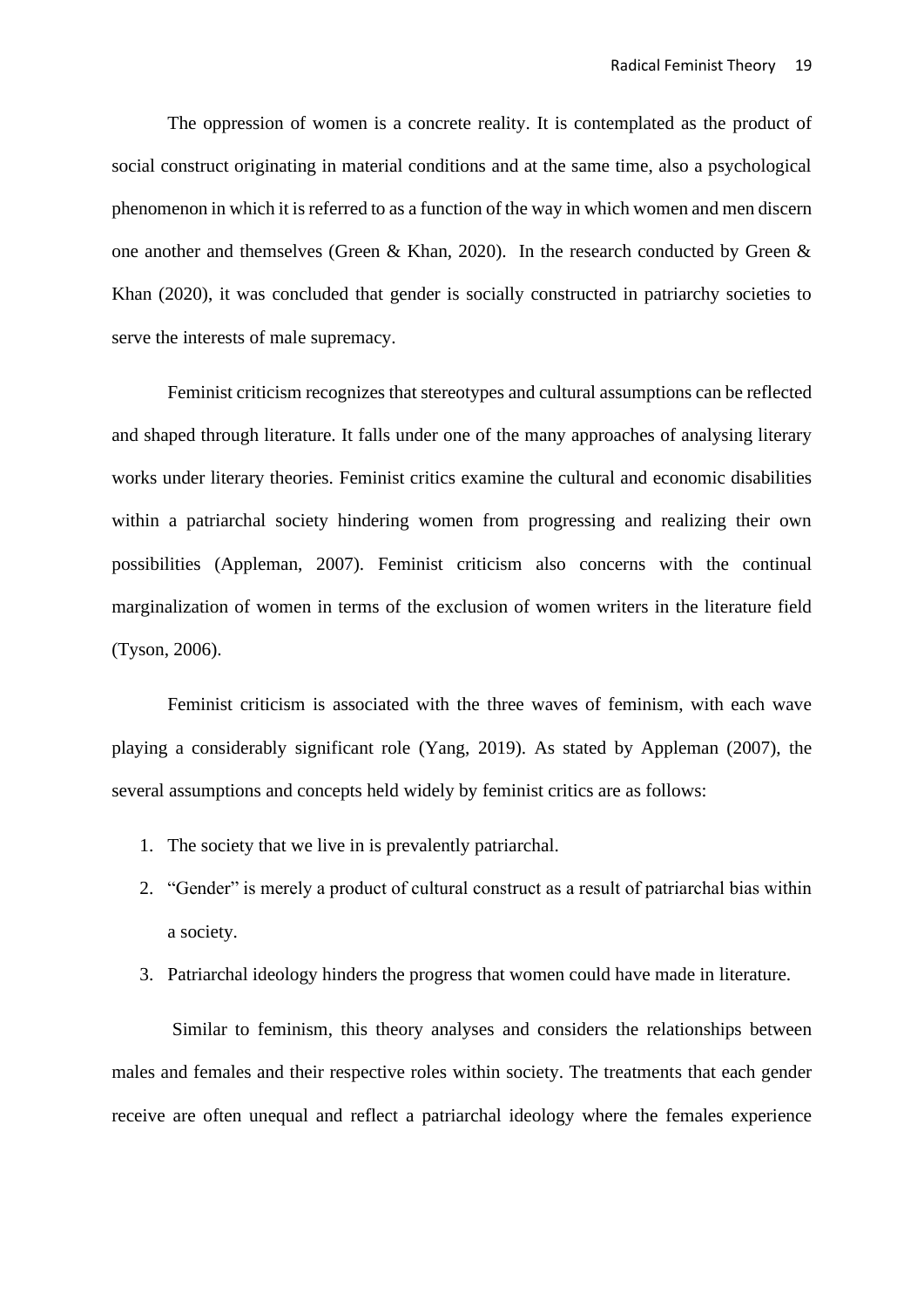oppression. "*Lamb to the Slaughter"* can be classified under the second wave of feminism (early 1960's- late 1970's).

According to Yang (2019), the second wave of feminism mainly emphasizes on three major aspects: 1) Recognition of female writers' works. 2) Examination of the treatment of women in literature. 3) Understanding female writers' contributions in the context of female empowerment and criticizing the ways women have been treated. Critics in this time period evaluate and compare the difference between the portrayal of male and female characters then proceed to inspect how writers discriminate against and marginalize female characters (Yang, 2019). In this case of this study, the researcher will look into how Roald Dahl portrayed Mary Maloney in "*Lamb to the Slaughter".*

The three major aspects of the second wave of feminism create a connection between the story and the radical feminist theory. The second wave of feminism, along with the Radical feminism both seek to critique the patriarchal and male dominated cultural practices throughout society through exposing and tackling issues such as the marginalization and discrimination faced by women.

Radical feminists claim that the concept of gender is grounded in the attempt of male having control over female sexuality (Green & Khan, 2020). According to [Vukoičić](https://www.researchgate.net/profile/Jelena_Vukoicic2) (2017), radical feminism which falls under one of the branches of the vast feminist theory, was founded on the attitude that a society is based on the patriarchal grounds leading women to experience marginalization and discrimination. In Aboudaif's (2012) study aiming to present feminism as a critical literary approach and elaborates through the works of some feminist writers, the researcher came to the conclusion that women's oppression is the basis of radical feminism. In researching the impact of radical feminism on Alice Walker's fiction, it was found that all the female protagonists are oppressed victims who fell prey to the domination of men. Researchers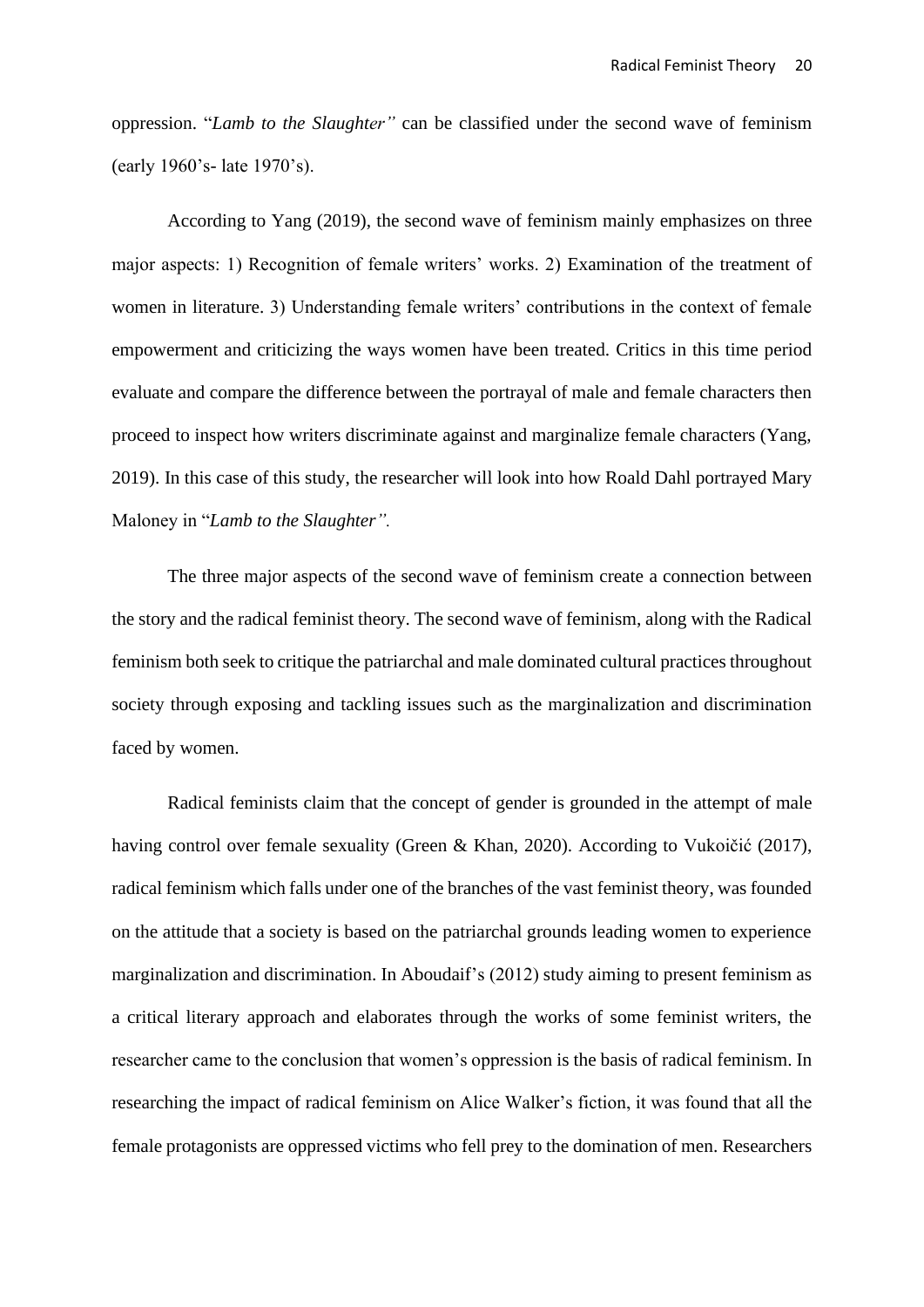such as Kumar, Banerjee& Bhattacharjee (n.d.), Allen (2016) and [Vukoičić](https://www.researchgate.net/profile/Jelena_Vukoicic2) (2017) are in agreement that the patriarchal social structure is the source of issue in radical feminism that leads women to experiencing oppression in society.

The second wave of feminism and the radical feminist theory which both share the similarity on examining the discrimination and marginalization faced by women in literary works, will hence be used to analyse the portrayal of Mary Maloney in "*Lamb to the Slaughter"* with the intention of discussing how she is being portrayed and the forms of oppressions experienced by her.

### **Conclusion**

Chapter 2 provides an overview on the literature review of "*Lamb to the Slaughter"*, background of Roald Dahl and also Feminism literary criticism related to the present study in discussing the portrayal of female characters in literature. "*Lamb to the Slaughter"* will be analysed under the radical feminist theory under the second wave of feminism where the portrayal of Mary Maloney will be compared to Patrick Maloney to differentiate the portrayal between female and male characters by Dahl*.* The researcher has also introduced subtopics under the radical feminist theory such as oppression, marginalization and discrimination. Chapter 3 will discuss the conceptual framework for this study.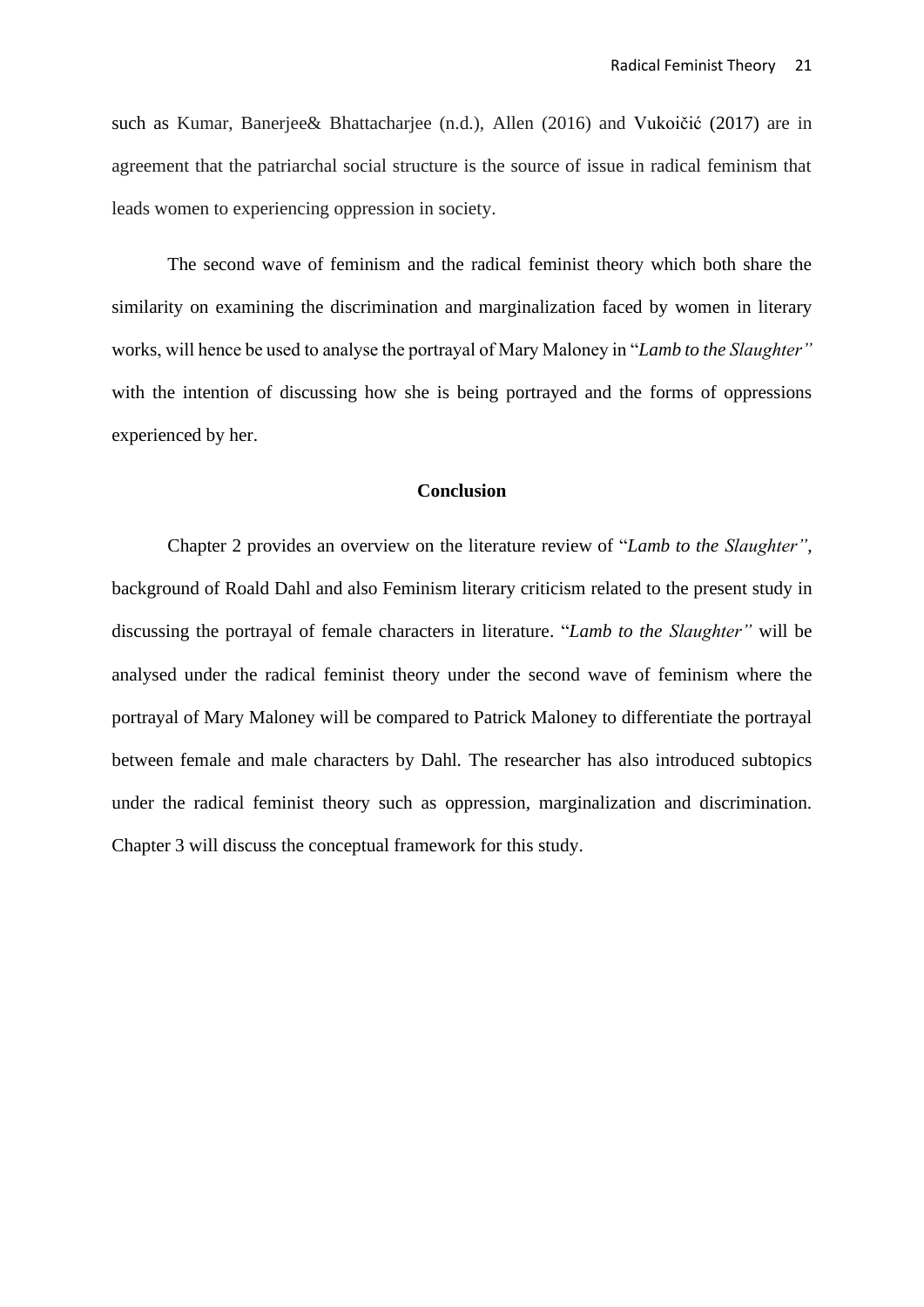#### **CHAPTER III**

# **CONCEPTUAL FRAMEWORK**

As demonstrated in the literature review section of this study, there are many ways of exploring and analysing literary works from a feminist perspective. This study will use the concept of the second wave of feminism, along with the radical feminist theory to answer the research questions posed. The objectives for this study are to discuss: the portrayal of women in "*Lamb to the Slaughter*" and the forms of oppressions faced by Mary Maloney in "*Lamb to the Slaughter*". The two research questions will seek to direct the researcher in achieving the objectives of this study.

#### **History of Feminism**

According to Gassman (2006), since the nineteenth to the twentieth century, feminists have aimed to terminate the historic misconception as perceived by them that women are inferior to men. Despite the fact that not all feminists pursue identical goals, the one common goal is to achieve equality for all women (Gassman, 2006). Feminism is divided into three distinctive waves. Each wave of feminism has their own corresponding defining characteristics that signifies the effort in achieving different goals for women.

The first wave of feminist movement primarily emphasized on women achieving official authority to vote (Halířová, 2016). The first wave is considered an important historical moment of the motion of women progressing through time. During this period, women were considered to be physically and emotionally inferior to men. Women at the time were treated similarly to servants with barely any rights or possession. Marriage was merely viewed as enslavement to men. They were not exposed to opportunities in education at school and could only work in manual jobs. Interpretation of women in literary works is biased and unrealistic.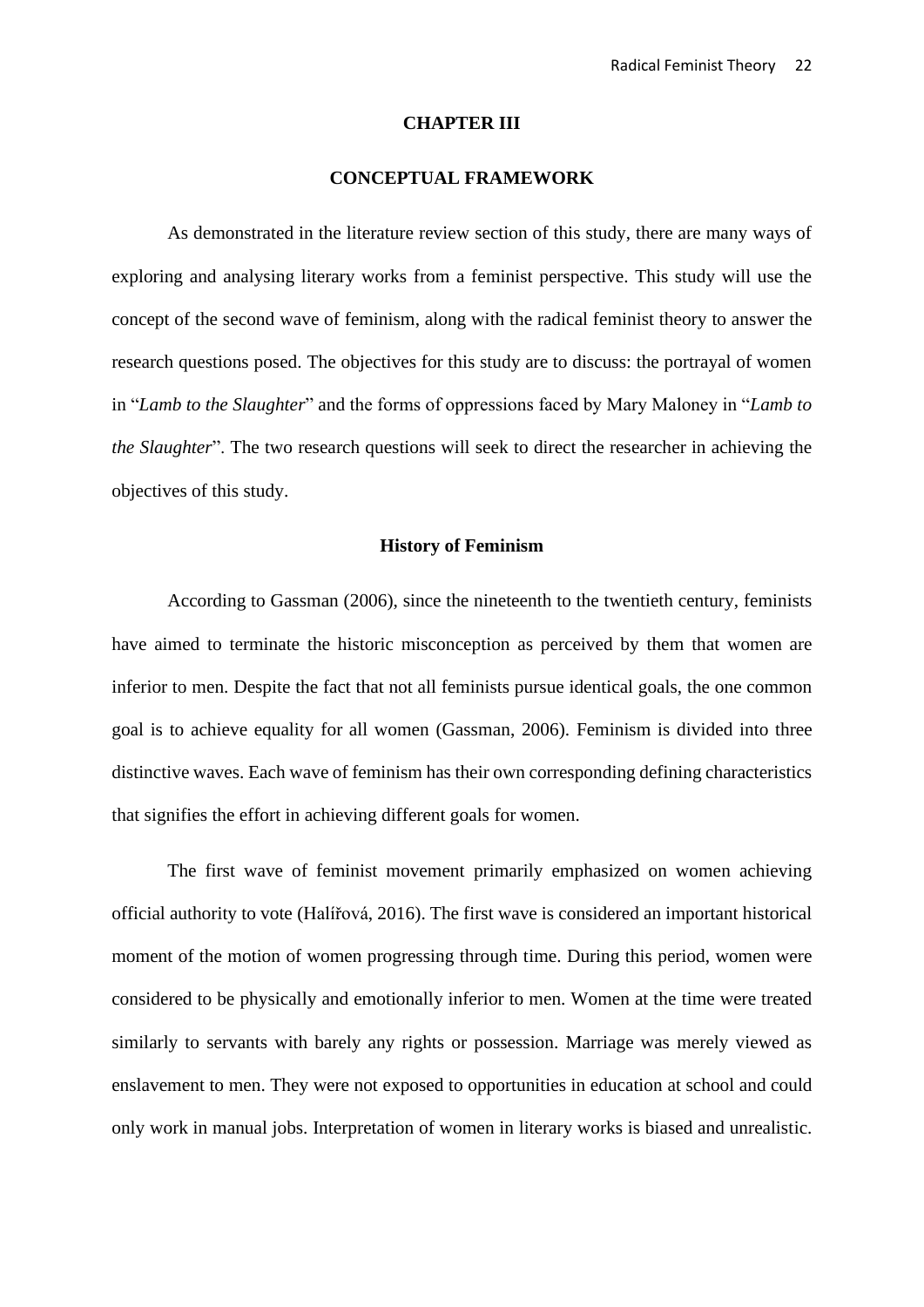Hence, the first wave of the movement mainly focused on how authors view and portray women in their works (Yang, 2019).

The second wave of feminism is referred to as the "new social movement" dedicated for women to gain sexual "liberation". This wave focused more on gaining social equality for women and end all sorts of discrimination towards women (Halířová, 2016). N.O.W. (National Organization for Women) was formed for feminists in 1966. Nevertheless, the society was still patriarchal and women were still treated as inferior even though they had legal rights. Portrayal of women in literature during this wave was regrettably still biased. Yang (2019) proposed that the feminist criticism during this wave looks into three major aspects: 1) Recognition of female writers' works. 2) Examination of the treatment of women in literature. 3) Understanding female writers' contributions in the context of female empowerment and criticizing the ways women have been treated*.*

The third wave of feminism was a continuation and comeback to the failures from the previous wave. From the early 1990s to the present, these decades have deepened the equality of women where they are now open to a variety of opportunities. Even though the portrayal of women in literature has improved, conservative societies such as India still portray women as living under patriarchal norms where they constantly crave liberation for the purpose of discovering their identity as women (Vyomakesisri, 2017).

# **Radical feminism**

The focus of radical feminism arose from the public retaliation of the 1960's focus on liberal and Marxist feminism. Mainstream women's rights groups such as the National Organization for Women believed that gender equality could only be attained through the reform of the existing social system; whilst radical feminists held that the existing issue was not to reform the system but to uproot the patriarchal power structures (Kumar, Banerjee&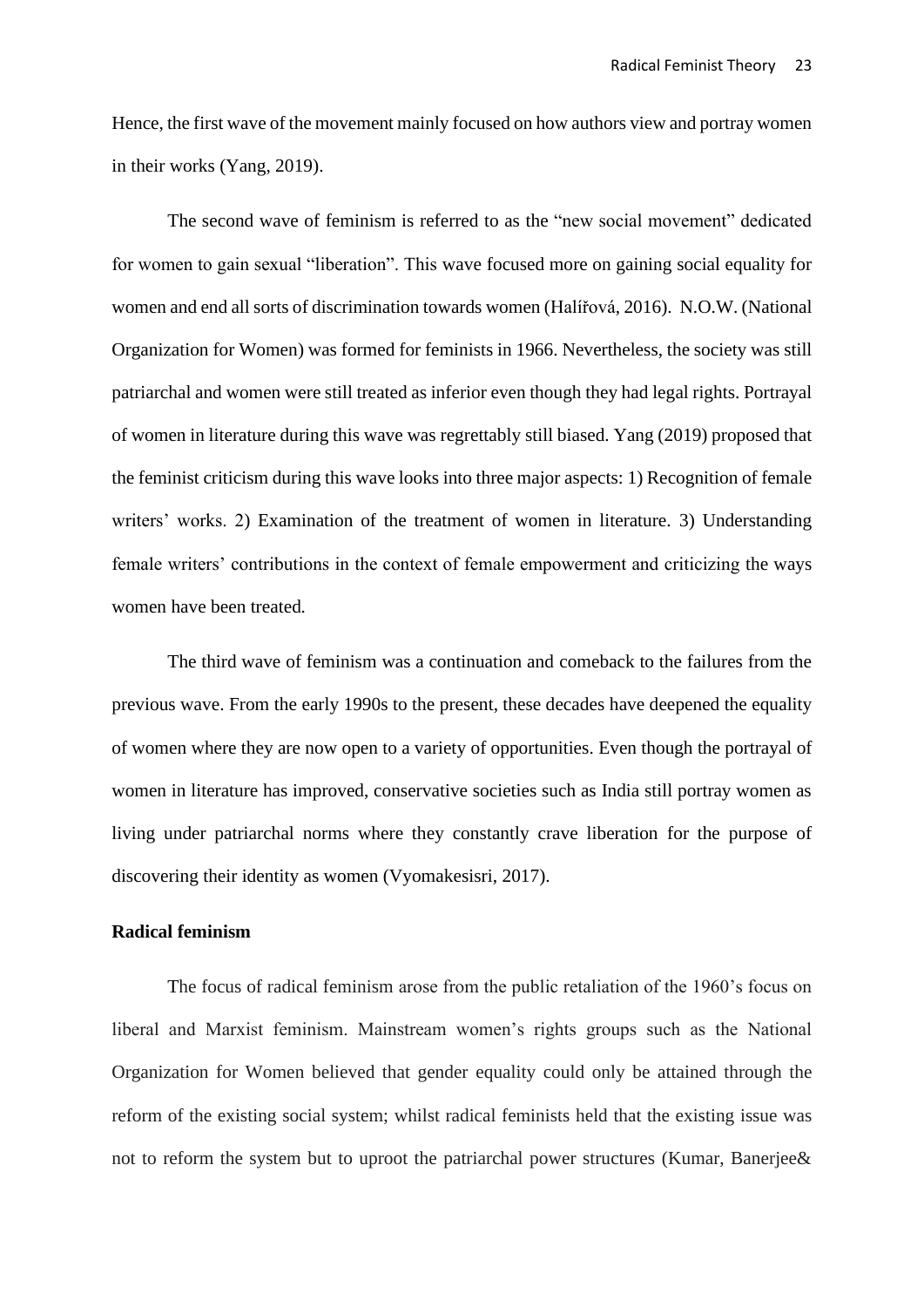Bhattacharjee, n.d.). Substantially, the concept of patriarchy in society is widely held and accepted as the root of structure in radical feminism that leads women to being oppressed due to their sex. Contrarily to other strands of feminism such as liberal feminism that sought to address gender inequality issues through the reform of the existing socio-political system, radical feminism holds that the radical restructuring of society is imperative so as to eradicate male supremacy and challenge social norms existing.

As Bryson (1992) postulated, the theory of radical feminism contains some clear-cut theoretical approaches that provide a unifying framework which diverged from ideas that initially emerged from other theories of feminism such as liberal and Marxist feminism.

The earliest radical feminism held that feminism experienced by women was grounded securely in their own life experiences and perceptions where there wasn't a need for women to compromise with the existing political perspectives and agendas that hugely disadvantaged them. As the theory progressed, the oppression of women became a fundamental element that was notably considered a universal form of domination of men on women. Women began to attempt in comprehending and ending this flawed element present in society, as they realized that the true issue here, is after all 'patriarchy'.

As a result, having realized that women have opposing interests to those of men, they established groups with mutual interests as a means for them to struggle together in the process of achieving liberation. Finally, the theory insists that male power in a patriarchal society is not only confined to the public sphere but that it also extends into the private sphere, as in the private lives of women.

**The three elements concerning radical feminism.** The researcher deduced that radical feminism arose mainly from the factors of power, equality and rights. These elements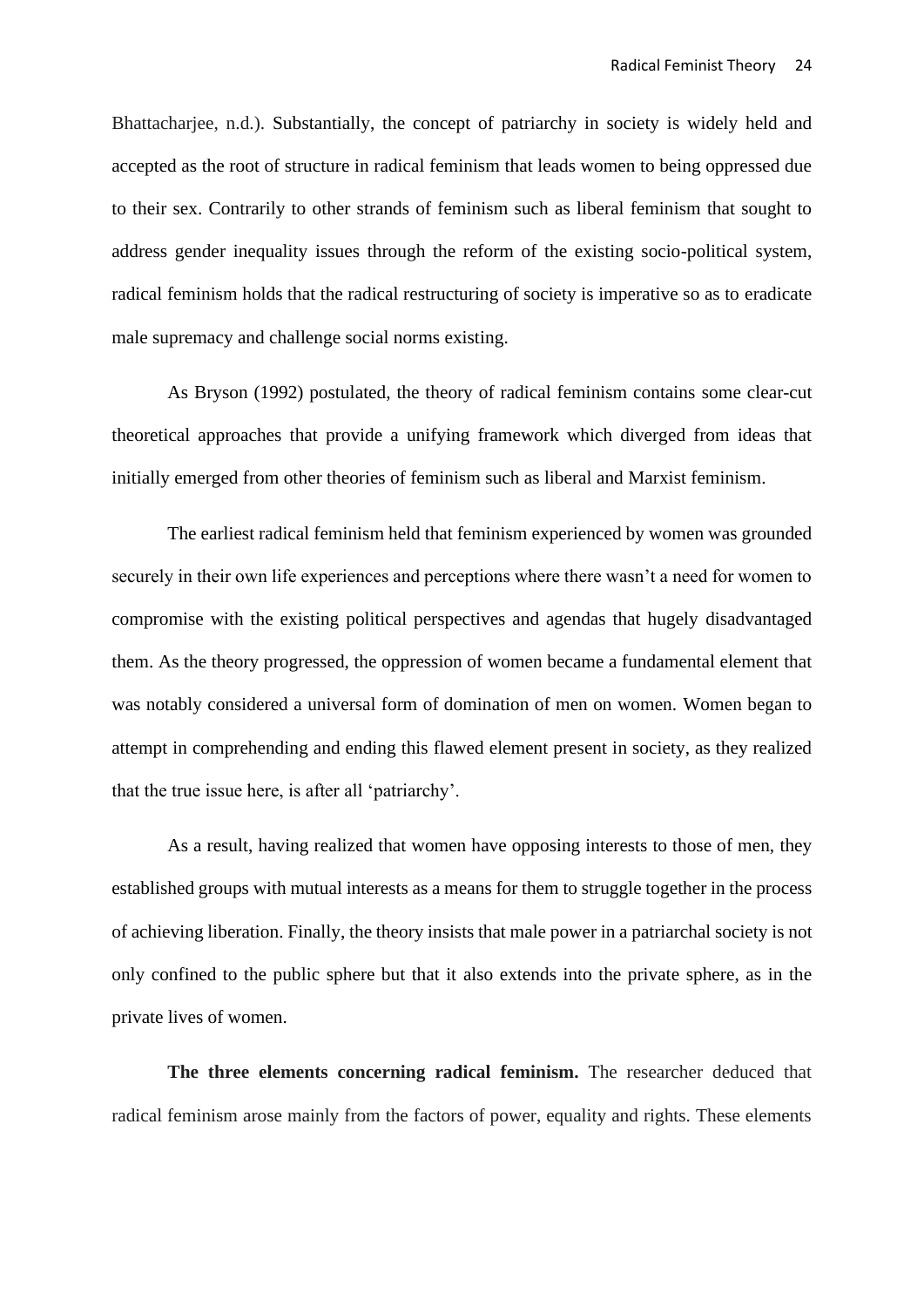will be presented in the conceptual framework section following the subsection of methodology, aiming to interpret the roles of women in literary works.

*Power*. The most evident difference between radical feminism and the other varieties of feminism lies in the scale to which the biased social system based on the power struggle between the two genders is contemplated as the root of inequality and oppression [\(Vukoičić,](https://www.researchgate.net/profile/Jelena_Vukoicic2) 2017). In a patriarchal society where men generally hold more power than women, women will then be automatically considered the subordinate category of sex exposed to the exploitation of men. Power can be considered the root of the problem for the unequal distribution of power in a society with a patriarchal power structure in a way that this element in radical feminism has a direct connection with the equality and rights of women.

According to Allen (2016), radical feminists perceive and interpret power as the dyadic relations of dominance and subordination between men and women. Power is asserted as domination. Feminists have used a variety of terms such as "oppression", "patriarchy" and "objectification" in attempt to define this kind of relation between the two genders.

"If gender difference is itself a function of domination, then the implication is that men are powerful and women are powerless by definition" (Allen, 2016).

The continual oppression faced by women leads to the constant marginalization and suppression of rights of women in a society. This dyadic relations of dominance and subordination between men and women is the outcome of the lack of power from women (Allen, 2016).

*Equality***.** Similar to the other branches of feminist theories that have made significant contributions in improving women's social status, radical feminism shares the perspective of feminism that has insights into the issues of gender inequality present in a society.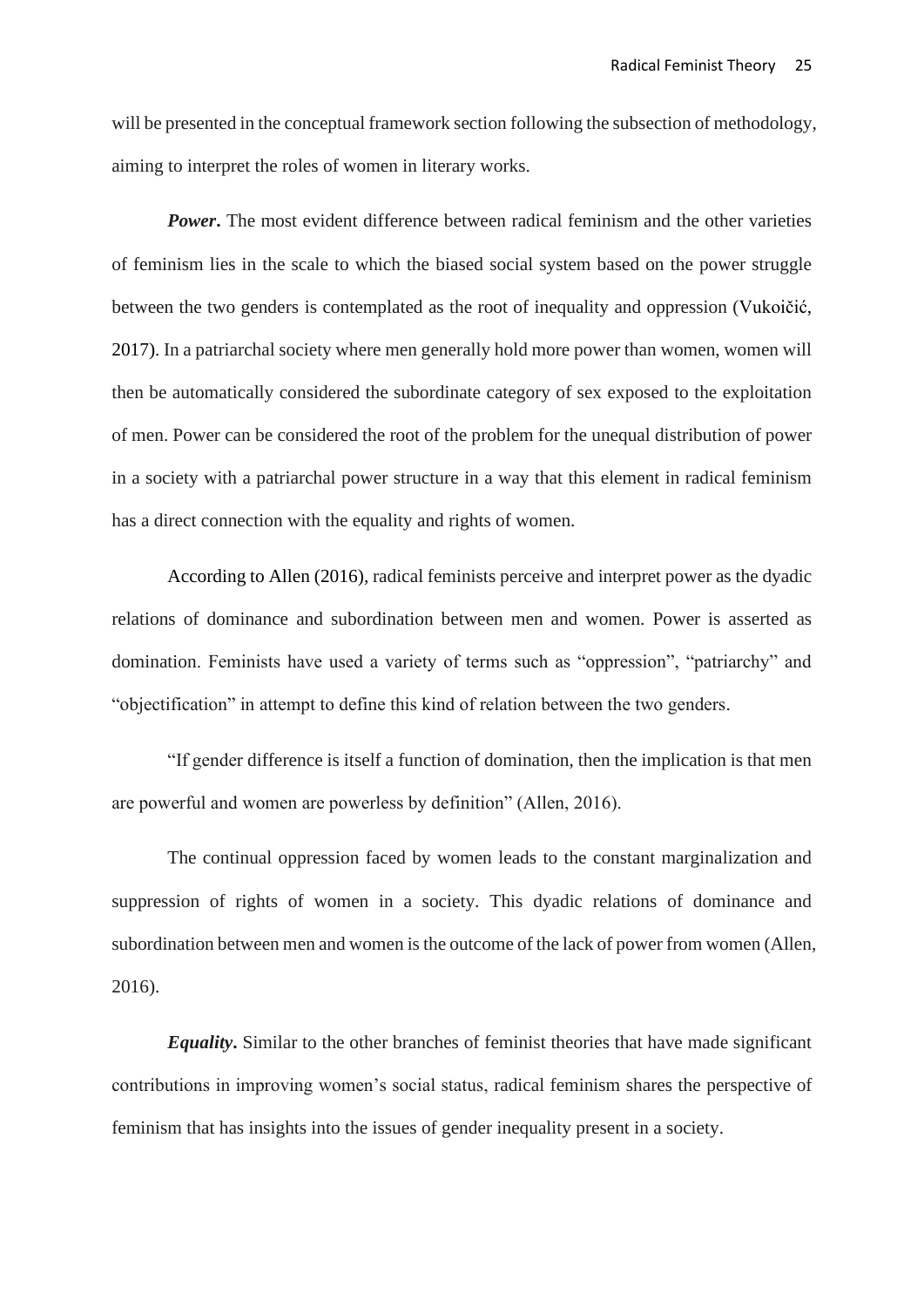As claimed by Lorber (1997), the reason for the establishment of the different branches of feminism is caused by the pervasive nature of gender inequality. While feminists have generated more compounded views about gender, sex and sexuality, the focal point is the emphasis that gender inequality is not considered an individual issue but an issue that has been deeply entrenched in the structure of societies long since. When gender inequality is embedded in various societal organizations of marriages, families, economy, religions, politics and other cultural productions including the language that are spoken on a daily basis, making men and women equal does not appear to be an individual solution to the issue.

In relation to the unjust distribution of power in a society between the two sexes, equality will never be achieved assuming that the two sexes are constantly striving for power in a fight for dominance. The gender inequality existing in a patriarchal society is hard to eliminate simply because of its root in seeing women as the inferior sex who hold lesser power compared to men.

**Rights.** Some of the most commonly examined perspectives underlying radical feminism thoughts are androgyny, the sex/ gender system, sexuality, pornography, lesbianism and reproduction (Kumar, Banerjee& Bhattacharjee, n.d.). The common ground between these perspectives is the patriarchal control that men have over women in terms of the use of power to dominate and oppress women within a patriarchal society structure. The powerless position that women are forced into leads to the deprivation of rights of women.

To reinforce the postulation of Bryson (1992) that male power in a patriarchal society is not only restricted to the public sphere but that it also expands into the private sphere, Doude & Tapp (2014) suggested an identical theory explaining the forms of oppression faced by women in the private sphere in a patriarchal society.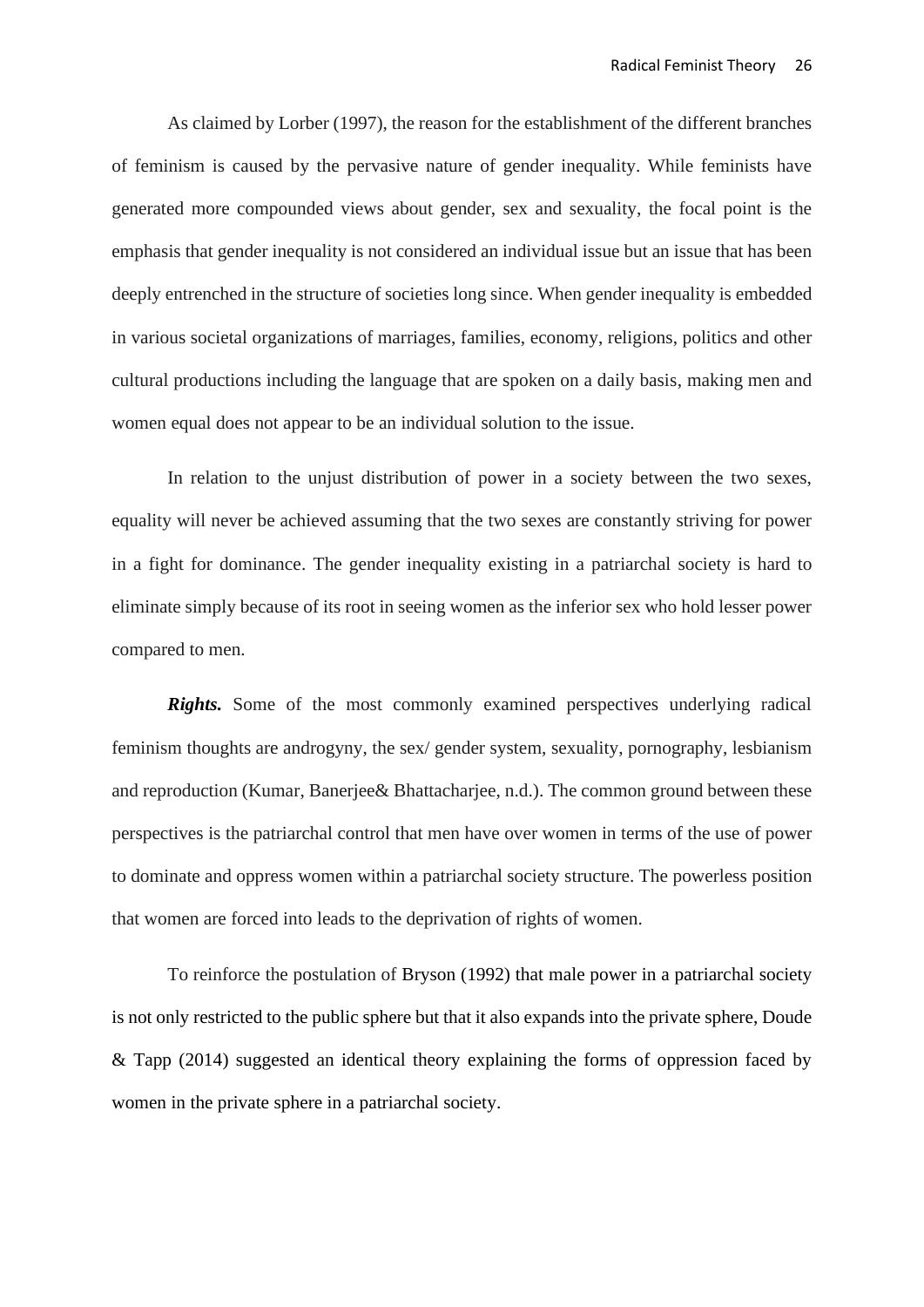The different forms of oppression faced by women as exerted by men, within the private and political spheres are evident in patriarchal societies (Doude & Tapp, 2014). The private sphere for women that focuses on child rearing, marriage, and the managing of the household are some of the most common patriarchal ideals that are rejected by radical feminism. The private sphere of patriarchy is always associated with women being harmed in the political sphere through rape, domestic violence and prostitution. The threat/ exert of violence and rape, as radical feminism proposes, is the method that patriarchy men control women (Lorber (1997).

#### **Methodology**

The researcher will do a textual analysis on "*Lamb to the Slaughter*". Textual analysis is a methodology that revolves around understanding language and symbols existing in a piece of analysed text for the aim of gaining information regarding how readers make sense of life experiences (Allen, 2017). As proposed by Frey, Botan, & Kreps (1999), the four major approaches to textual analysis are: rhetorical criticism, content analysis, interaction analysis and performance studies. This study will only exclusively use the qualitative content analysis approach to organize and elicit meaning from textual evidence extracted to draw practical conclusions from it.

By combining the two strands- second wave of feminism and radical feminism into a textual analysis of the portrayal of Mary Maloney in "*Lamb to the Slaughter*", the researcher's goal is to identify and discuss the forms of oppressions that are evidently portrayed by Roald Dahl in the story.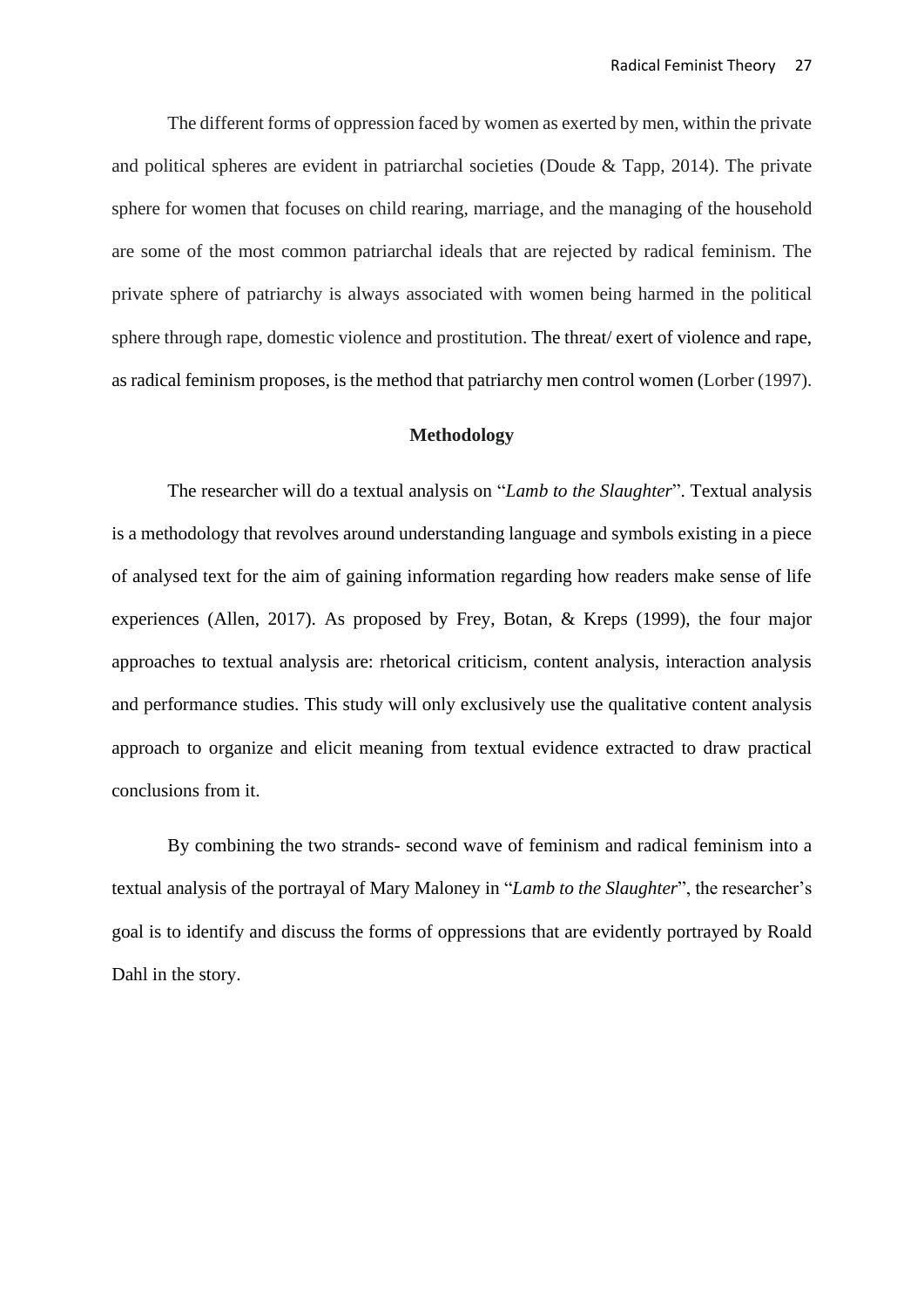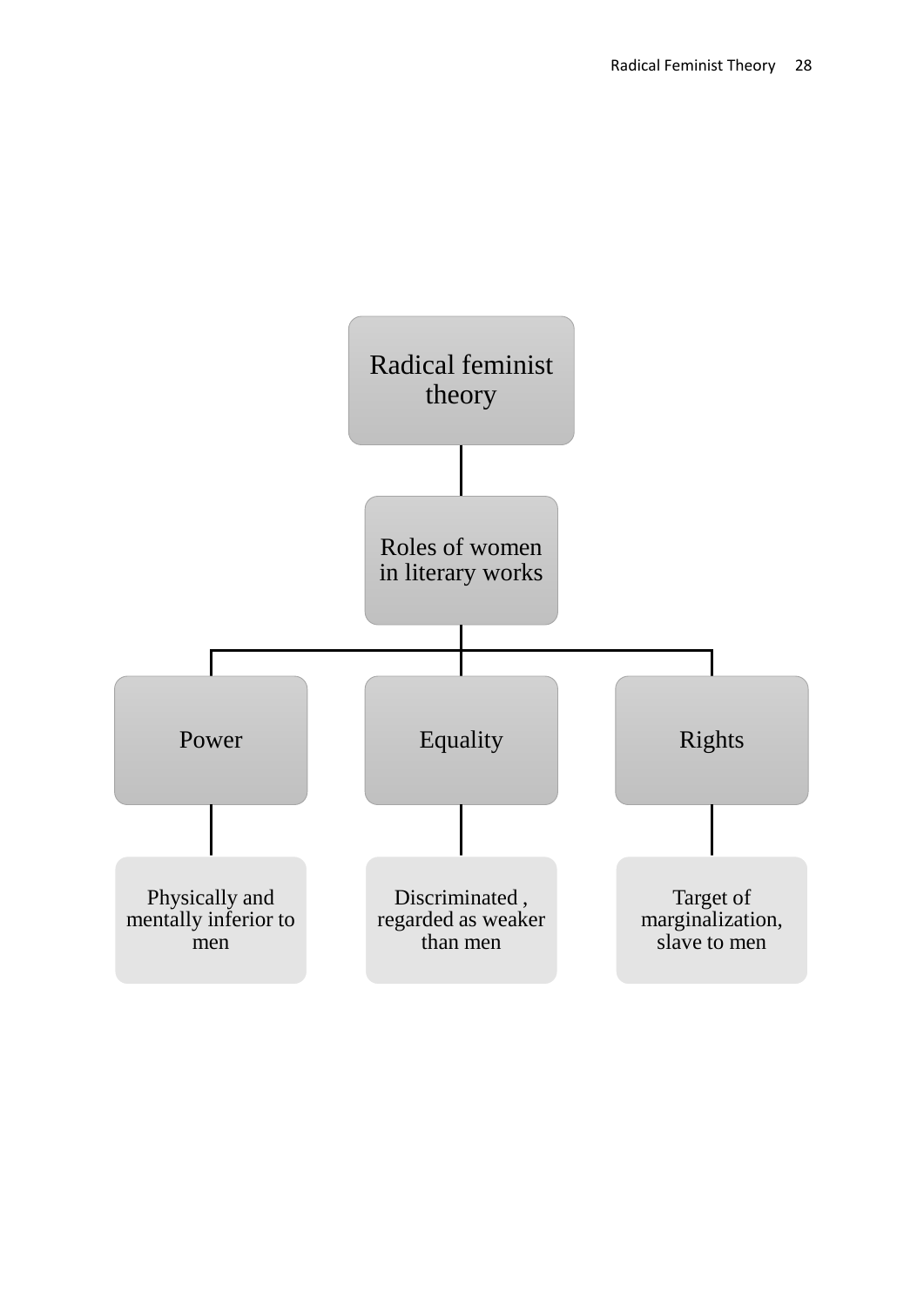#### **CHAPTER IV**

# **ANALYSIS AND DISCUSSION**

To further reinforce the claim by Hambur & Nurhayati (2019) on literature being a representation of society which characterizes variations of life aspects, the researcher will conduct an analysis from the vantage point of analysing the portrayal of women in *"Lamb to the Slaughter"* so as to achieve a conclusion on the theory of the relationship between literature depictions and social issues that subsist in society. Research questions drawn afore will aid the researcher in narrowing the scope of analysis of the story. The two topics under this chapter are 1. The portrayal of women in *"Lamb to the Slaughter"* and 2. The forms of oppressions faced by Mary Maloney in *"Lamb to the Slaughter"*. Subtopics branched out from the topics will only serve the function of clarifications. The analysis on the portrayal of women in the story will be separated into three individual parts (subtopics), as the portrayal varies and differs in each part of the story as the plot progresses; whereas for the forms of oppressions, the two forms will be ideological and interpersonal.

The analysis and discussion will be entirely based on the characteristics of the subjects of the story as portrayed by Roald Dahl and predominantly revolve around the concept of the second wave of feminism and radical feminist theory in a critical discourse analysis perspective.

### **The Portrayal of Women in "Lamb to the Slaughter"**

### **The first part of the portrayal of women in "Lamb to the Slaughter"**

This part stretches from the commencement of the story up until where Mary proceeds to make supper once Patrick breaks the silence announcing that he is planning to leave her. The onset of the story begins with a narrative exposition painting a background on the Maloney household with Mary portrayed as a diligent homemaker. As depicted in the story, the role of Mary in the household is to manage all the household chores ranging from cooking, grocery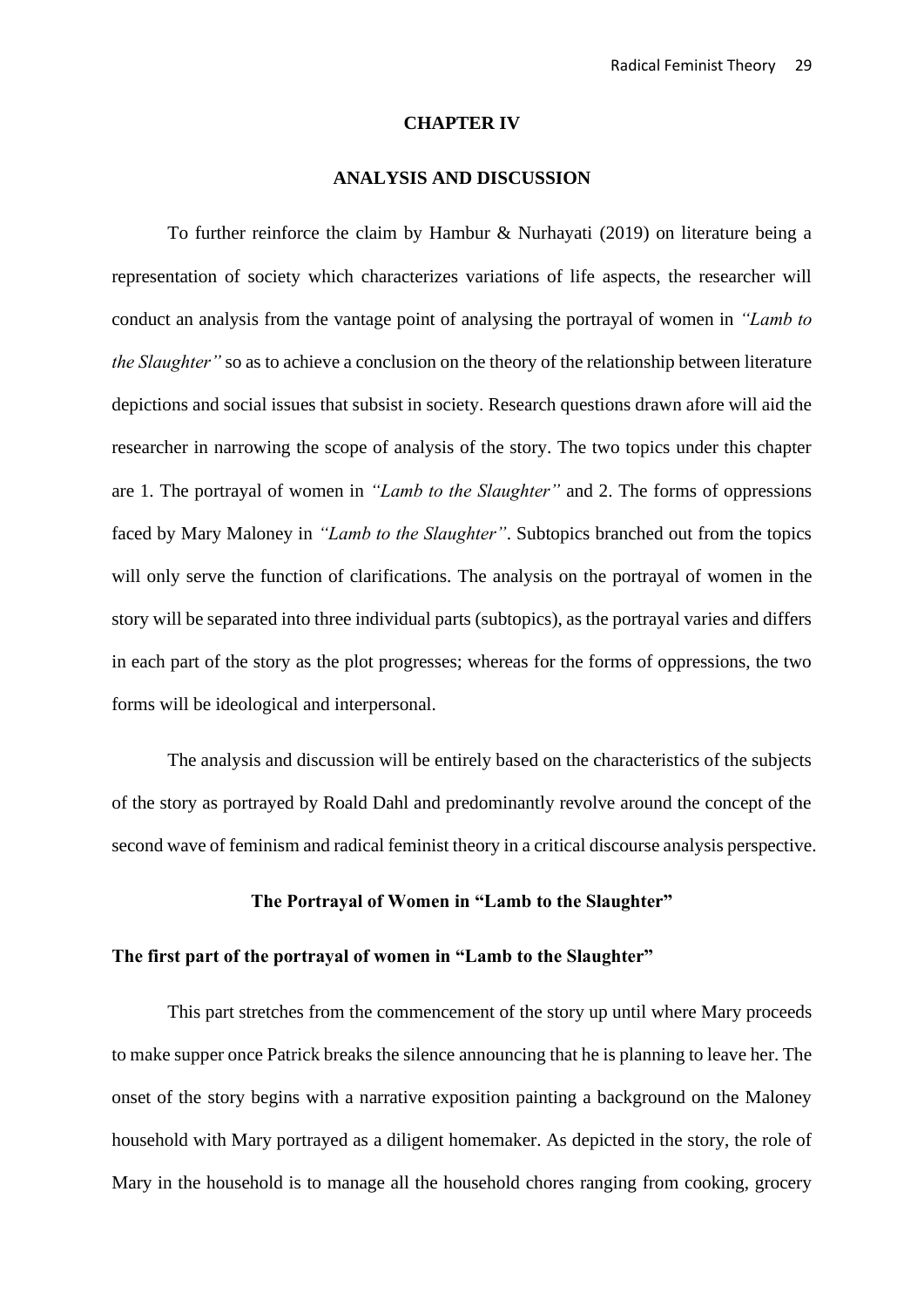shopping and homemaking. Through the roles assigned to her by Dahl, qualities such as understanding, loving and doting are apparent in the portrayal of this character at the brief surface of the story. Dahl's deliberate outline of Mary's character in a predictable manner ineluctably emerges as an effort to materialize her character as the ideal woman and wife in a patriarchal society.

The room was warm and clean, the curtains drawn, the two table lamps alight-hers and the one by the empty chair opposite. On the sideboard behind her, two tall glasses, soda water, whiskey. Fresh ice cubes in the Thermos bucket. Mary Maloney was waiting for her husband to come in from work. (Dahl, 1953, p. 1)

This commencing paragraph which acts as the opening of the story has already suggested the presence of gender stereotypes, with the woman of the story being portrayed as the homemaker keeping the house homey and welcoming for her husband to return to after a day of work. The analysis of this part reveals that Mary, along with her husband Patrick, are portrayed in a way to conform to the conventional gender roles in the context of the story, which is during the 1950s. Mary's every action and decision revolves around pleasing her husband while Patrick is illustrated as the breadwinner and head of family.

The actions and reactions of the characters have a connection with the alleged system of gender role in society during the context of story. Considering that the story was published in a period of time where gender stereotypes and discriminations were still entrenched in society, the portrayal of Mary by Dahl fits into the stereotyping gender role system yet at the same time, reiterated the existence of a biased social system containing elements of patriarchy during the context of the story. The portrayal of Mary as a pregnant housewife who is only capable of working internally at home affirmed the powerful stereotypes exerted on women by society. The portrayal of Mary in this part is in congruence with Henfridsson's (2008) assertion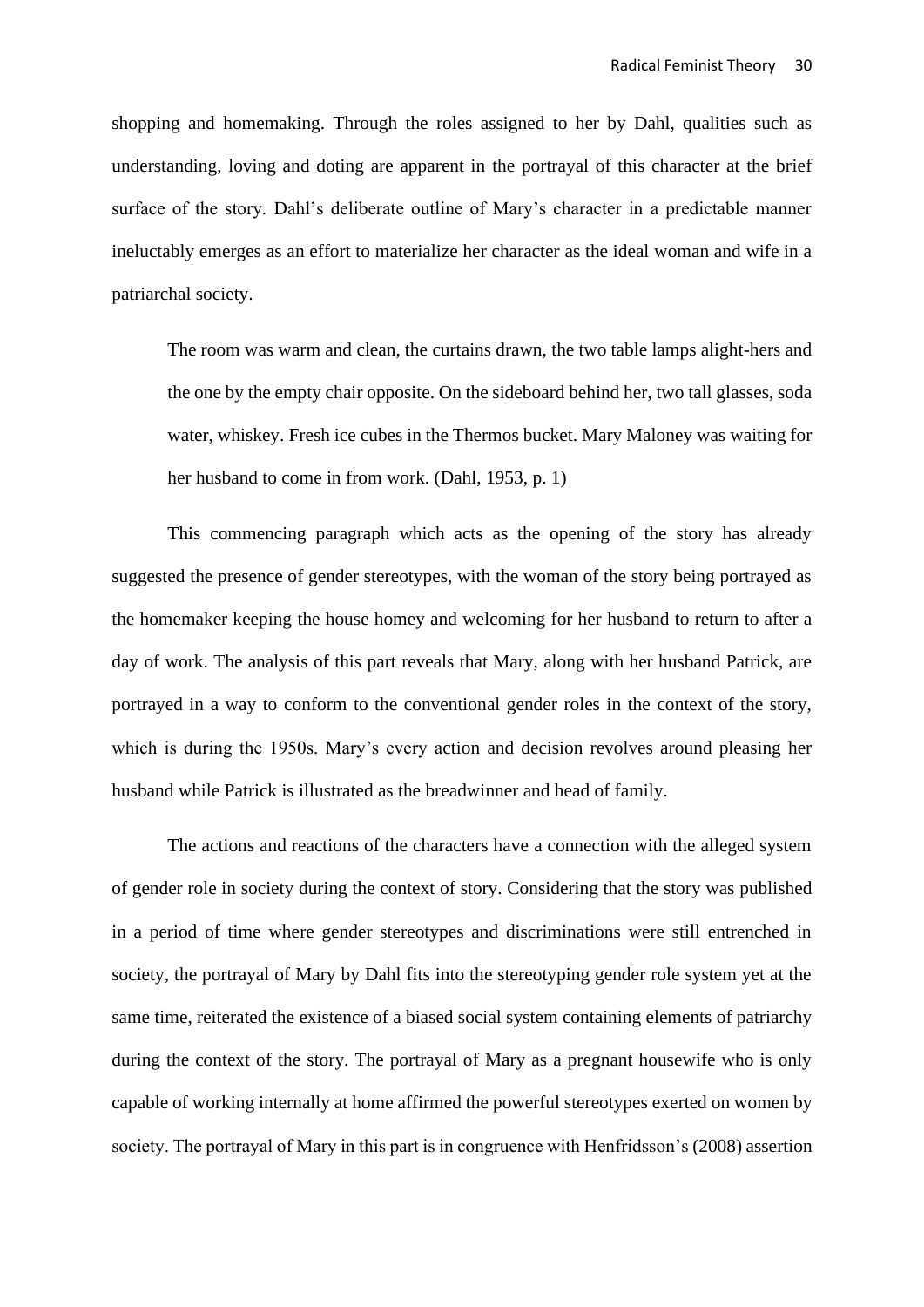where female characters in Dahl's writings were often portrayed in a harsher manner compared to the male. She is portrayed as being inferior and submissive to her husband with her missions in life aiming to please and tend to her husband's needs.

Ruling out Dahl's inclination of frequently utilising the implicit macabre approach to portray female characters in a harsher demeanour, his portrayal of the two main characters in the story could be accounted for his indefinite attempt to make use of literature to express life aspects and social issues that followed around during the context of the story. Indisputably through the substantial difference between the portrayals of the female and male character, it can be safely deduced that the circumstances thus described in the story exhaustively aimed at uncovering the gender inequality issues that prevailed in society when Dahl wrote and published his contentious story.

She laid aside her sewing, stood up, and went forward to kiss him as he came in. (Dahl, 1953, p. 1)

She took his coat and hung it in the closet. Then she walked over and made the drinks, a strongish one for him, a weak one for herself; (Dahl, 1953, p. 1) "Sit down," he said. "Just for a minute, sit down."

It wasn't till then that she began to get frightened.

"Go on," he said. "Sit down."

She lowered herself back slowly into the chair, watching him all the time with those large, bewildered eyes. (Dahl, 1953, p. 2)

The multiple paragraphs and lines extracted from the story clearly paint a picture of Mary's focus in her life: which is solely on meeting the needs of her husband. Such prejudiced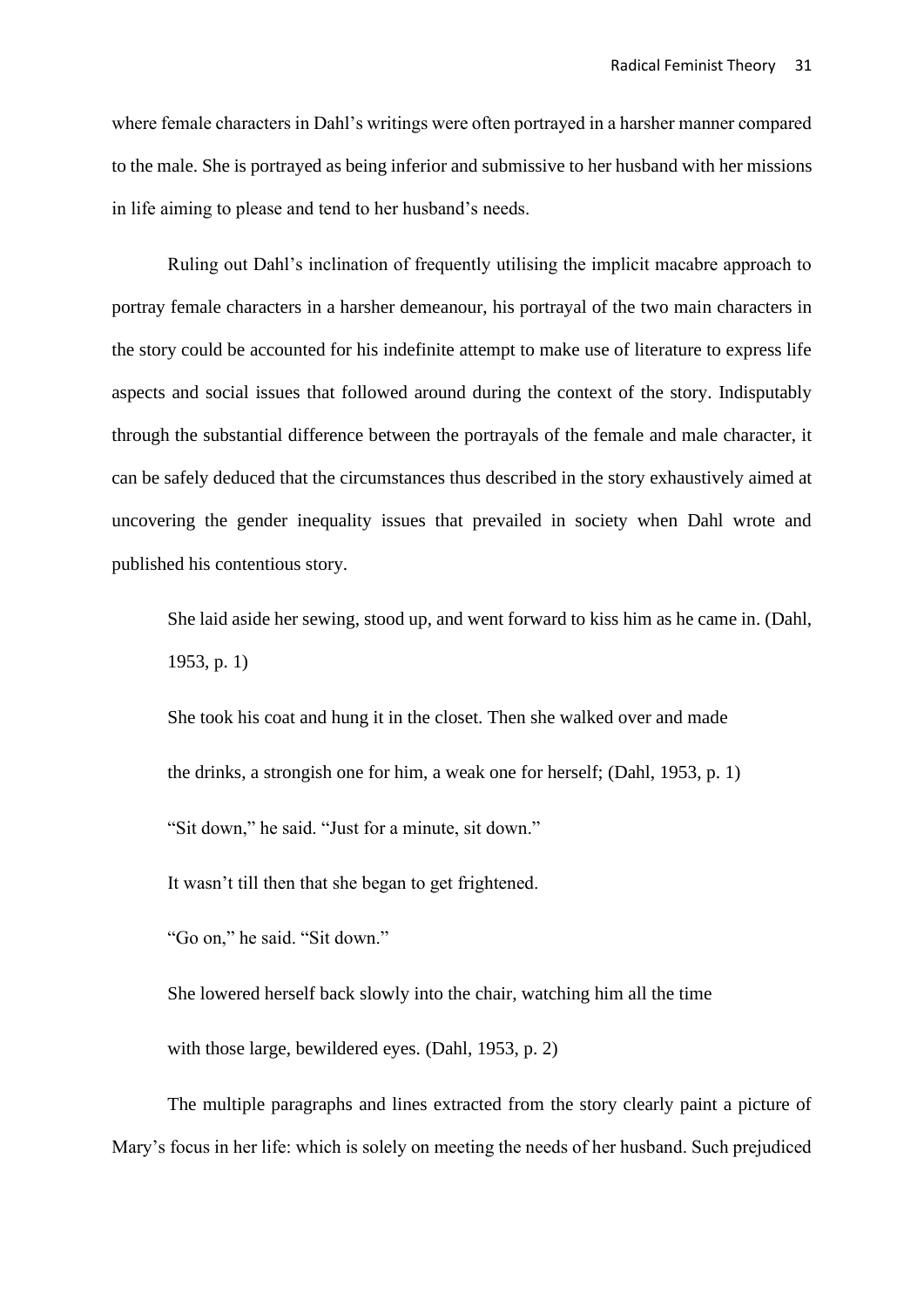portrayal of a female character in literature implies that a woman's life purpose is limited only to provide service while accommodating to her husband's needs (Brannon, 2017). The traditional and conservative stereotypes further extend to showing a woman being powerless in a situation despite feeling uncomfortable, as seen when she obeys her husband even while feeling nervous. The notion of Mary being powerless in such an arduous situation is a symbolism which figuratively compares to a lamb, as per the title of the story suggests.

Taking into account the title of the story itself, satirically the portrayal of Mary corresponds and compares precisely to that of a lamb. Her powerlessness, as a result of society's endorsement of societal issues concerning gender inequality, discrimination, along with stereotypes obtruded upon women, lead readers at first glance to presume that Mary is in fact the "lamb" of the story that eventually will be "slaughtered". Evidently based on the narration, under the gruelling circumstances of Mary's live and position in the household and society, readers are coaxed into being under the impression that her narrated conditions of living are simply not advantageous enough for her to have the potential to act in her own capacity upon what is presumably, her fate. Inferring from her inability to grapple with the stranded living conditions that are mechanically allocated to women in society, readers are prone to assume that the pressure of society will ultimately "slaughter" her.

For her, this was always a blissful time of day. She knew he didn't want to speak much until the first drink was finished, and she, on her side, was content to sit quietly, enjoying his company after the long hours alone in the house. She loved to luxuriate in the presence of this man, and to feelalmost as a sunbather feels the sun-that warm male glow that came out of him to her when they were alone together. She loved him for the way he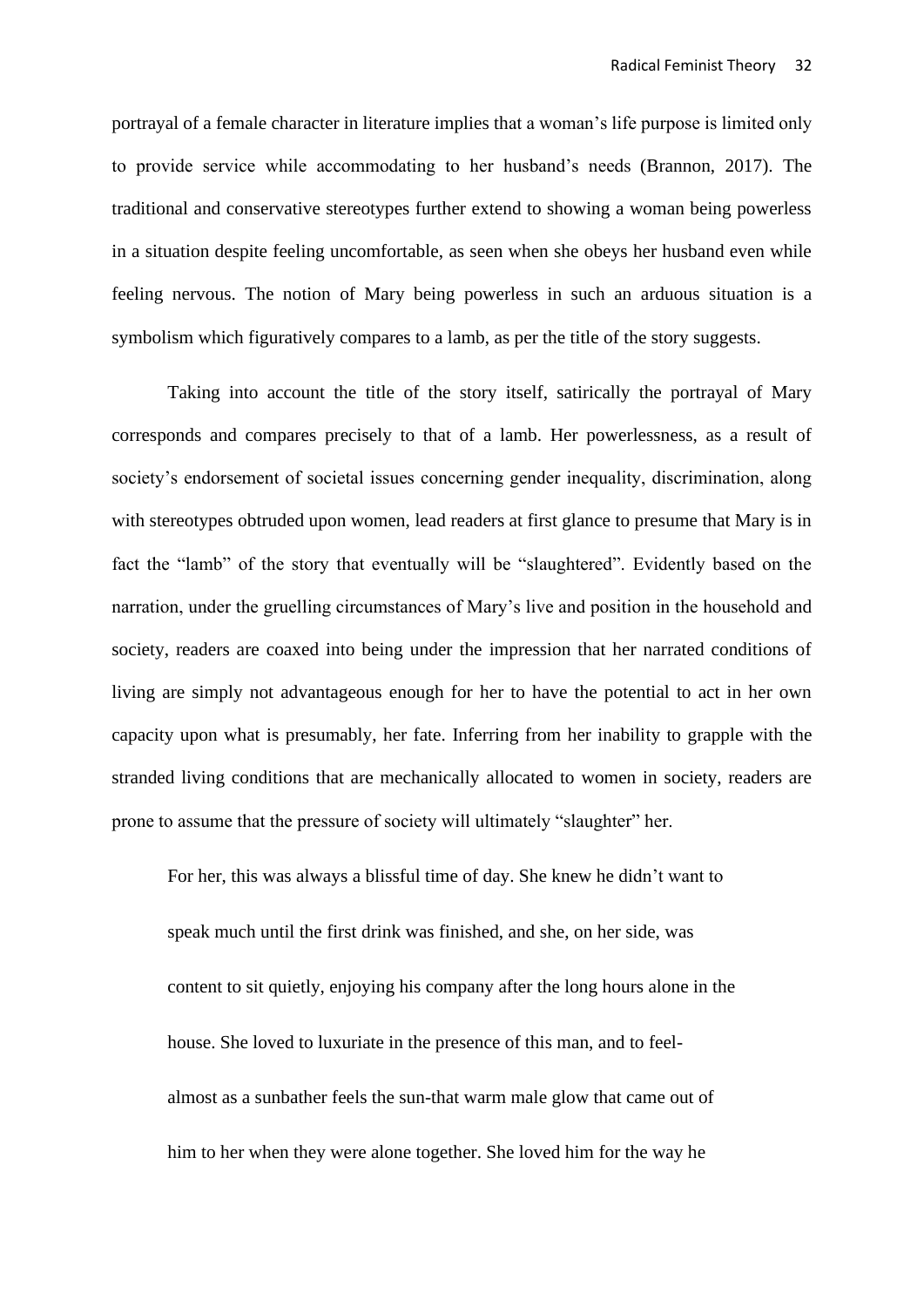sat loosely in a chair, for the way he came in a door, or moved slowly across the room with long strides. She loved the intent, far look in his eyes when they rested in her, the funny shape of the mouth, and especially the way he remained silent about his tiredness, sitting still with himself until the whiskey had taken some of it away. (Dahl, 1953, p. 1)

The above extracted paragraph diving into the rising action of the story preceding Patrick telling Mary that he is leaving her, is an exemplary interpretation of how Dahl intends to portray Mary at the beginning of the story: a foolish woman who is so blindly consumed by love. As mentioned, some of the characteristics of her that can be identified include understanding and loving, as seen from sentences such as "She loved to luxuriate in the presence of this man, and to feel- almost as a sunbather feels the sun-that warm male glow that came out of him to her when they were alone together." (Dahl, 1953, p. 1)*.* 

In this paragraph, Dahl puts an emphasis on how women lived and acted in traditional households. It is also implied through the portrayal on how she fixates her gaze while staring lovingly at him, being mesmerized in the existence of him that Mary is consumed by her love for her husband. Even when Patrick breaks the silence announcing to her that he is intending to leave her, her initial reaction for what she hears is to proceed to preparing supper, pretending as though nothing happened by launching herself into a denial phase. Her unrequited love for him, in the eyes of readers, may seem imprudent and impetuous, as though she had been living in denial all these times giving it her all in their marriage.

In relation to the context of the story, it may well be argued that marriage is a big part of a woman's life. For a woman to commit herself to a marriage with a man, henceforth bounding her remaining life to him by completely entailing herself into an all-inclusive part of her husband's life is unquestionably a critical decision to make- especially when an official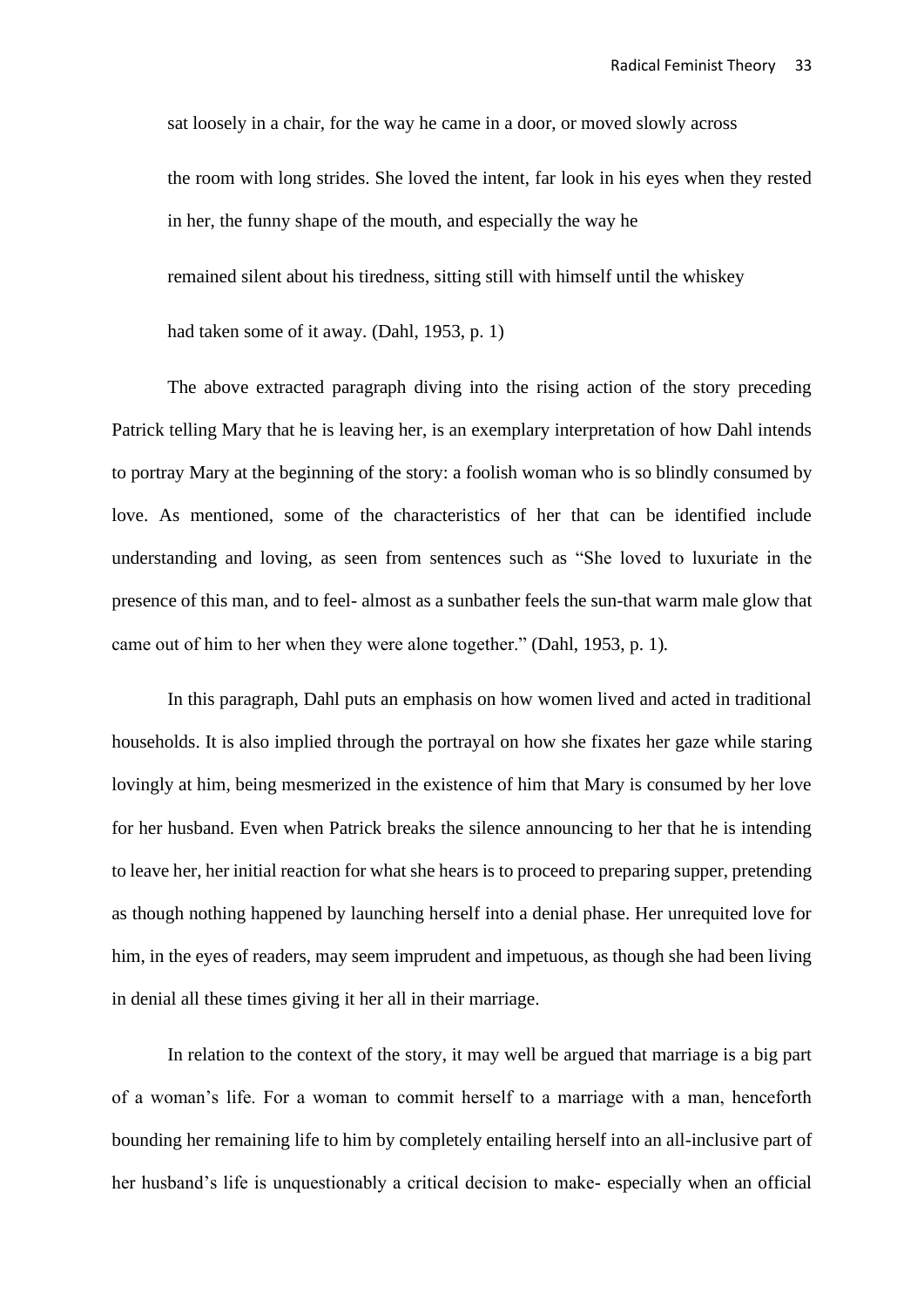marriage or even engagement means that a woman's life is thereby restricted by the constraint of her husband/fiancé. To look at things from another perspective, marriage is in reality merely the starting point of a woman's subordination by her husband. Upon scrutiny, the preliminary narration of the story itself has already hinted at and disclosed Mary's state of confinement in her marriage.

The very much conspicuous sign transpiring Mary's state of confinement and subordination in her marriage is the fact that she is limited to just being a housewife, indicatively a Maloney housewife. As discussed afore, the portrayal may be interpreted as the author's intention to characterize her in this particular way to fit society's expectation. Another feasible possibility that can be deduced from such portrayal is that owing to her marriage, she opted to relinquish her original position in her previous placement to fully commit herself to managing her family. Be it the former or the latter, the fact that she is depicted a housewife initially as the story unfolds is an obvious sign of one of the effects that her marriage brought upon on her life. Moreover, the fact that she changed her last name to being "Maloney" could be interpreted as the inception of her loss of identity, therefore leads to the development of her character in her marriage as a typically submissive and obedient housewife that is easily dismissible and discardable by her husband.

# **The second part of the portrayal of women in "Lamb to the Slaughter".**

The second part consists of the climax of story where behavioural changes in which Dahl portrays the characters are characterized. The climax of the story is the unforeseen change in portrayal in Mary where she swung the leg of lamb into the skull of her husband, consequently murdering him in the process. At this point of the story, Dahl's delineation of Mary's character exhibits a stark disparity as compared to the first part of the portrayal. The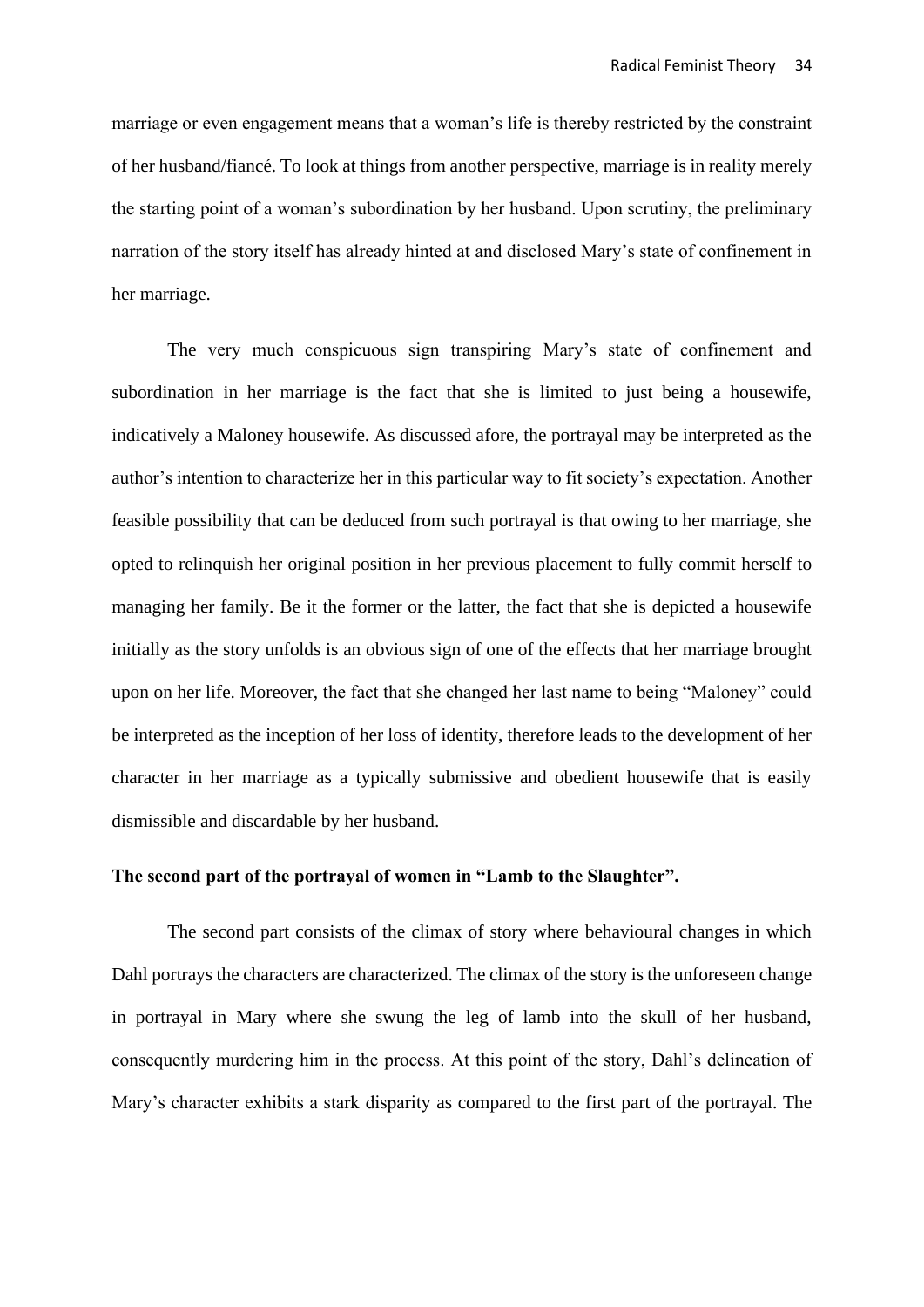change in Mary's characterisation from being a submissive and obedient wife to a gallant woman suggests that she is thenceforth not anymore depicted as powerless and fragile.

At that point, Mary Maloney simply walked up behind him and without any pause she swung the big frozen leg of lamb high in the air and brought it down as hard as she could on the back of his head. (Dahl, 1953, p. 2)

This paragraph depicts the major yet abrupt shift in portrayal in the character. Word phrases such as "simply" and "without any pause" reveal that her action in conducting the murder shows no hesitation whatsoever. Findings from the research conducted by Jaber (2016) similarly, affirms that this specific section of the story is deemed the decisive critical point which depicts the shift in the portrayal of Mary's character. With the classification of Dahl's themes under mostly being affiliated with the element of "turning of the table", it is not out of the ordinary for the presence of an unanticipated and abrupt shift in portrayal of his characters (Makman, 1977). The process of alternating the depiction by creating unforeseen changes in the portrayals of characters is recognised as the macabre method in Dahl's writings. Conforming to Henfridsson's research, Dahl's themes and writings often utilised the implicit macabre method to achieve the effect of attaching an additional ironic element (Henfridsson, 2008).

The brusque shift in characterization of the characters does not merely serve the function of a major turning point of the story but in actuality aims to demonstrate Mary's intrinsic power, which can be argued as showing her true colours. In a direct contrast to the first part of the portrayal where she was assumed to be the powerless lamb that was impotent to the point where she was incapable of defiantly uttering an answer back to her husband in fear of enraging him, her portrayal in the second part has proven to overwrite her initial portrayal. The emphasis of her action is driven by her decision to finally take matters into her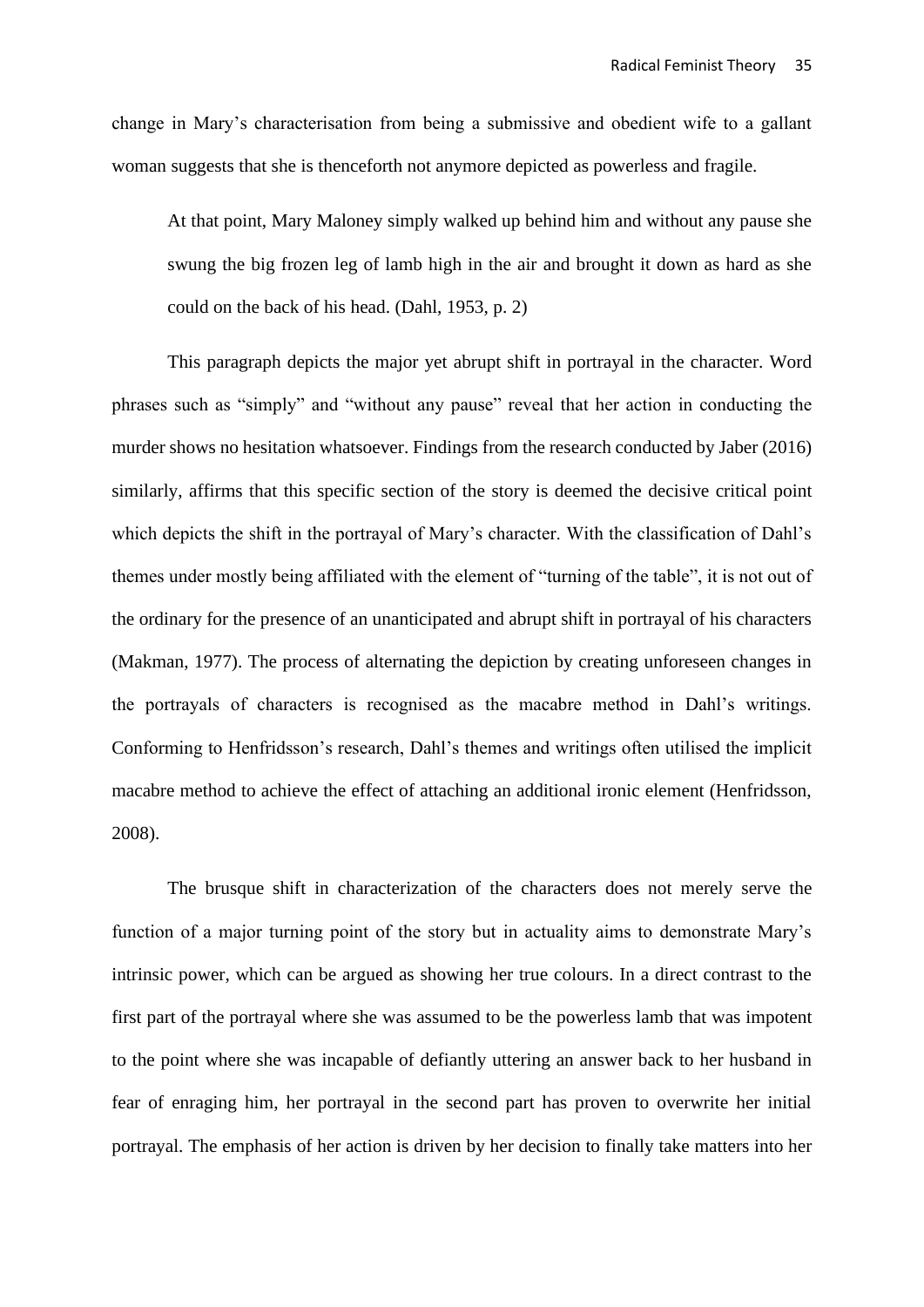own hands. The outburst can be decrypted as the effect of the long-term culminated patience and rage that she has had to put up with his unbearable domination over what is presumably, years of their marriage.

Despite appearing to be rather reckless by bringing the frozen leg of lamb directly onto the skull of her husband's head, her abruptness as seen when she shows no sign of hesitation in bringing about change in her own life for the sake of her future demonstrates that she is willing to take over the reins especially when the future of her baby is jeopardized. Albeit as the story further advances it is revealed that she did not actually consider the consequences that might be imposed on her or her unborn baby, her qualities displayed during the murder such as decisiveness and courageous dispense assurance to readers that she had been furtively concealing her true colours to conform to society's expectations and norms- in other terms trying to be the perfect woman that society idealized.

She stepped back a pace, waiting, and the funny thing was that he remained standing there for at least four or five seconds, gently swaying. Then he crashed to the carpet. (Dahl, 1953, p. 2).

This paragraph following the action of Mary swinging the leg of frozen lamb acts to explain a specific sequence of action: Mary stepping back waiting for her husband to lose consciousness and collapse to the ground. From this action, it is perceivable that Dahl is trying to portray the stereotypical role of men in customary households as the superior gender, which ironically is being reversed with women in this story. Mary's action of murdering, together with how she proceeds to react, distinctly depict her shift in portrayal as the one holding superior power over her husband.

By the same token, this section of the precipitous portrayal ensuing her incipient portrayal is not only an indication to the cessation of her portrayal as the "ideal woman" but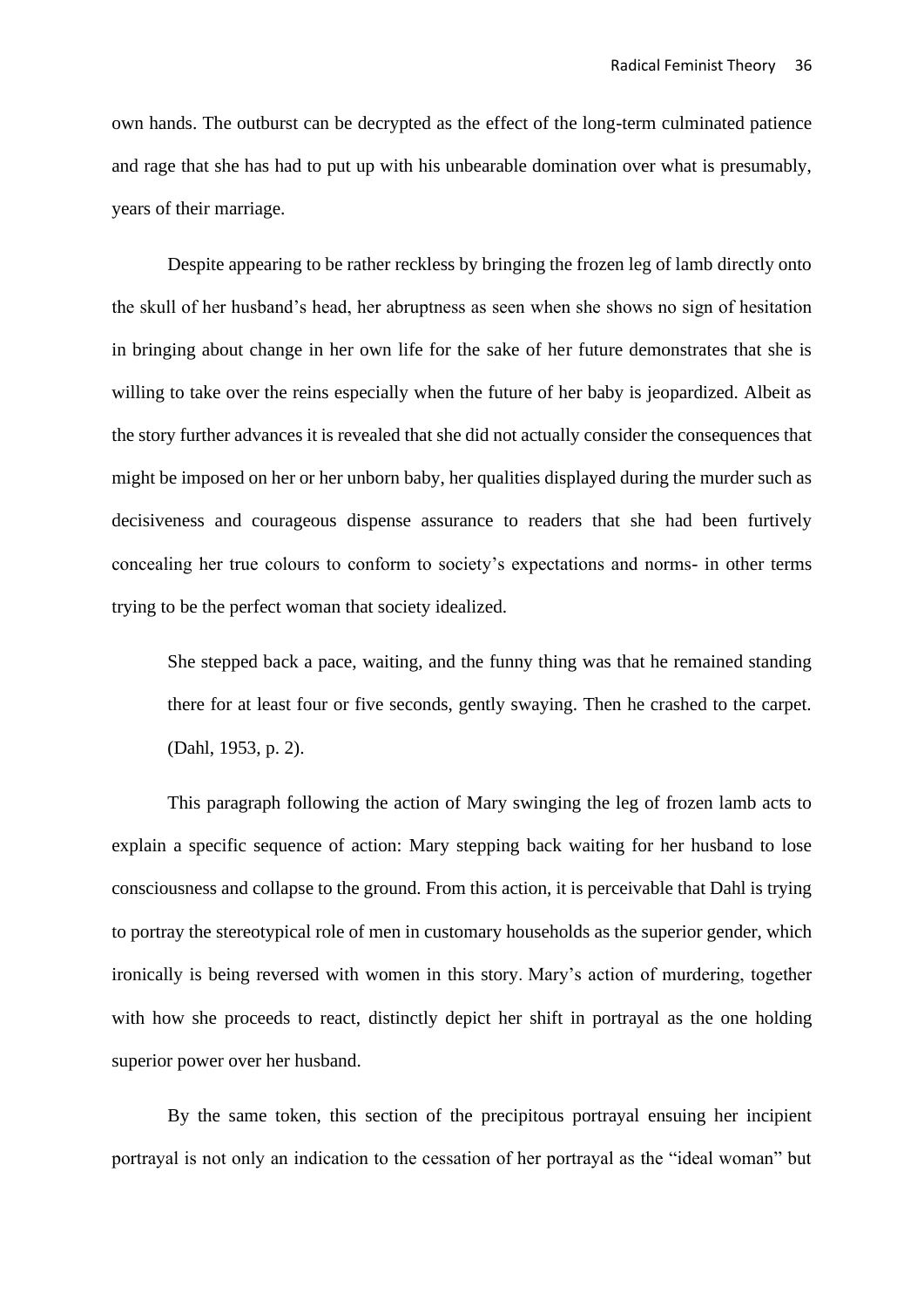also fulfils the function of depicting Patrick in a manner that literally puts him in a position beneath her, as shown from the course of action following the murder where she stepped back and waited for him to collapse after a few solid seconds. Judging from how Dahl paradoxically addresses the shift in portrayal of his characters, Patrick's action of collapsing momentarily after the firm swing is intended to reinforce the stereotypical gender role of men being stronger than women. Lamentably, the reinforcement is merely designed to serve the purpose of underscoring the ironic overturn of the plot that reveals the reversal of the gender roles by portraying an unforeseeable situation where tables are ultimately turned on Patrick.

For the most part, the shift in portrayal firmly established that Mary is in fact not the lamb being led to slaughter. In reality, it appears that Patrick, being oblivious to the circumstance that he is being positioned, materializes as the real lamb as the story progresses into the climax. The notion of the man of the house going from the dominant role of a successful man to the role of a victim ironically in the hands of his submissive wife reveals that Patrick's ignorance and heedlessness to his wife's capability is in fact the symbolism that constitutes the actual lamb that is unknowingly being led to slaughter.

# **The third part of the portrayal of women in "Lamb to the Slaughter"**

This part of the story comprises the aftereffects of the slaughter as Mary's attributes further on materialise and drift away from her primary depiction in the first part of the story. The falling action embodying Mary's attempt in concealing the murder extends to the resolution of the story whereby the unvarnished and abhorrent truth of the sexist gender norms that repress women is ultimately exposed. Discernible from textual evidences assembled, the further escalation of her character development since the previous part is to acquire an intensifying impact in the interest of evoking a clearer distinction towards Mary's character.

All right, she told herself. So I've killed him. (Dahl, 1953, p. 3)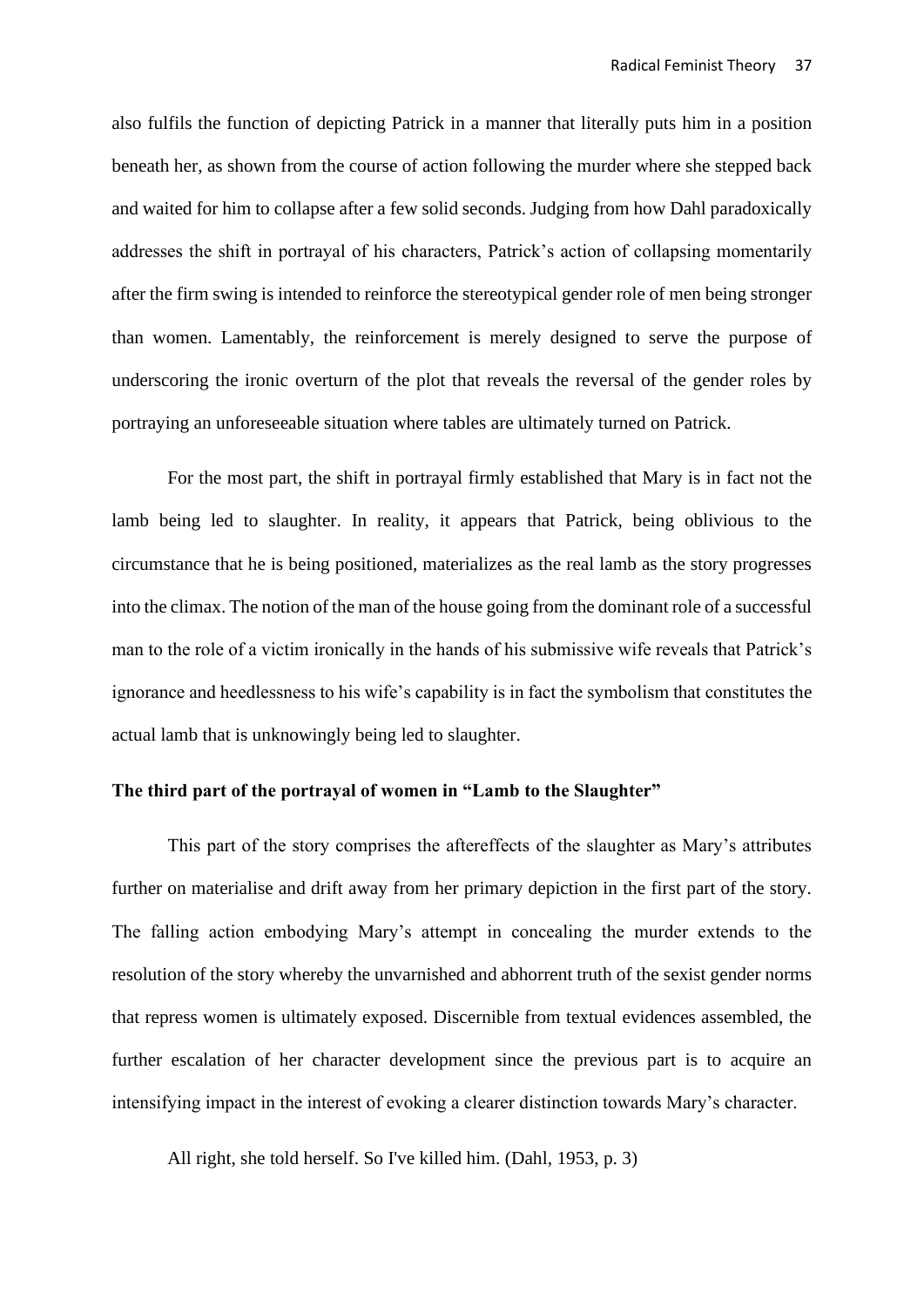It was extraordinary, now, how clear her mind became all of a sudden. She began thinking very fast. As the wife of a detective, she knew quite well what the penalty would be. That was fine. It made no difference to her. In fact, it would be a relief. On the other hand, what about the child? What were the laws about murderers with unborn children? Did they kill then both-mother and child? Or did they wait until the tenth month? What did they do? Mary Maloney didn't know. And she certainly wasn't prepared to take a chance. (Dahl, 1953, p. 3)

Contrary to how a great deal of researchers generally classify women with the tendency to endure pressure and distress by openly expressing their emotions (Emslie & Hunt, 2008), Dahl's portrayal in this part once again opposes and disregards such stereotypical gender norms. In Brannon's (2017) research on the psychological perspectives on both genders, it is suggested that men are more resilient and rational in coping with a problem while women generally tend to get overly emotional. Conflicting to Brannon's research, Dahls' portrayal of Mary in this part does not fit the criterion as assigned to women in his proposed assertion.

With phrases such as "all right" and "so" show extra evidence in backing up the claim for the substantial shift in the portrayal of Mary's character. These phrases show that she is clearly not expressing a single sign of remorse or terror, after having murdered her husband using a leg of frozen lamb. The succeeding paragraph mainly sustains and adds on to her alteration in portrayal by manifesting attributes that were initially absent in her character. The last sentence from the paragraph particularly demonstrates her capability of being logical and resourceful in times of crisis; her state of emotional detachment during uncertainty times remarkably discloses her unclouded judgement and mental state amidst disarrays.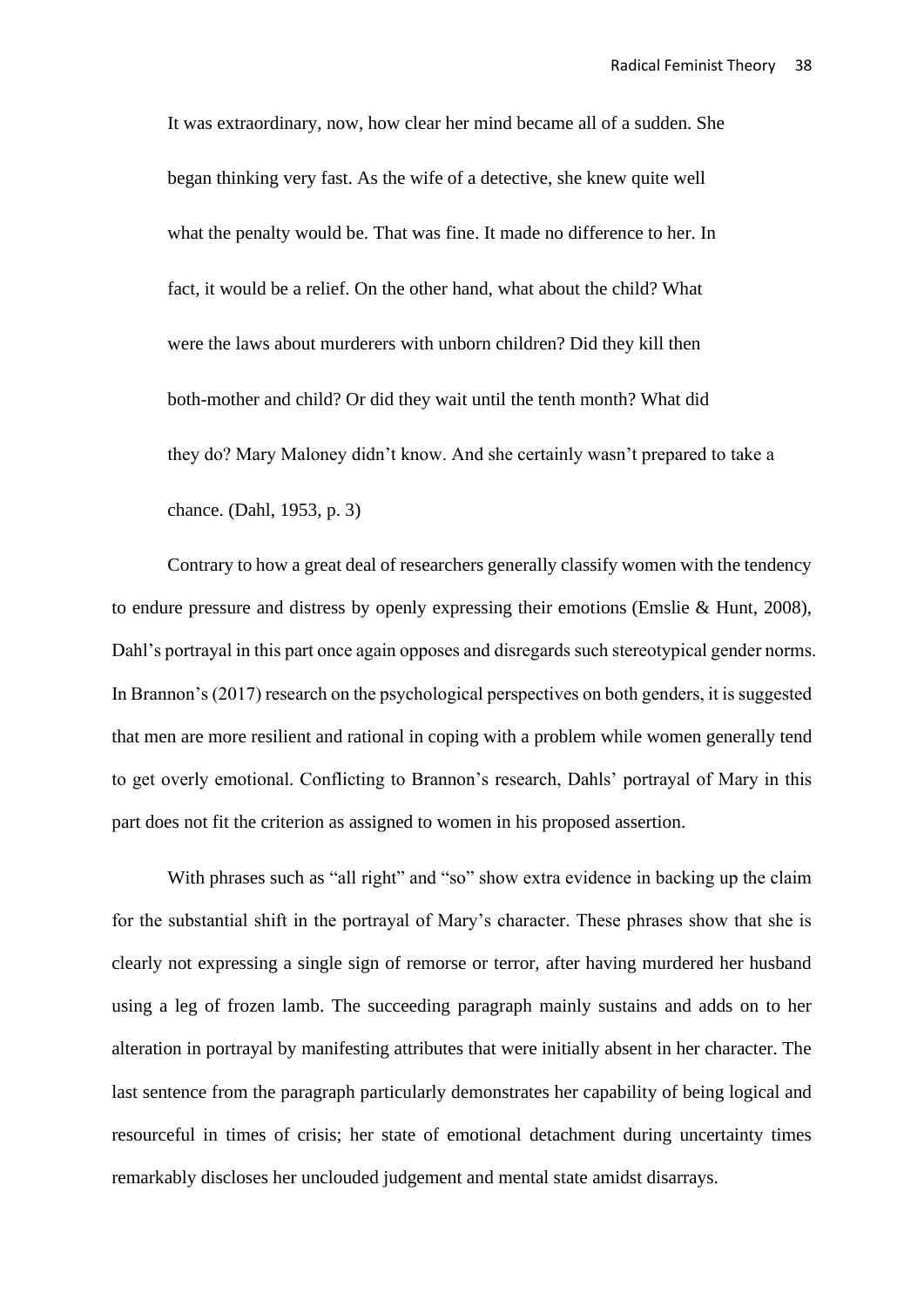"Jack," she said, the next time Sergeant Noonan went by. "Would you mind giving me a drink?"

"Sure I'll give you a drink. You mean this whiskey?"

"Yes please. But just a small one. It might make me feel better."

He handed her the glass.

"Why don't you have one yourself," she said. "You must be awfully tired.

Please do. You've been very good to me."

"Well," he answered. "It's not strictly allowed, but I might take just a drop

to keep me going." (Dahl, 1953, p. 5)

Towards the resolution of the story, by closely examining Mary's speech style and patterns of behaviour, symbolically it shows that she has opted to cease conforming to the expectations and portrayal of a customary compliant woman. This definitive portrayal of Mary is thoroughly opposed to the introductory portrayal in the first part of the story and analysis. Despite utilising a polite speech style which incorporates the frequent use of polite requests in her speeches such as "would you mind", "why don't you" and "please" (Blum-Kulka, 2003), the illocutionary force as according to speech act theory (Searle, 1969) is unmistakably Mary dishing out orders to Jack.

As a matter of fact, this portrayal suggests indications of overwriting Mary's position as a woman in the household: She is no longer a woman who seeks to serve other people. Contradicting to how she is portrayed in the first part of the story, she now holds the position of someone who possesses power over the others, going so far as to ordering subtly and indirectly the men around her to follow through her directives in the form of suggestions, as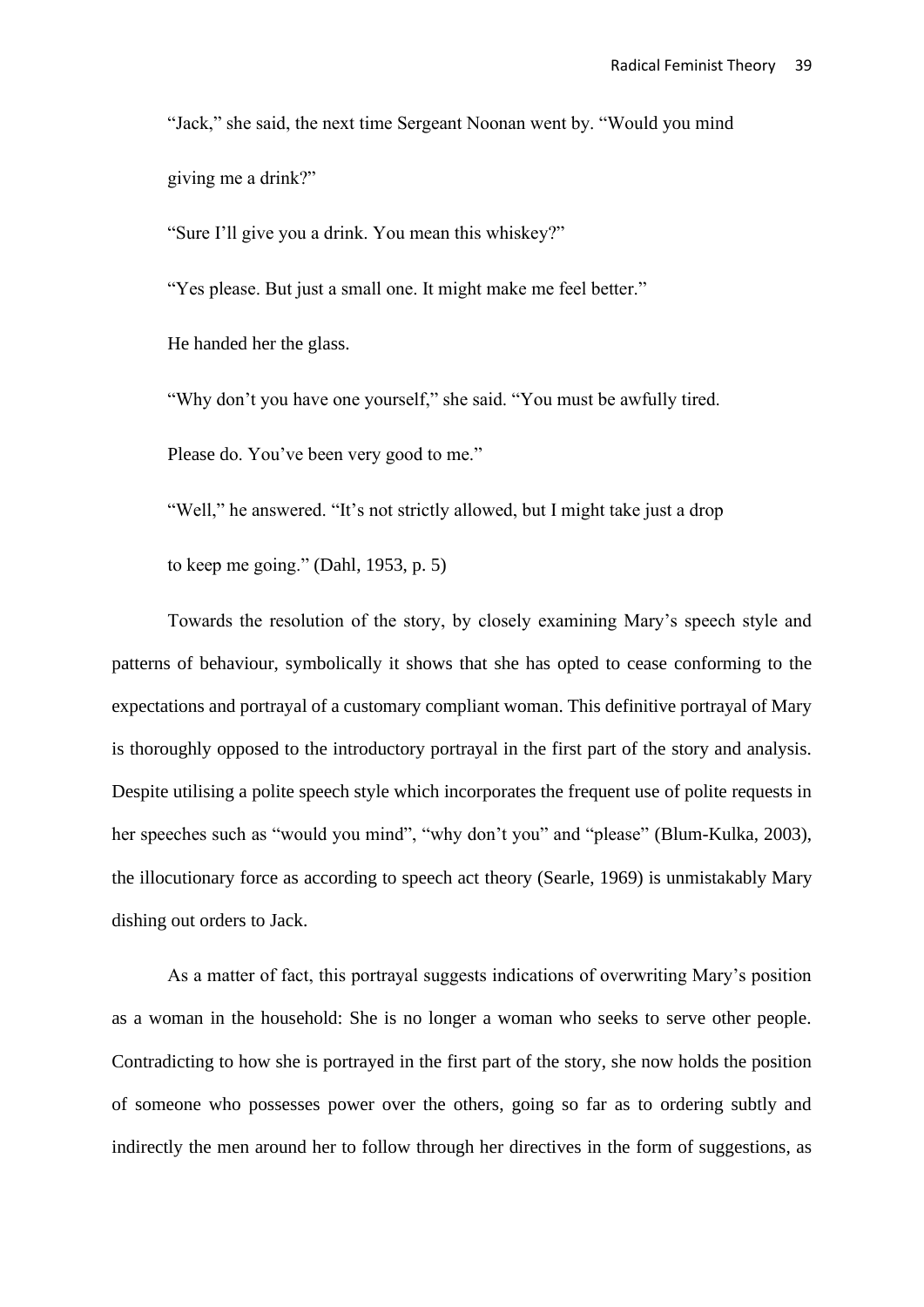assessed from the phrase "why don't you". By evaluating the interpersonal relationship between Mary and the officers, it seems that they constantly treat her with condescension; being the ones who attempt to soothe and satisfy her. The palpable contrast between the portrayal of Mary's character in the first and third part leads readers to conspicuously perceive that the woman of the story is no longer submissive and compliant to the whims of men, as she has managed to escape the predetermined role that society has assigned her.

### **The forms of oppressions faced by Mary Maloney in "Lamb to the Slaughter"**

### **Ideological oppression**

Oppression that occurs at an ideological level customarily entails a system of beliefs or ideas (Chang, 2019). Fundamentally, an oppressed system with its core idea that a group is superior to another believes that said group has the right to exert control over the inferior group (Chinook Fund, n.d.). In a radical feminist perspective, this idea can be elaborated and extended in further ways. In a patriarchal society in which the story took place, presumed to be an era following the socially stagnant post-war United States during the early years of 1950's, men and women conformed strictly to gender roles and society's expectations ("Women in the 1950s", n.d.). Women in particular were continuously being held back by the hierarchical and patriarchal social structures which typically embraced a stereotypical ideology against them (Bahlieda, 2015).

The dominant group in a patriarchal society being men, adjure the idea that they are far more dominant, deserving or simply stronger than its competing group- the women. As such, the opposite qualities are generally characterized to the females, whereas they are commonly termed incompetent, weak, inferior and so on. This ideology can be associated with the story through the portrayal of the characters by Dahl. The cultural and linguistic elements that differentiate the female from the male are apparent in "Lamb to the Slaughter". In terms of a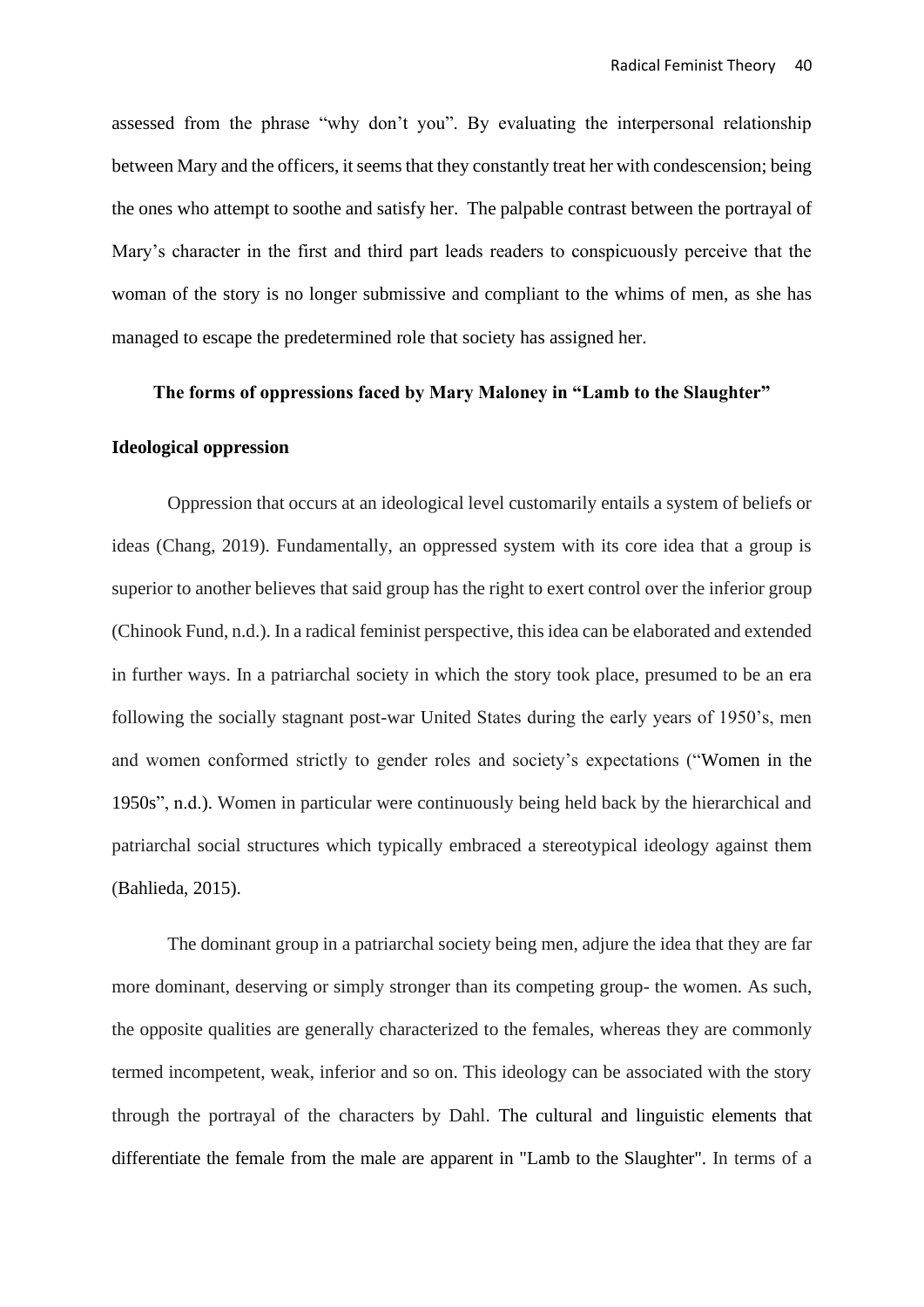social hierarchy ranking between the two genders in the story, women are ranked lower than men. This is very much evident through the portrayal of Mary in the story, especially in the first part of the story.

Mary Maloney was waiting for her husband to come in from work. (Dahl, 1953, p. 1)

For her, this was always a blissful time of day. (Dahl, 1953, p. 1)

The most patent depiction of ideological oppression discernible from the story is the substantial distinction in the portrayal of the male and female characters. With the portrayal of Patrick as a police officer possessing authority and power in society while Mary works as an insignificant homemaker tending to their home, this depiction is plain in sight to readers of the social status of Mary. According to social stratification theory, particularly in gender, social status and power (Oyekola & Eyitayo, 2020), Mary is located in a social hierarchical order that is very much lower than that of Patrick's, as such she has little to no power in the household and society alike.

It may well be argued that her initial portrayal of being assigned a trivial role in society is owing to her gender and destined social position. With the gradual indoctrination of society's patriarchal ideologies, she is ultimately brainwashed into recurrently acting in line with these implausible expectations, as evidenced when she feels content with the daily routines that she has established for herself as a homemaker, spending each day anticipating her husband's return from work. Despite the discrepancy between their social status and power, Patrick's presence assures and completes her in that she is dependent on him economically and emotionally, as seen when she considers the return of her husband a "blissful time" of her day. Nevertheless, the depiction of the family structure of the Maloney household, along with the unbalanced roles assigned to each of the character correspond to the features of an oppressed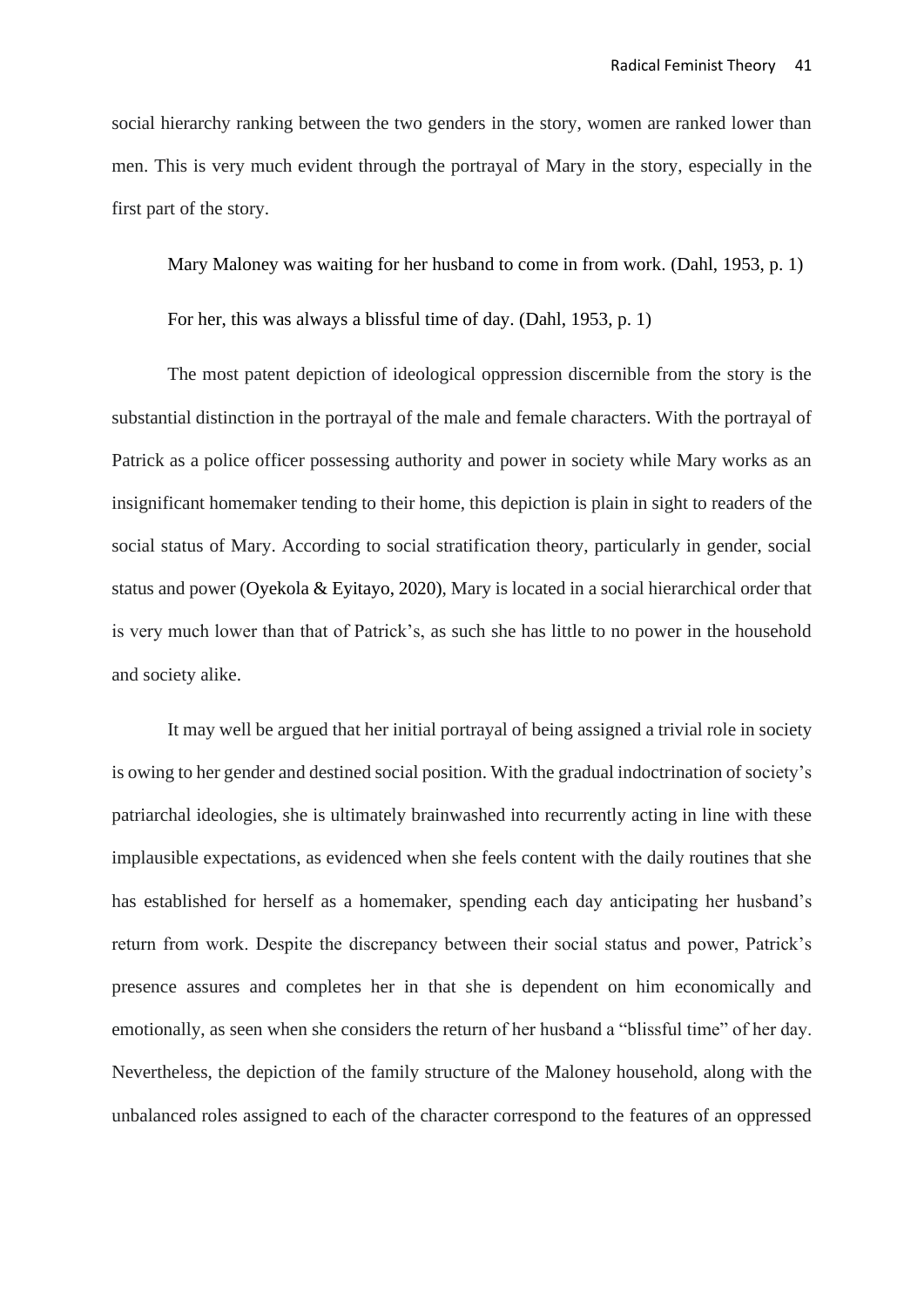system, in which Patrick holds more power and continuously attempts to control every aspect of Mary's life.

Patrick's power in terms of within the household or society both surpass Mary's, which justify the initial portrayal of her insignificant characterizations in the first part of the story. Her lack of power which causes her inability to act upon the unfortunate state of affairs revolving around her character is the indication of the commencement of her oppressive marriage. Her acquiescent behaviour which aims to please her husband indirectly connotes her consent and endorsement to his atrocious manner and behaviour attributed to how he treats her. From a feminist perspective, the prolonged period of Mary's silence and conformity towards her husband's treatment induce the sense of authorization that he has gained over her life, thereby motivating him to be of the assumption that he is indeed deserving of her.

"Darling, shall I get your slippers?" (Dahl, 1953, p. 1)

"I think it's a shame," she said, "that when a policeman gets to be as senior as you, they keep him walking about on his feet all day long." (Dahl, 1953, p. 1)

"Darling," she said. "Would you like me to get you some cheese? I haven't made any supper because it's Thursday." (Dahl, 1953, p. 1)

One noticeable feature across most of Mary's speeches involve mentioning her husband, in a way that the conversations she makes with him usually end up being about him and his needs. As seen from the examples of lines extracted from the story, her utterances tend to favour the use of words such as "you" and "yours". This feature of her speeches indicate that she considers her husband her everything to the extent that she is likely to put her husband before herself. Her docile behaviour and actions in the beginning of the story are socially acceptable, as she is the willing and obedient housewife as all women in a patriarchal society are expected to behave. Nevertheless, it can also be interpreted as she has no choice in the matter since she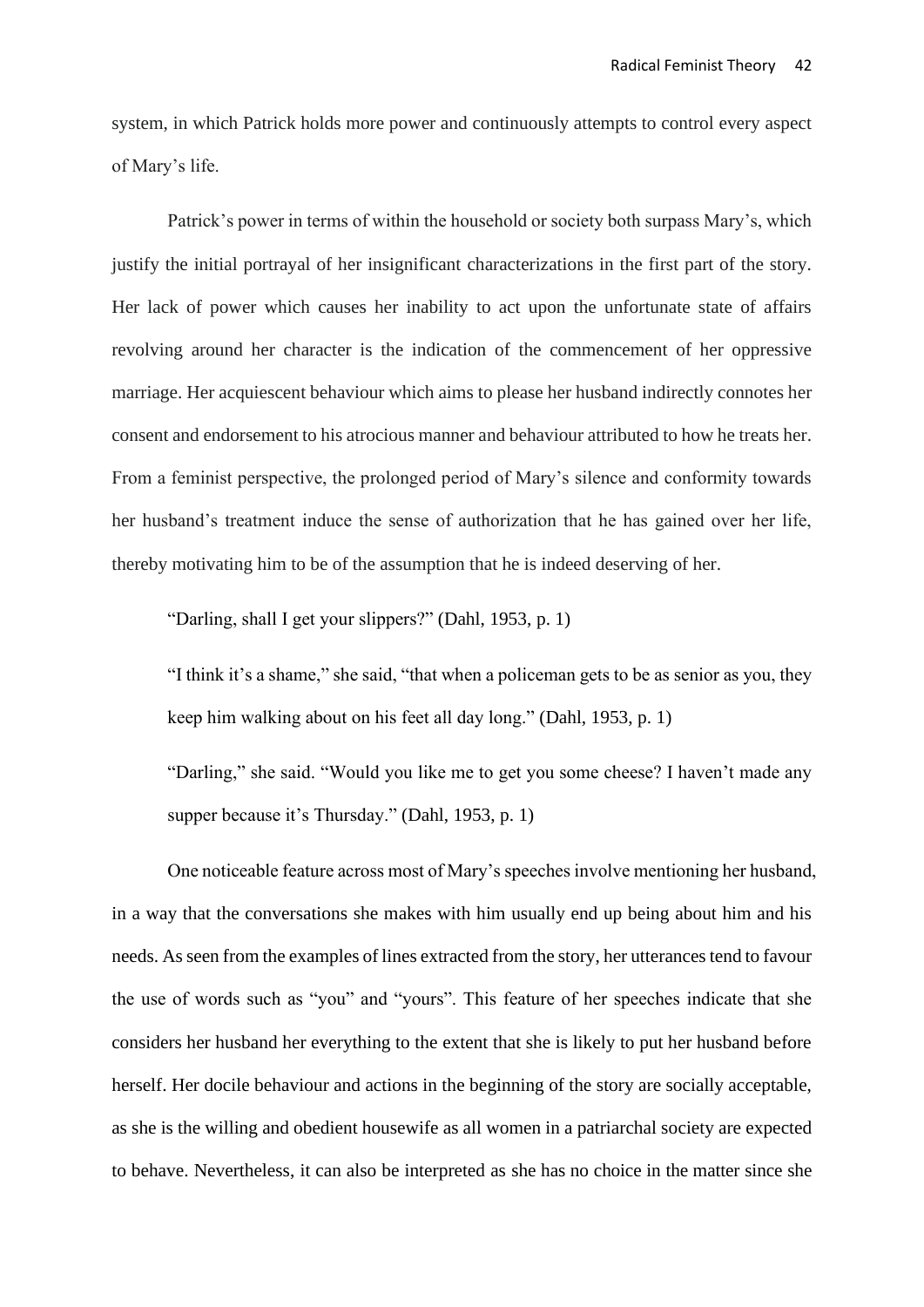is inevitably born a woman. Owing to the fact of her gender, along with the western family structure that desires to place women in a position of subordination, the outcome results them to be economically dependent solely on men (Bressler, 2011). It is only natural for her to behave in a consistently mindful yet fastidious manner when she possesses little to no power in a household with a family structure which favours only the male.

Reasoning from this exact fact of her portrayal as a woman who performs daily tasks of serving her husband, one can also examine the issue from another standpoint- slavery of women in the United States. From the circumstances thus delineated, Mary's living condition can be linked in a direct comparison to the enslavement of women during the  $17<sup>th</sup>$  and  $18<sup>th</sup>$  century in America, where women were forced into slavery and exploited to work as indentured servants. Notwithstanding the fact that the enslavement of women eventually came to an end and abolishment, in actuality the living conditions of women across the continent following the termination still compare to that of the period of enslaving women as servants, which is comparable to Mary's servile role in the Maloney household.

### **Interpersonal oppression**

According to Chinook Fund (n.d.), in relation to the ideology embraced by ideological oppression in which the idea of the dominant group has the right to exert control over the submissive group, interpersonal oppression postulates that this ideology gets structured into social institutions across time. Interpersonal oppression holds that sexual abuse, harassment, violence directed at women and the belittling or ignoring of women's thoughts are part of what the dominant group does to the oppressed group (Chinook Fund, n.d.). By way of explanation, it involves the interactions between individuals where members of the dominant group use oppressive behaviours in attempt to control the oppressive group.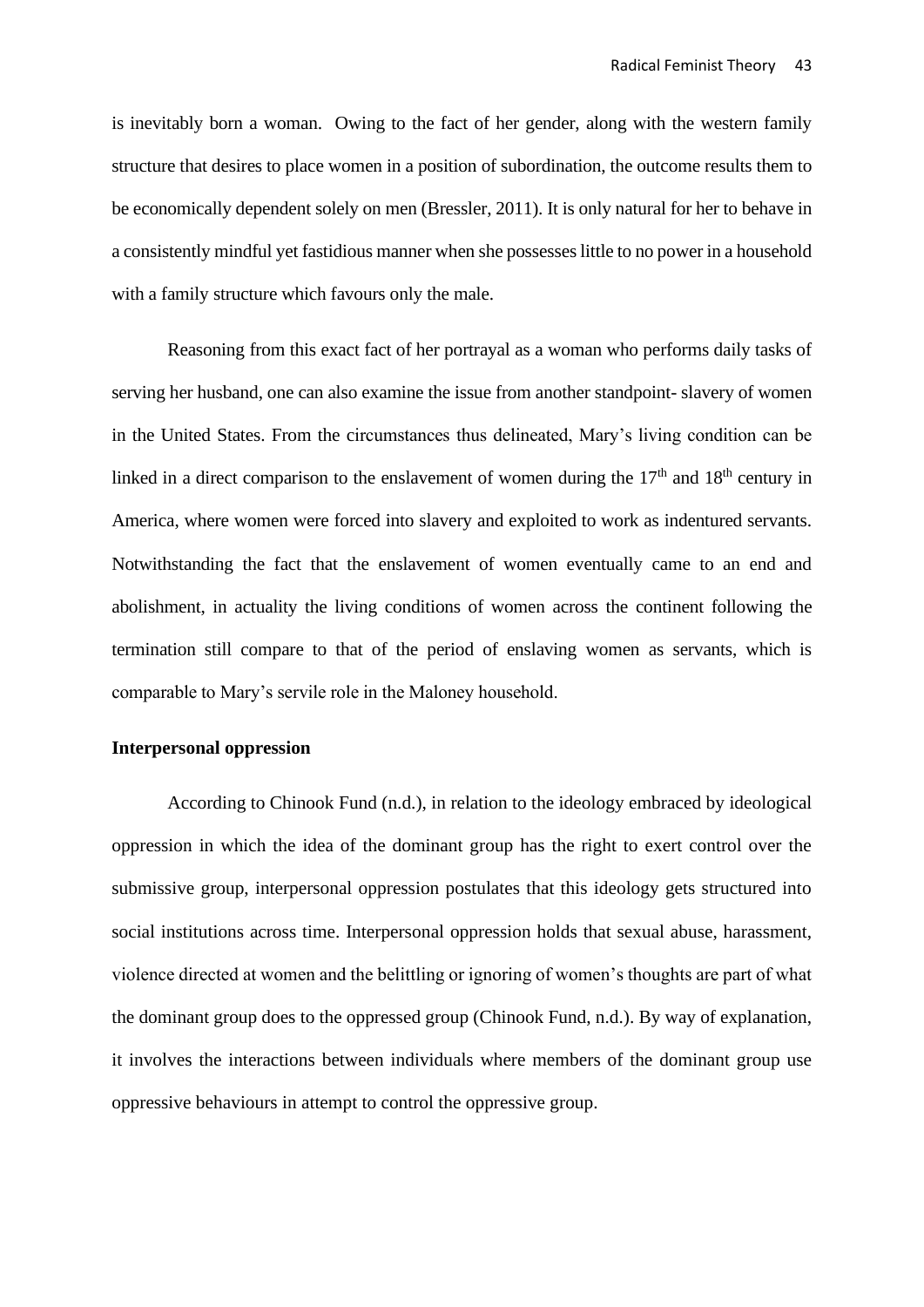Aforementioned, Mary's obsession towards Patrick has been transparent since the beginning of the story as she has assumed a completely servile role to him. It appears that her entire existence is to provide service and love for her husband. In all likelihood, she has lost her own identity apart from that role assumed by Patrick to her. From a feminist perspective, Mary is caged and oppressed by her husband, though she does not realise or recognise it as a cage that confines her identity. The cage is arguably a symbolism of her oppressive marriage and the roles that society has assigned her.

"So there it is," he added. "And I know it's kind of a bad time to be telling you, but there simply wasn't any other way. Of course I'll give you money and see you're looked after. But there needn't really be any fuss. I hope not anyway. It wouldn't be very good for my job." (Dahl, 1953, p. 2)

The first discernible oppressive behaviour in their marriage is psychological/emotional abuse. According to Smith & Segal (2014), abuse in the form of inflicting an emotional or psychological trauma often stems from the imbalance of power in abusive relationships. The most critical strike of abusive behaviour among Mary and Patrick's marriage is when Patrick chooses to abandon his wife when she is pregnant, willing to trade his career over his family. The power imbalance in the relationship is palpable to the point where Patrick is not discussing, but rather announcing to Mary his withdrawal from the marriage and ways to compensate her, hoping that it will not bring about any impact on his job.

Patrick's fashion of reasoning to see fit to his own gains is merely a product of the aforementioned power imbalance in their marriage. Mary's suppression along an extended period of time led him to be of the assumption that she condoned his behaviour. Her flawless façade not only effectively masked her concealed power to put up a deceiving outward appearance as a powerless lamb, but also directed Patrick to surmise and overlook the actual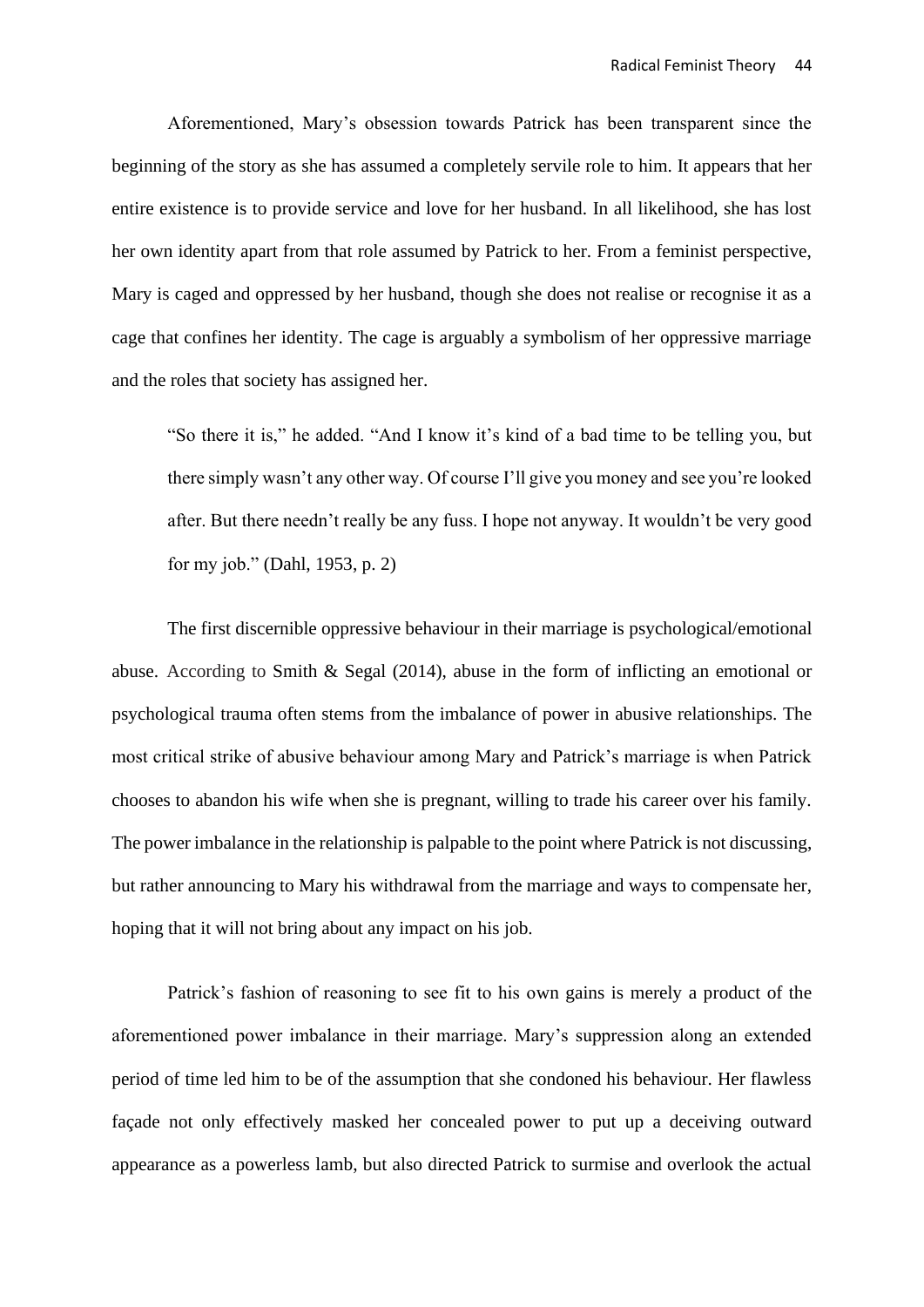power variance between the two. Adding up the two factors brings forth the impression that Patrick assumes to be tolerable for justifying his decision of deliberately abandoning her and their baby without discussing the matter beforehand with his lawful wife.

"I'll get it!" she cried, jumping up. "Sit down," he said. (Dahl, 1953, p. 1)

"Darling, shall I get your slippers?" "No." (Dahl, 1953, p. 1)

"Darling," she said. "Would you like me to get you some cheese? I haven't made any supper because it's Thursday." "No," he said (Dahl, 1953, p. 1)

According to research conducted by Nader (1986), the ideology of motherhood in the United States in fact segregates women and compromises their positions in the family and society. Sign of dismissiveness through Patrick's actions and behaviour further on validates Mary's powerlessness in the household. Patrick is portrayed to fit the image of the expected gender role where he is the head of the family, leaving Mary no authority in the household. In the form of active dismissiveness, he constantly dismisses her thoughts or suggestions by rejecting them all. The power imbalance can be seen through Mary's inability to refute or contradict what her husband says. To a certain extent, this can be attributed to the nature of a western family structure which subordinates women (Bressler, 2011).

He didn't answer, so she bent her head again and went on with her sewing; but each time he lifted the drink to his lips, she heard the ice cubes clinking against the side of the glass. (Dahl, 1953, p. 1)

Her eyes waited on him for an answer, a smile, a little nod, but he made no sign. (Dahl, 1953, p. 2)

Dismissiveness in the form of passive ignoring can also be identified through Patrick's silence over Mary's questions and statements. In the story whereas Mary is portrayed to be the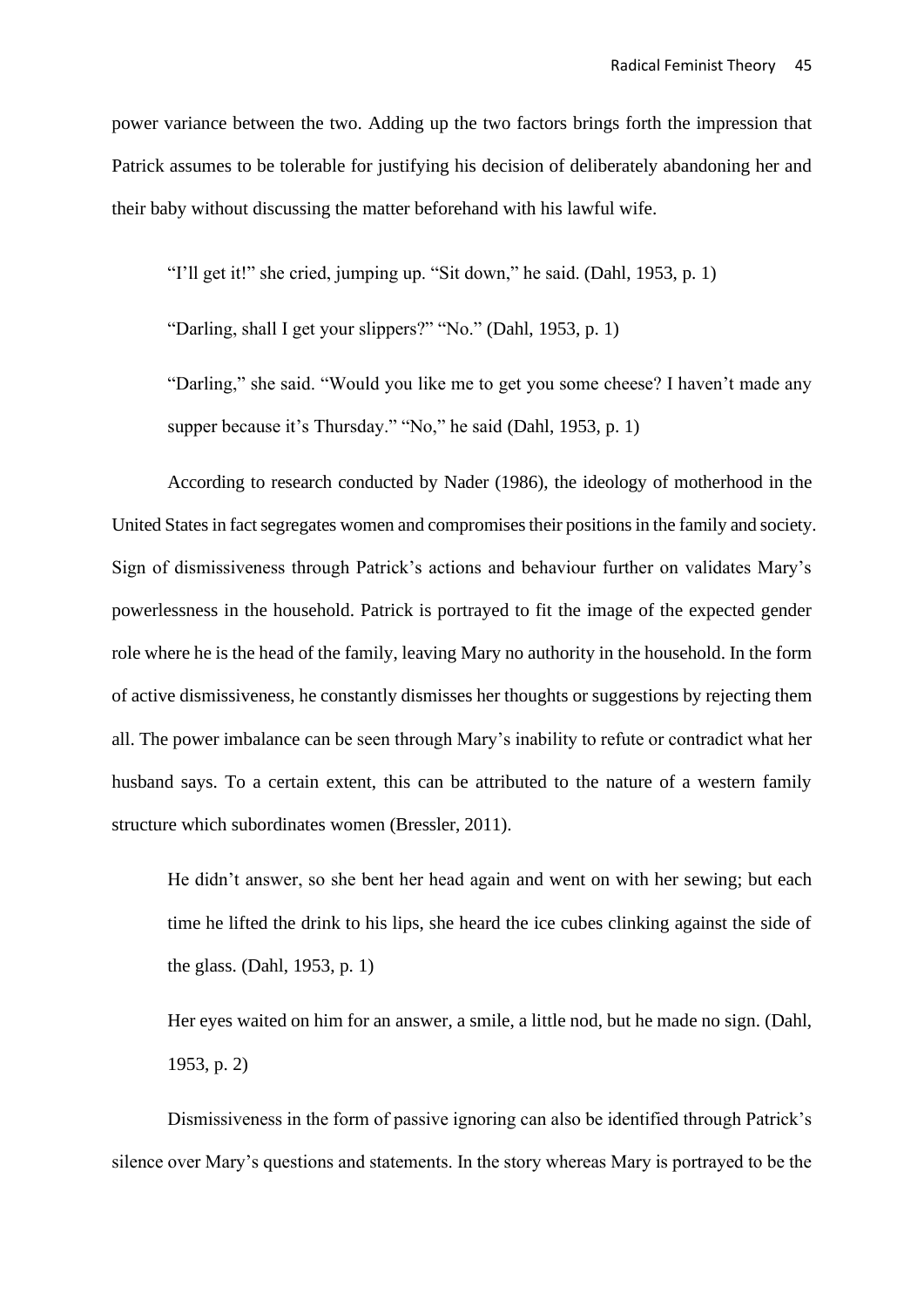ideal wife who eagerly anticipates and tends her husband's needs, her efforts are unappreciated. As seen when every time she says something anticipating his response, what she receives are only vague non-answers or effortless dismissals from her husband.

In the forms of active and passive dismissiveness, what can be perceived is the proven confinements as a result of Mary's marriage as according to the western family structure which positions women ranks below men. With an oppressed system which actively encourages men to be of the belief that the inferior gender is women, to the point where it is perfectly appropriate to belittle, ignore and dismiss a woman's thoughts, her rights are vastly compromised and diminished. Presuming that Mary's marriage is the mere beginning that unconsciously placed her within the confines of the imaginary cage established by her husband, the continuous dismissal strengthened and incarcerated her within the cage of her oppressive marriage, in the process provoking the loss of her identity, power and rights as a woman.

In fifteen minutes he was back with a page of notes, and there was more whispering, and through her sobbing she heard a few of the whispered phrases-"...acted quite normal...very cheerful...wanted to give him a good supper... peas...cheesecake...impossible that she..." (Dahl, 1953, p. 4)

The murderer may have taken it with him, but on the other hand he may have thrown it away or hidden it somewhere on the premises. (Dahl, 1953, p. 5)

"It's the old story," he said. "Get the weapon, and you've got the man." (Dahl, 1953, p. 5)

Moreover, the oppression experienced by Mary in the story can be partly attributed to society's prejudiced attitude towards women. The lines extracted clearly demonstrate society's discriminating and stereotyping attitude towards women- where women are belittled and underestimated. The popular belief of belittling the capability of women is the product of a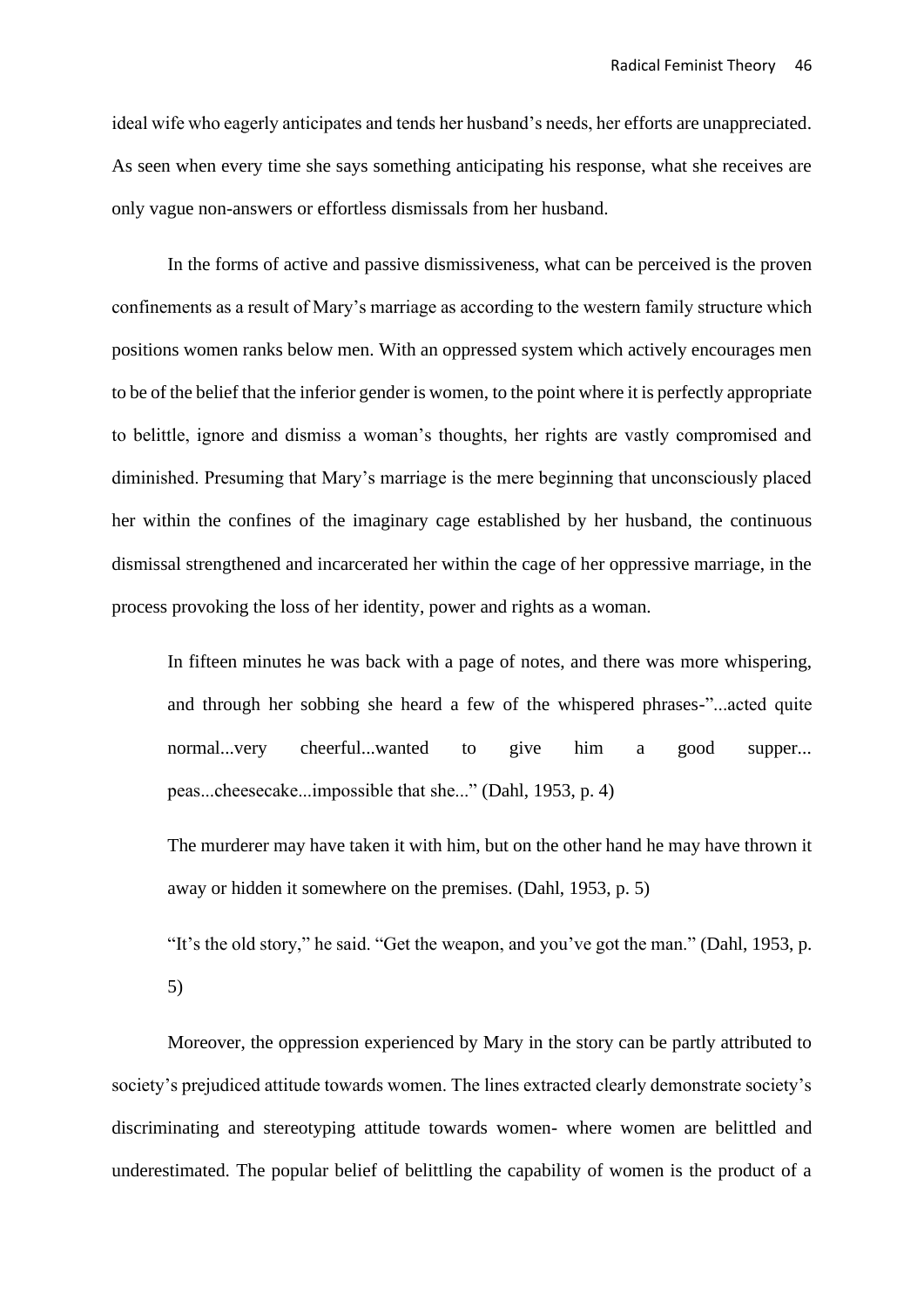patriarchy social system which holds that men are generally more capable than women. The widely-held belief across a society that openly promotes gender inequality naturally gives rise to a by-product of gender stratification. The treatment distinction between the two genders mostly arises from distinctions regarding wealth, power and privilege- with the course of event described in the story illustrating the officers' treatment towards Mary being a good case in point; as seen when the officers dismiss her as a potential murderer given that she is a woman and also the wife to the victim. This is a perfect example of how she receives a different treatment by exploiting her gender, pregnancy, along with her ostensible powerlessness to divert suspicion from herself.

One distinctive feature noticed from the utterances of phrases produced by the officers is the unconscious use of male pronouns "he" and "him", along with the word "man" to address the murderer. It appears that the police officers automatically assume that the murderer is a male, even after assessing the situation. This demonstrates that with patriarchy ideologies and beliefs deeply ingrained in every aspect of the culture, even reputed officials representing the authority of power in society are unconsciously biased as a result from their beliefs, hence clouding their judgements in carrying out their duties. In fact, Mary's oppression does not only stem from her husband and marriage but also from society's expected gender roles and discriminations that vastly deteriorate a woman's value.

### **Conclusion**

By the end of the analysis, the researcher concludes and assents to the assertion by Hambur & Nurhayati (2019), in which the most prominent social phenomena which can be reflected upon on society are gender inequality and gender stereotypes. These unaddressed social phenomena subsequently lead to the inaccurate portrayal of women in literature and also the oppression faced by women over the prolonged span of time in which women struggle to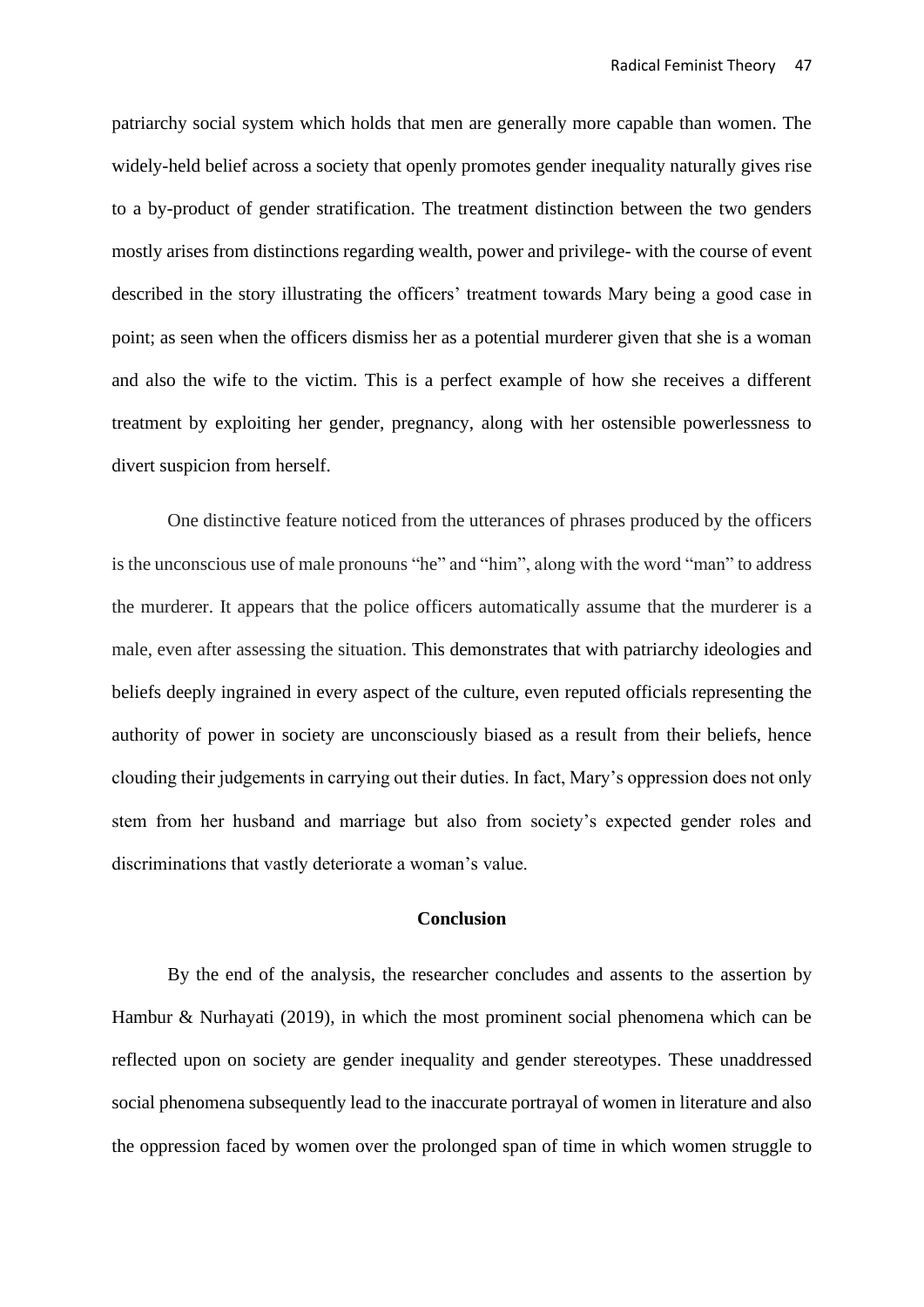break free of the consequently imposed stereotypes and discriminations. In essence, Mary's portrayal in the story is largely affected by the oppressive social system which is patriarchal in nature, privileging only the men in society. Her portrayal at the beginning of the story corresponds to that of the actual living conditions of women in the 1950s- where women were supposed to tend to managing house chores and assume a servile role to their husbands. Nevertheless, the story took an unexpected turn in altering her portrayal, hence creating a primary perspective that is completely out of the blue. The successful exit of her preestablished role assigned by society expresses the role reversal of a woman who is willing to take control over her destiny to strive for a better tomorrow- in the process of doing so, she reclaimed her power, equality and rights that she lost in her oppressive marriage.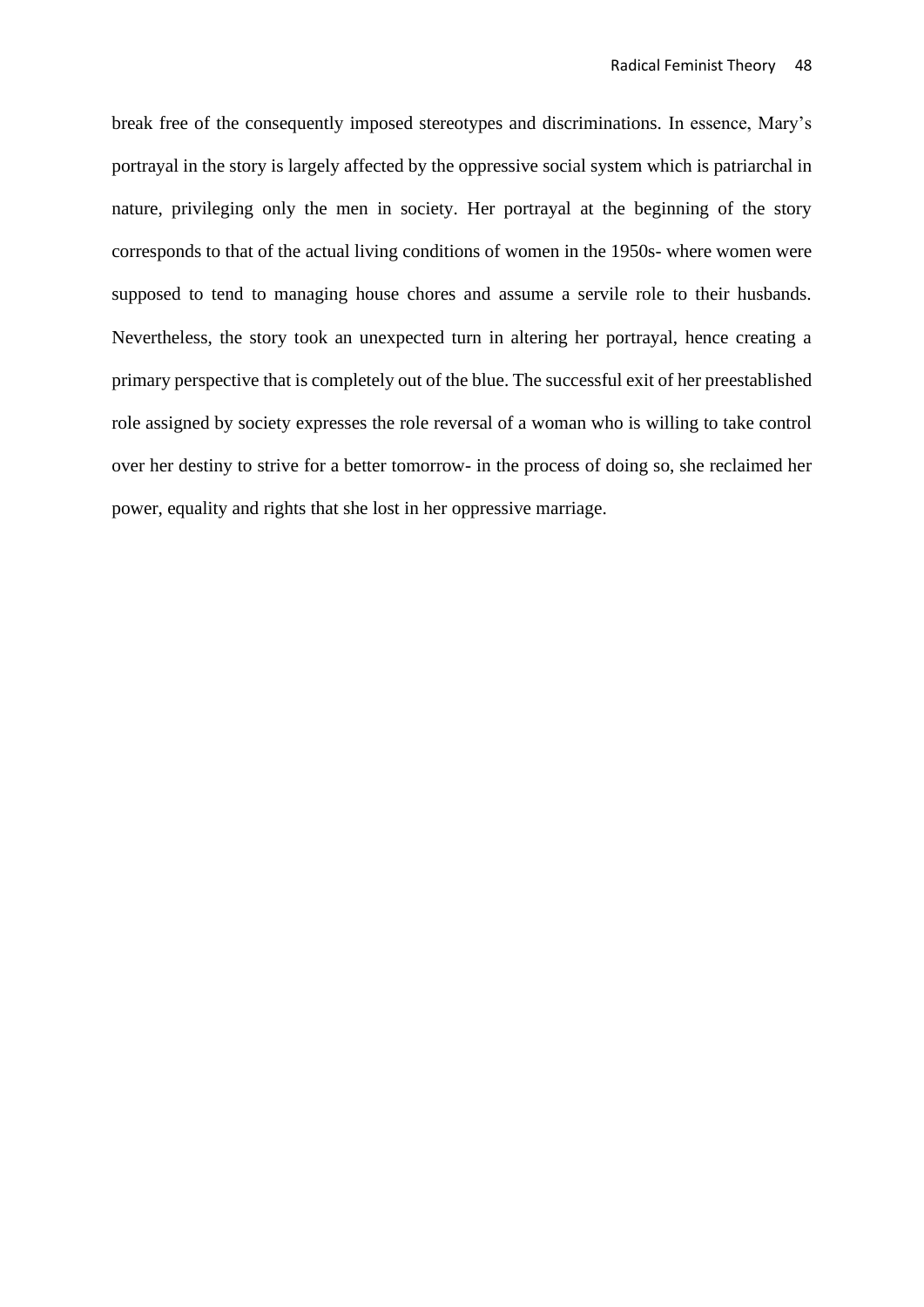#### **CHAPTER V**

# **CONCLUSION**

*"Lamb to the Slaughter"* is a controversial story that is exceptionally well-written in its own way- thanks to the undiminishing talent by the late Roald Dahl. From the beginning of the story towards the end, Dahl's intention to accentuate the contrast between his major male and female characters' portrayal is apparent to readers. One can argue that the depiction of the stereotypical household initially as the story unfolds is exclusively just a technique to highlight the contrast. By starting off presenting the man of the house as the superior gender exerting control and dominance over the woman of the house- in the end he reverses the portrayal to fabricate an ironic tale manipulated by the woman of the story. This depiction can be categorised under his usual implicit macabre method of writing while also fit under his special genres of female vengeance and dark humour.

The structure of the story especially emits an intentional false sense of security. Like aforementioned, a brief glance at the title of the story makes readers assume that the story is yet another conventional tale that illustrates men as the principal participant in the family. Accounting for his tendency to relate his writings to real life events primarily surrounding his life experiences, as supported by findings from researchers such as Simms (2014) and Þórðardóttir (2019), the researcher concludes that *"Lamb to the Slaughter"* is indeed a story that serves a greater hidden purpose than only as an ironic tale for entertainment purposes.

Seemingly at the surface of the story, Dahl keeps an emphasis on the portrayal of how men treat women as inferior, only to be revealed in the end he breaches through the exemplar and reverses the portrayal. Relating to radical feminism which holds that women's oppression is the most universal yet deepest form of oppression exacted by men towards women, the two forms of oppression- interpersonal and ideological oppression experienced by Mary can be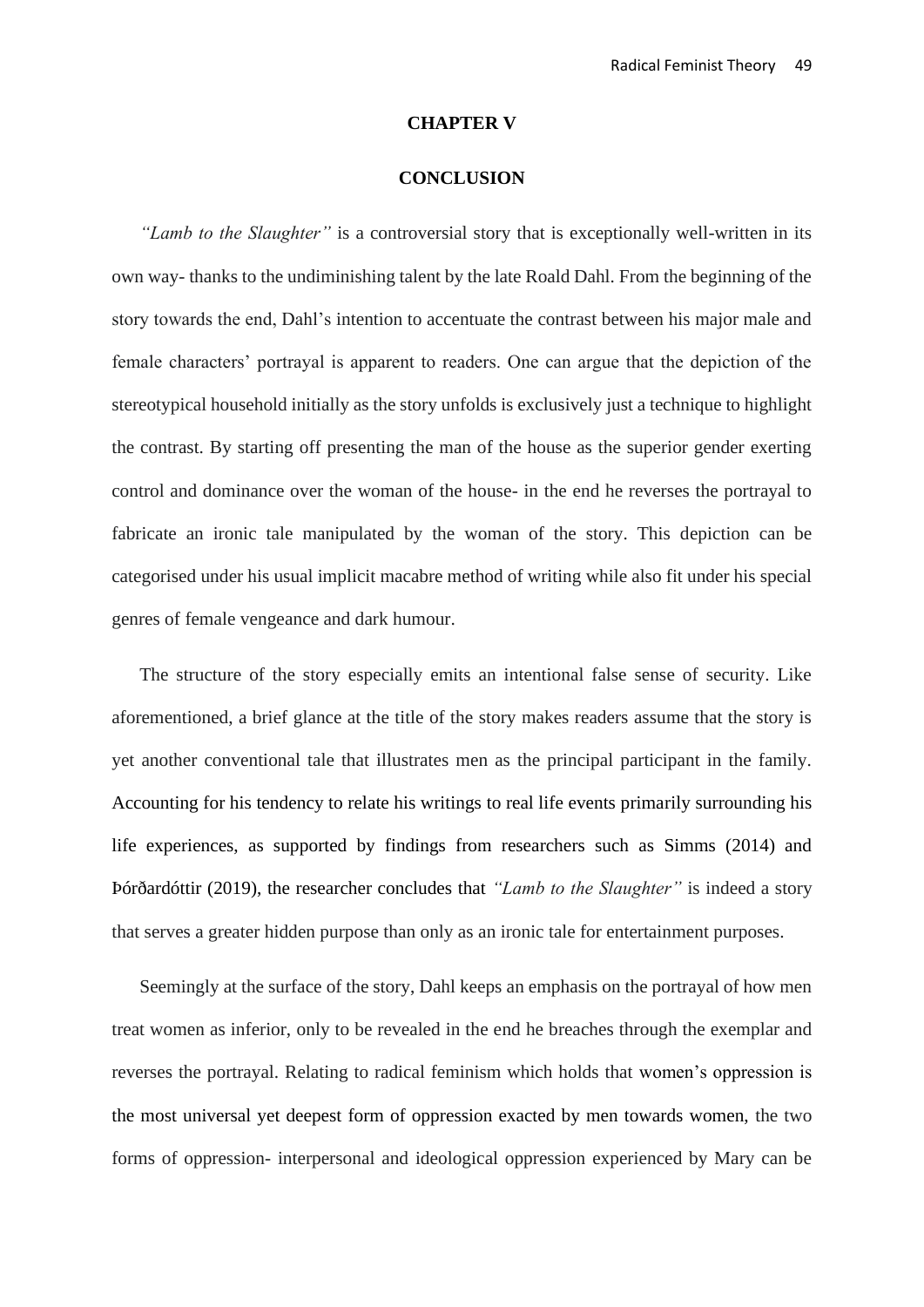summarized owing to Mary's lack of power and rights in an oppressive patriarchal society. Additionally, society's biased perception held widely against women, believing that women are incapable and incompetent- is the root of social inequality issues. The researcher infers that social inequality issues result in women's lack of power and rights, which eventually leads them to being the victims of oppression.

Upon close inspection from evidences gathered from textual analysis, the researcher firmly believes that *"Lamb to the Slaughter"* is a story written by Dahl to address social issues, particularly social inequality. It is believed that the ultimate alteration of the story's paradigm is the product of Dahl's ingenious method of ridiculing the society's paradigm of the "ideal woman". The organization of the story evidently reveals that the sequence is intended to serve the function of inserting an ironic spin to the story- which the researcher infers that it is a technique deliberately used to deride the sexist and male-privileged society in the 19<sup>th</sup> century.

Lastly, the researcher intends to make clarification that this research only focuses on exploring the story from certain aspects- namely radical feminist theory and textual analysis. Owing to this factor, the conclusion made by the researcher on the overall meaning of the story may not only be about addressing social inequality issues. To further validate the accuracy of the conclusion made, another theory or approach should be piloted in order to attain a more general/fulfilling outcome of findings. Furthermore, the researcher personally did not take into consideration Dahl's perception and ideology regarding gender inequality and gender roles alike. This is to say that the conclusion is made entirely based on only the evidences gathered from the analysis. This factor is urged to be taken into consideration by any future researchers as it may or may not give rise to or point towards an entirely differing inference of the analysis.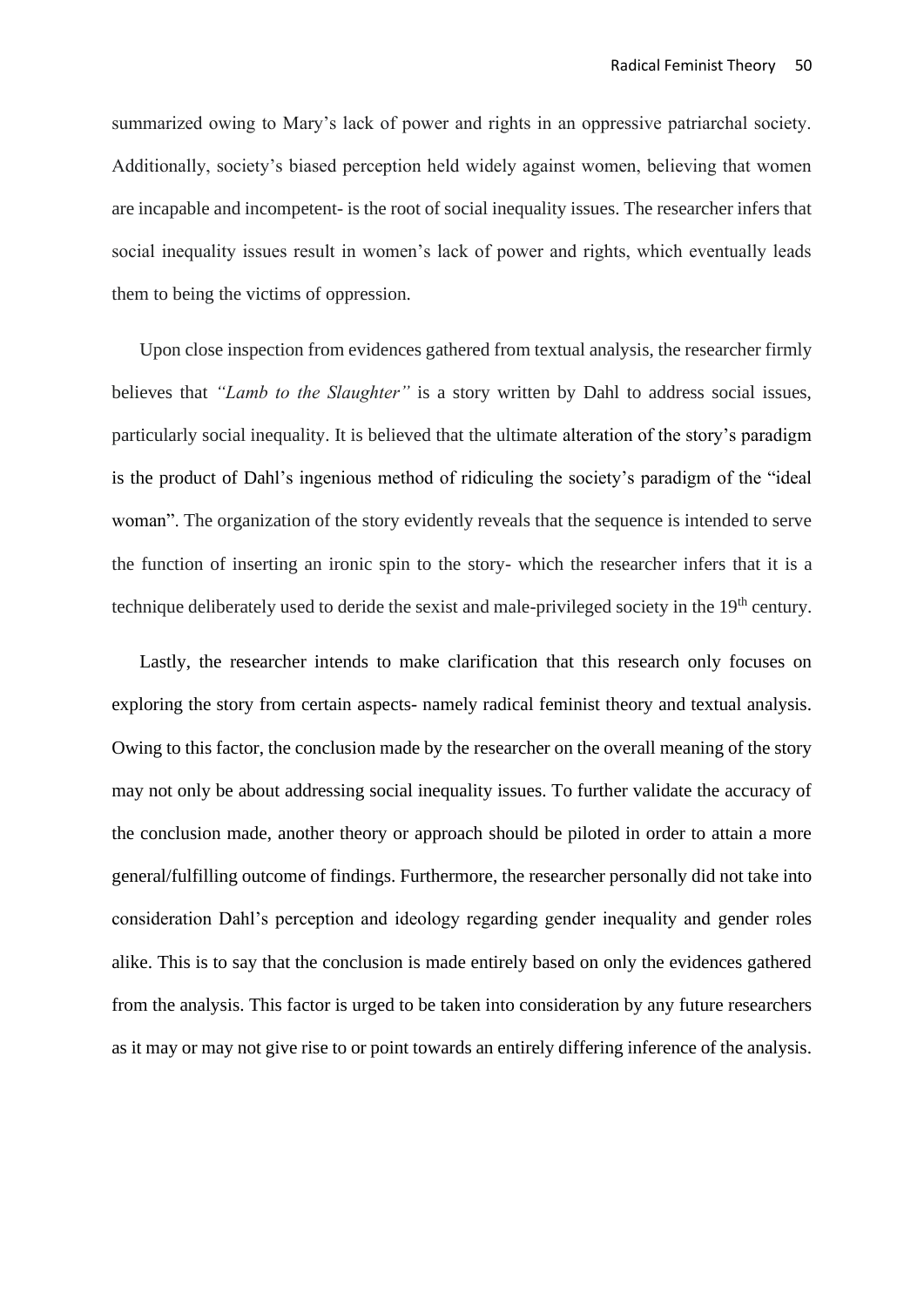### **References**

Aboudaif, S. A. (2012). *Aspects of radical feminism in the fiction of the 21st century (A theoretical study).* https://www.researchgate.net/publication/327750555\_Aspects\_of\_Radical\_Feminism

\_in\_the\_Fiction\_of\_the\_21st\_Century\_A\_Theoretical\_Study

Ahlawat, N. (2018). Women and struggle for equality. *Sociological Bulletin*, *67*(1), 110-119. doi.org/10.1177/0038022917752164

Allen, A. (2016). Feminist perspectives on power. *The Stanford Encyclopedia of Philosophy* (Fall 2016 Edition). https://plato.stanford.edu/archives/fall2016/entries/feminist-power/

Allen, M. (2017). *The Sage encyclopedia of communication research methods (Vol. 1-4)*. Thousand Oaks, CA: SAGE Publications, Inc.

Appleman, D. (2007*). Critical theories defined*.

https://apps.carleton.edu/people/appleman/talksworkshops/workshop\_handouts/critica l\_theories/

- Armitage, H. (2018, March 2). *12 women writers who wrote under male pseudonyms.* The Culture Trip. https://theculturetrip.com/north-america/usa/articles/12-female-writerswho-wrote-under-male-pseudonyms/
- Bahlieda, R. (2015). Chapter 1: The legacy of patriarchy. *Counterpoints, 488*, 15-67. http://www.jstor.org/stable/45136330
- Barry, P. (2009). *Beginning theory: An introduction to literary and cultural theory.* Manchester: Manchester University Press.

Beauvoir, S. D. (1953). *The second sex: Simone de Beauvoir*. New York: Knopf.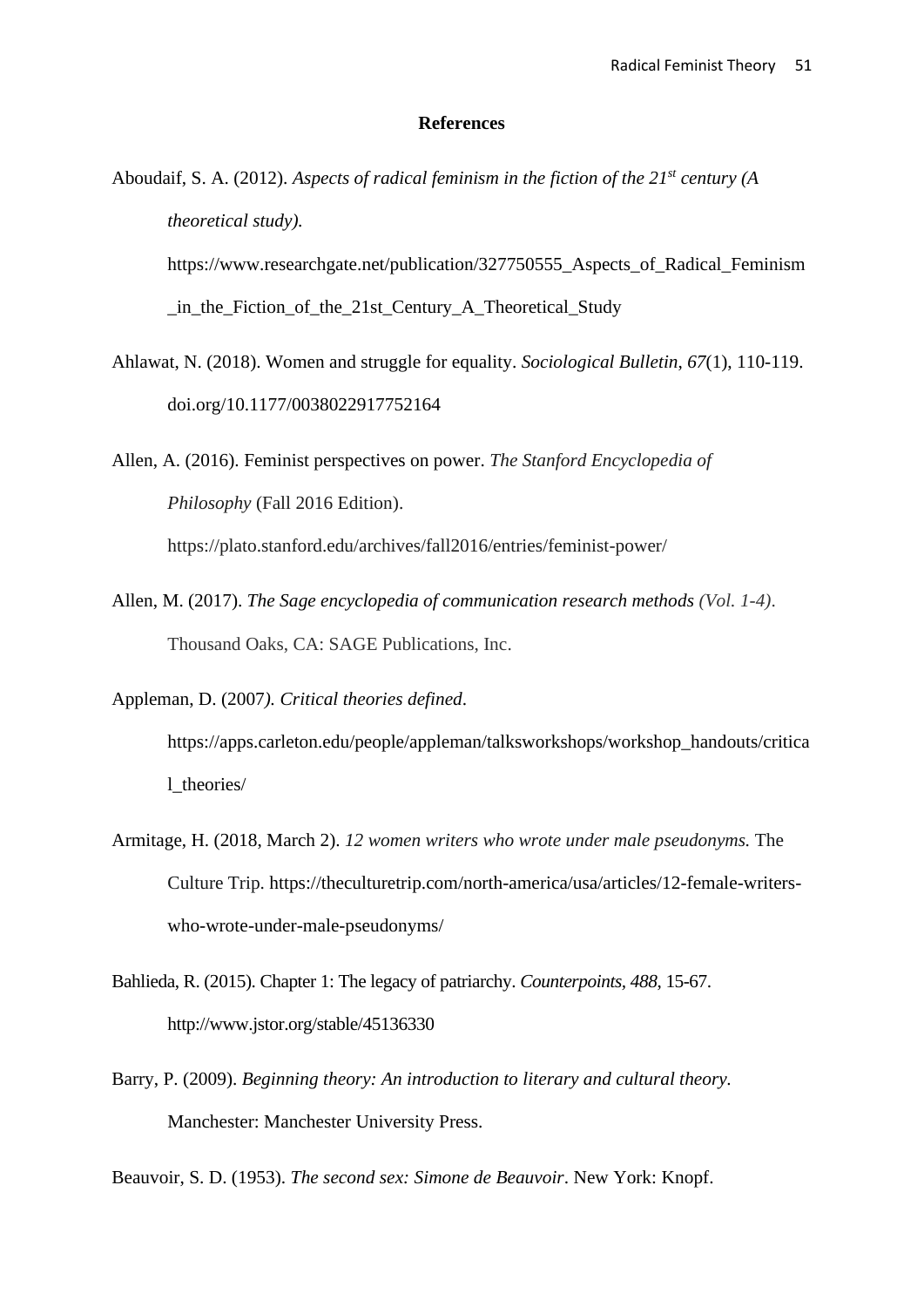Blum-Kulka, S. (2003). Indirectness and politeness in requests: Same or different? *Journal of Pragmatics, 11*(2), 131-146. https://doi.org/10.1016/0378-2166(87)90192-5

Brannon, L. (2017). *Gender: Psychological perspectives* (7th ed.). New York: Routledge.

- Bressler, D. E. (2011). *Literary criticism: An introduction to theory and practice* (2<sup>nd</sup> ed.). Boston: Longman.
- Bryson, V. (1992). Modern radical feminism: The theory of patriarchy. *Feminist Political Theory* (pp. 181-193). London: Palgrave. doi.org/10.1007/978-1-349-22284-1\_11

Chang, D. (2019). The 4 I's of oppression: Ideological, institutional, interpersonal, and internal. *Grassroots Fundraising Journal, 1*(37). https://hub.youthpowercoalition.org/t/the-4-is-of-oppression-ideological-institutionalinterpersonal-and-internal/304

- Chen, W. J. (2010). *How female characters are portrayed - An investigation of the use of adjectives and nouns in the fictional novel pride and prejudice.* Kristianstad University. https://www.semanticscholar.org/paper/How-Female-Characters-Are-Portrayed-%3A-An-of-the-use-Chen/b170000c2390f2f69b9c4ebaa2642b847c82414f
- Chinook Fund. (n.d.). *General terms & forms of oppression*. https://chinookfund.org/wpcontent/uploads/2015/10/Supplemental-Information-for-Funding-Guidelines.pdf
- Chisamya, G., Dejaeghere, J., Kendall, N., & Khan, M. A. (2012). Gender and education for all: Progress and problems in achieving gender equity. *International Journal of Educational Development, 32*(6), 743-755. doi:10.1016/j.ijedudev.2011.10.004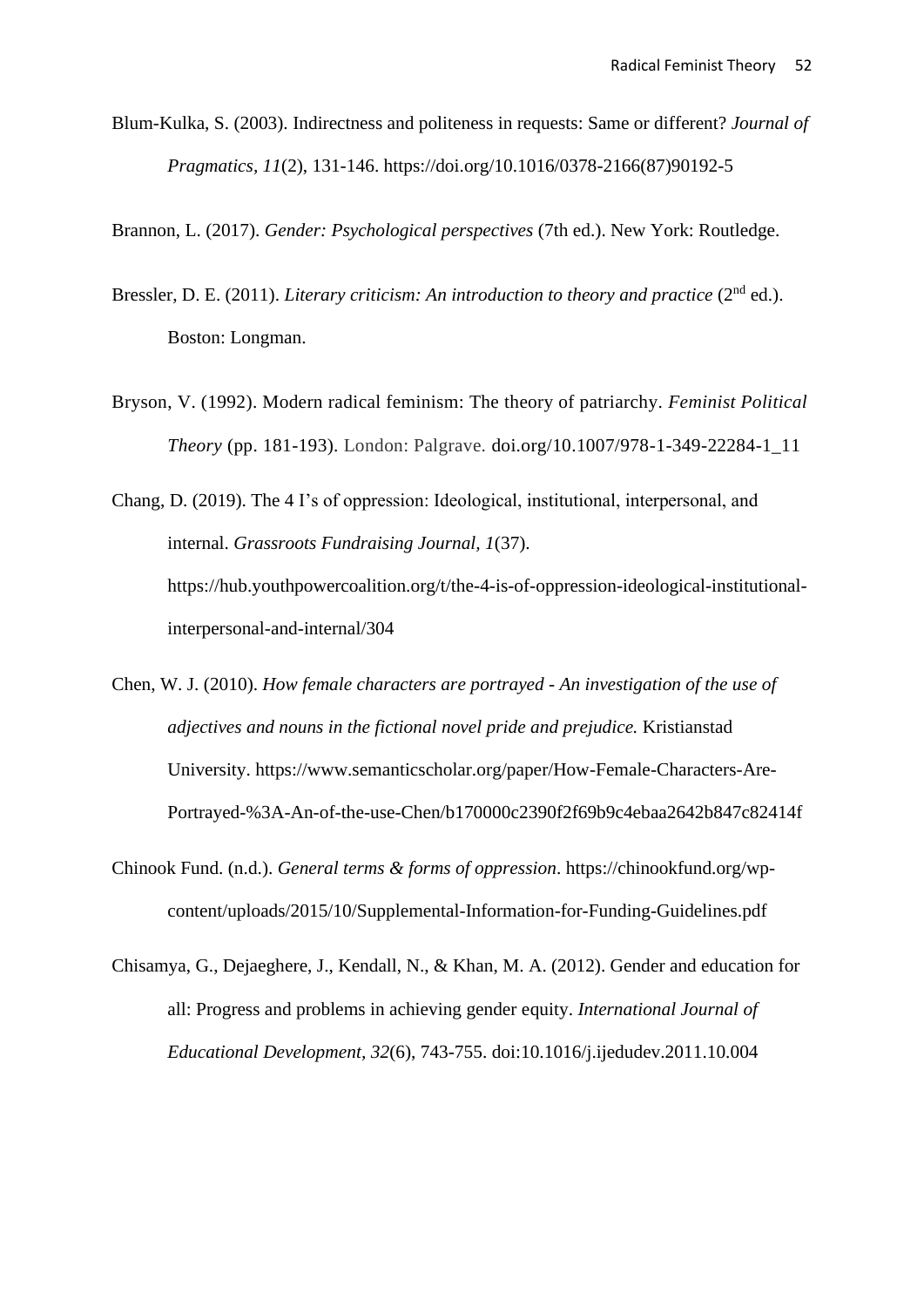- Copenhaver, B. B. (2002). A portrayal of gender and a description of gender roles in selected American modern and postmodern plays. *Electronic Theses and Dissertations.* Paper 632. https://dc.etsu.edu/etd/632
- Dahl, R. (1953). *Lamb to the Slaughter*. https://lewebpedagogique.com/anglais/wpcontent/blogs.dir/16/files/lamb-to-the-slaughter.pdf
- Doude, S. B., & Tapp, K. E. (2014, March 26). *Radical feminism*. Wiley Online Library. [doi.org/10.1002/9781118517390.wbetc090](https://doi.org/10.1002/9781118517390.wbetc090)
- Emslie, C., & Hunt, K. (2008). The weaker sex? Exploring lay understandings of gender differences in life expectancy: A qualitative study. *Social Science & Medicine (1982), 67*(5), 808-816. doi: http://doi.org/10.1016/j.socscimed.2008.05.009
- Facio, A. (2013). *What is patriarchy?* https://www.semanticscholar.org/paper/What-is-Patriarchy-Translated/3b1d1f75e149ebfef1d06b421bd1bd7d721daf30
- Feminism. (n.d.). In *Merriam-Webster.com dictionary.* https://www.merriamwebster.com/dictionary/feminism

French, M. (1985). *Beyond power*: *On women, men, and morals*. New York: Summit Books.

- Frey, L., Botan, C., & Kreps, G. (1999). *Investigating communication: An introduction to research methods* (2nd ed.). Boston: Allyn & Bacon.
- Gassman, J. Y. (2006). A textual analysis of the role of women in historical fiction for young people. *Graduate Research Papers.* Group 3. https://scholarworks.uni.edu/grp/3/
- Green, G., & Khan, C. (1985). *Making a difference: Feminist literary criticism*. London: Routledge.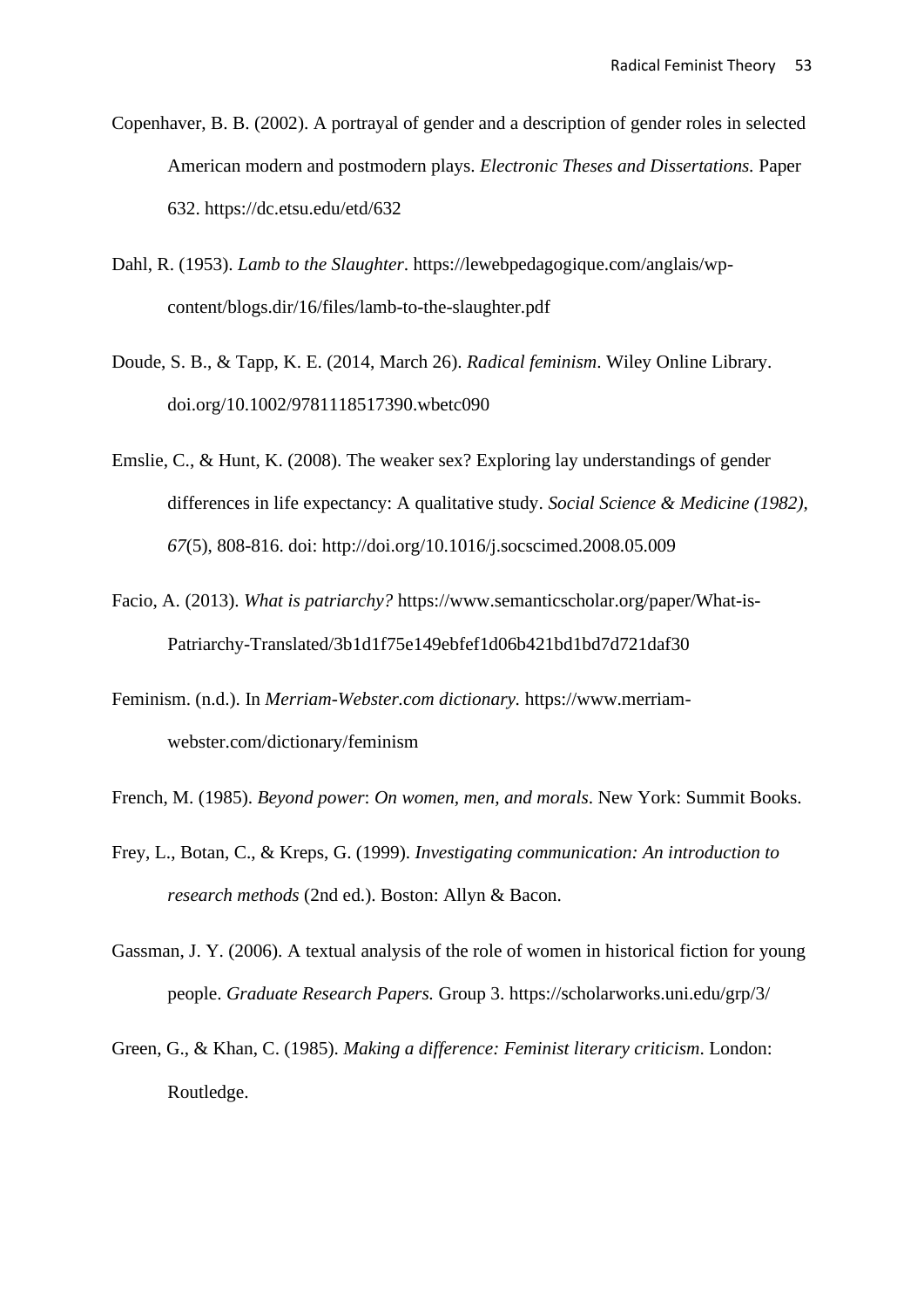Halířová, M. (2016). *The development of feminism in English literature of the 19th and 20th centuries* [Bachelor thesis, Palacký University]. https://pdfs.semanticscholar.org/2279/44250ac402f03df75dc825a5e6bf7456804f.pdf

- Hambur, F. M., & Nurhayati, N. (2019). Feminism thoughts in  $20<sup>th</sup>$  and  $21<sup>st</sup>$  century literary works: A comparative study*. Edulite Journal of English Education, Literature and Culture, 4*(2), 183-193. doi:10.30659/e.4.2.183-193
- Henfridsson, H. (2008). *A thematic analysis of Roald Dahl's adult fiction* [Bachelor thesis, Luleå University of Technology]. http://www.divaportal.org/smash/get/diva2:1026931/FULLTEXT01.pdf
- Holly. (2017, June 09). *MATILDA as a feminist text: Discussion.* https://nutfreenerd.com/2017/07/16/matilda-as-a-feminist-text-discussion/
- Jaber, M. H. (2016). Female avenger: Violence, absurdity, and black humour in Roald Dahl's short stories. *Journal of college education for women, 27*(3), 1170-1183. https://www.iasj.net/iasj/article/118597
- Jenkins, K., Narayanaswamy, L., & Sweetman, C. (2019). Introduction: Feminist values in research. *Gender & Development*, *27*(3), 415-425. doi.org/10.1080/13552074.2019.1682311
- Kanoria, N. (2018, September 12). *The criticism against Dahl: What we failed to understand as children*. The Curious Reader. https://www.thecuriousreader.in/features/criticismagainst-dahl/
- Kumar, S., Banerjee, W., & Bhattacharjee, D. (n.d.). *Gender and social work (11)*. http://epgp.inflibnet.ac.in/epgpdata/uploads/epgp\_content/S000032SW/P001714/M02 1043/ET/15004642966-RadicalFeminism-Text.pdf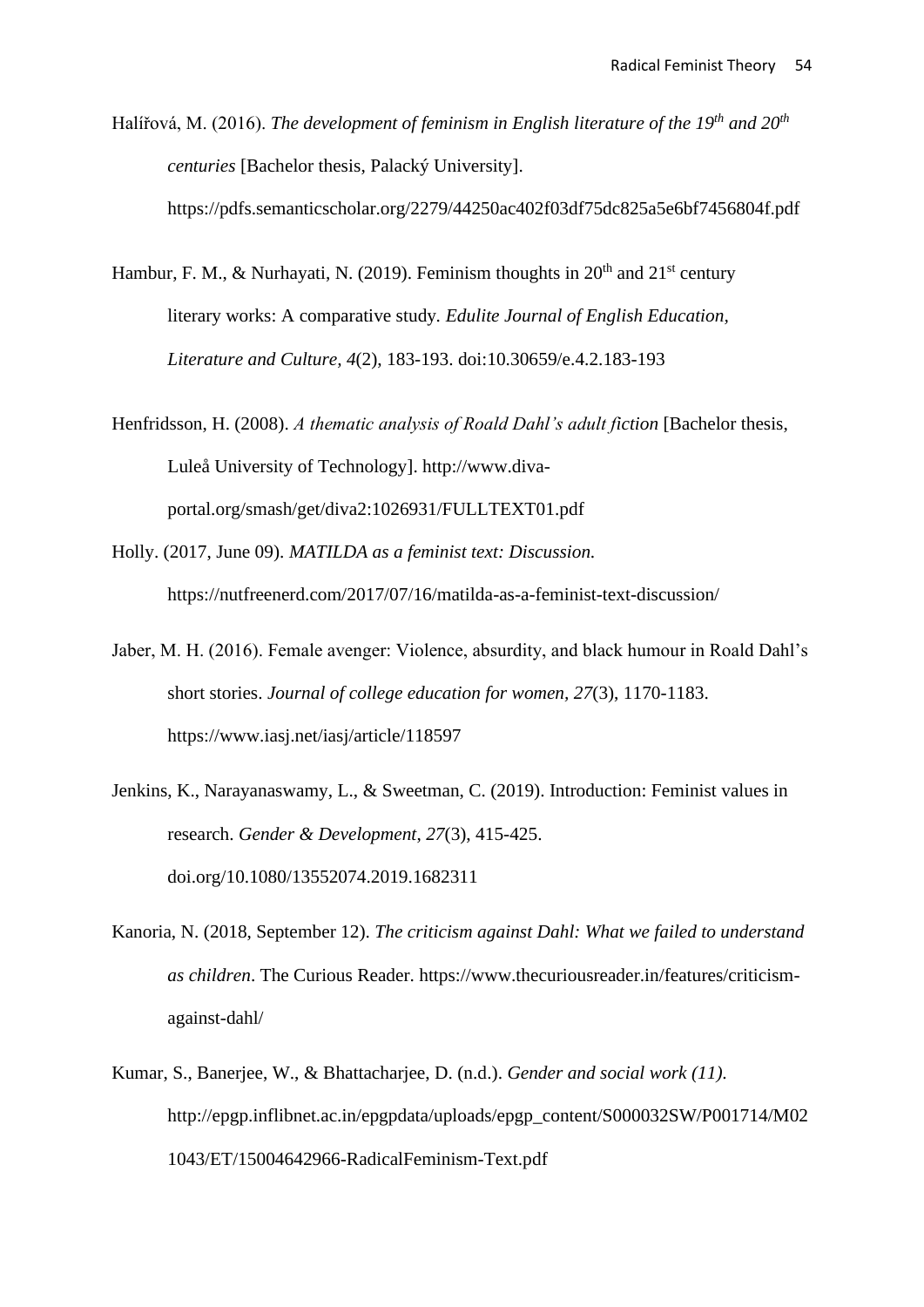Lorber, J. (1997). *The variety of feminisms and their contribution to gender equality*. Oldenburg: Oldenburg Bibliotheks.

Macabre. (n.d.). In *Oxford Learner's Dictionaries*.

https://www.oxfordlearnersdictionaries.com/definition/english/macabre

- Makman, L. H. (1997). *British writers supplement IV. G. Stade and C. Howard* (Eds.). New York: Scribner's.
- Meyerowitz, J. (1994). *Not June Cleaver: Women and gender in postwar America*. Philadelphia: Temple University Press.
- Nadeau, C. (2015). *Pre show: Lamb to the Slaughter feminist criticism*. https://prezi.com/snj00se1h9tt/lamb-to-the-slaughter/
- Nader, L. (1986). The subordination of women in comparative perspective. *Urban Anthropology and Studies of Cultural Systems and World Economic Development, 15*(3/4), 377-397. http://www.jstor.org/stable/40553088
- Oppression. (n.d.). In *Merriam-Webster.com dictionary.* https://www.merriamwebster.com/dictionary/oppression
- Oyekola, I., & Eyitayo, O. (2020, July 30). *Social stratification.* https://www.researchgate.net/publication/343416684\_Social\_Stratification
- Peery, S. W. (2017). The language of dystopia. *Senior Projects Spring 2017*. https://digitalcommons.bard.edu/senproj\_s2017/231

Searle, J. R. (1969). *Speech acts.* Cambridge: Cambridge University Press.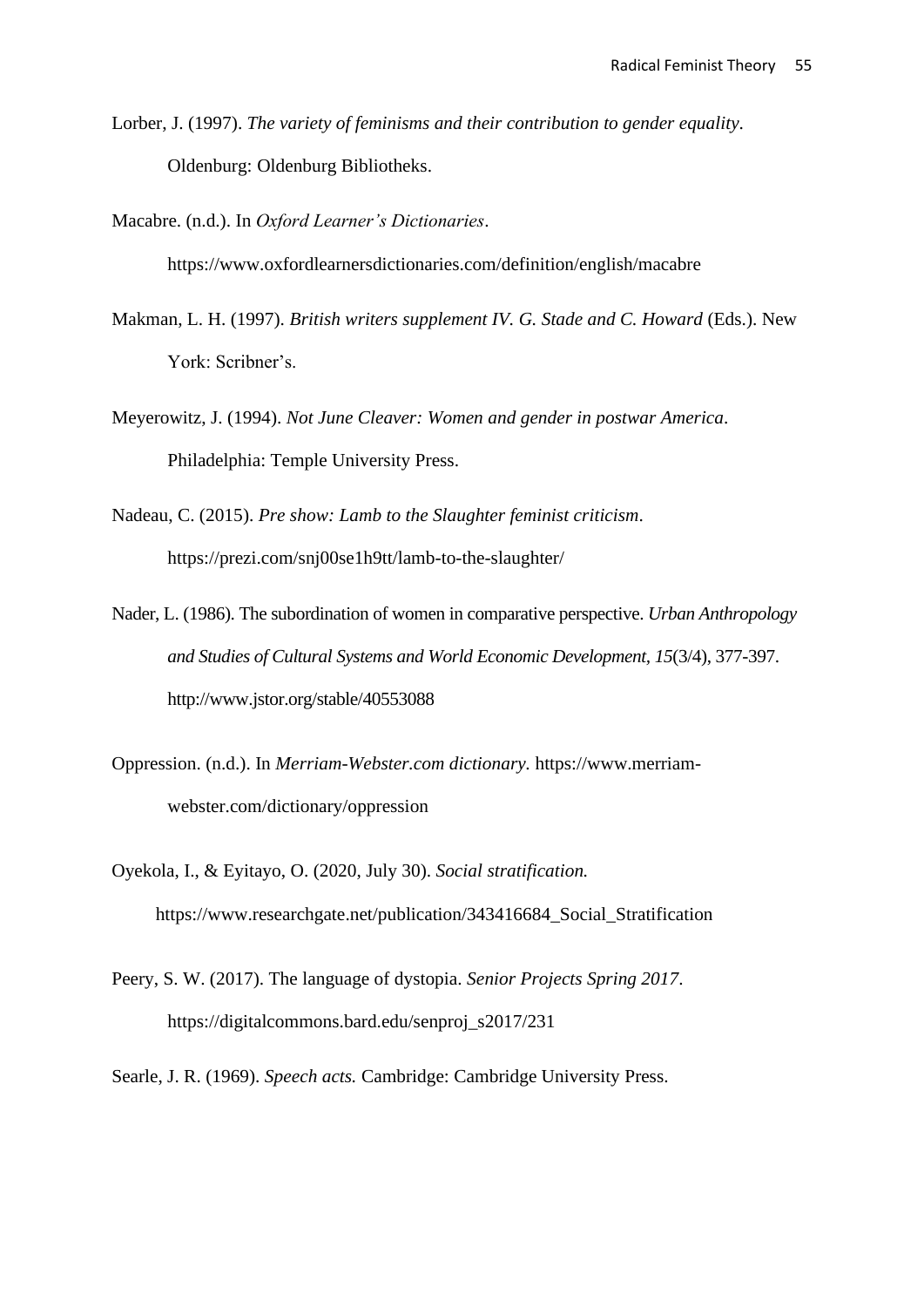- Shukla, A. (2016, December 3). *Depiction of women in literature through ages*. The Times of India. https://timesofindia.indiatimes.com/life-style/books/features/depiction-ofwomen-in-literature-through-ages/articleshow/56084665.cms
- Simms, S. (2014). *Lamb to the Slaughter: The wife strikes back.* https://www.academia.edu/9921893/Lamb\_to\_Slaughter\_The\_Wife\_Strikes\_Back

Smith, M., & Segal, J. (2014). *Domestic violence and abuse.* https://www.helpguide.org/articles/abuse/domestic-violence-and-abuse.htm

Social Determinism. (n.d.). In *Oxford Reference*.

https://www.oxfordreference.com/view/10.1093/oi/authority.20110803100515931

- Tanusy, J. (2018). Feminism in Roald Dahl's Lamb to the Slaughter: A semiotic analysis. *Proceedings of the Fourth Prasasti International Seminar on Linguistics (Prasasti 2018), 166,* 159-163*.* doi:10.2991/prasasti-18.2018.30
- Þórðardóttir, M. (2019). *"The tiniest mite packs the mightiest sting": Interpretations of feminism in the works of Roald Dahl*. [Bachelor thesis, University of Iceland]. https://skemman.is/bitstream/1946/32743/1/%E2%80%9CThe%20Tiniest%20Mite% 20Packs%20the%20Mightiest%20Sting%E2%80%9D%20Interpretations%20of%20F eminism%20in%20the%20Works%20of%20Roald%20Dahl.pdf
- Tyson, L. (2006). *Critical theory today: A user-friendly guide* (2<sup>nd</sup> ed.). New York: Routledge.
- [Vukoičić,](https://www.researchgate.net/profile/Jelena_Vukoicic2) J. (2017). Radical feminism as a discourse in the theory of conflict. *Sociological Discourse, 3*(5), 33-49. doi: 10.7251/SOCEN1305033V
- Yang, L. (2019, April 30). *Feminist criticism: Literature and theory*. Fairygodboss. https://fairygodboss.com/career-topics/feminist-criticism